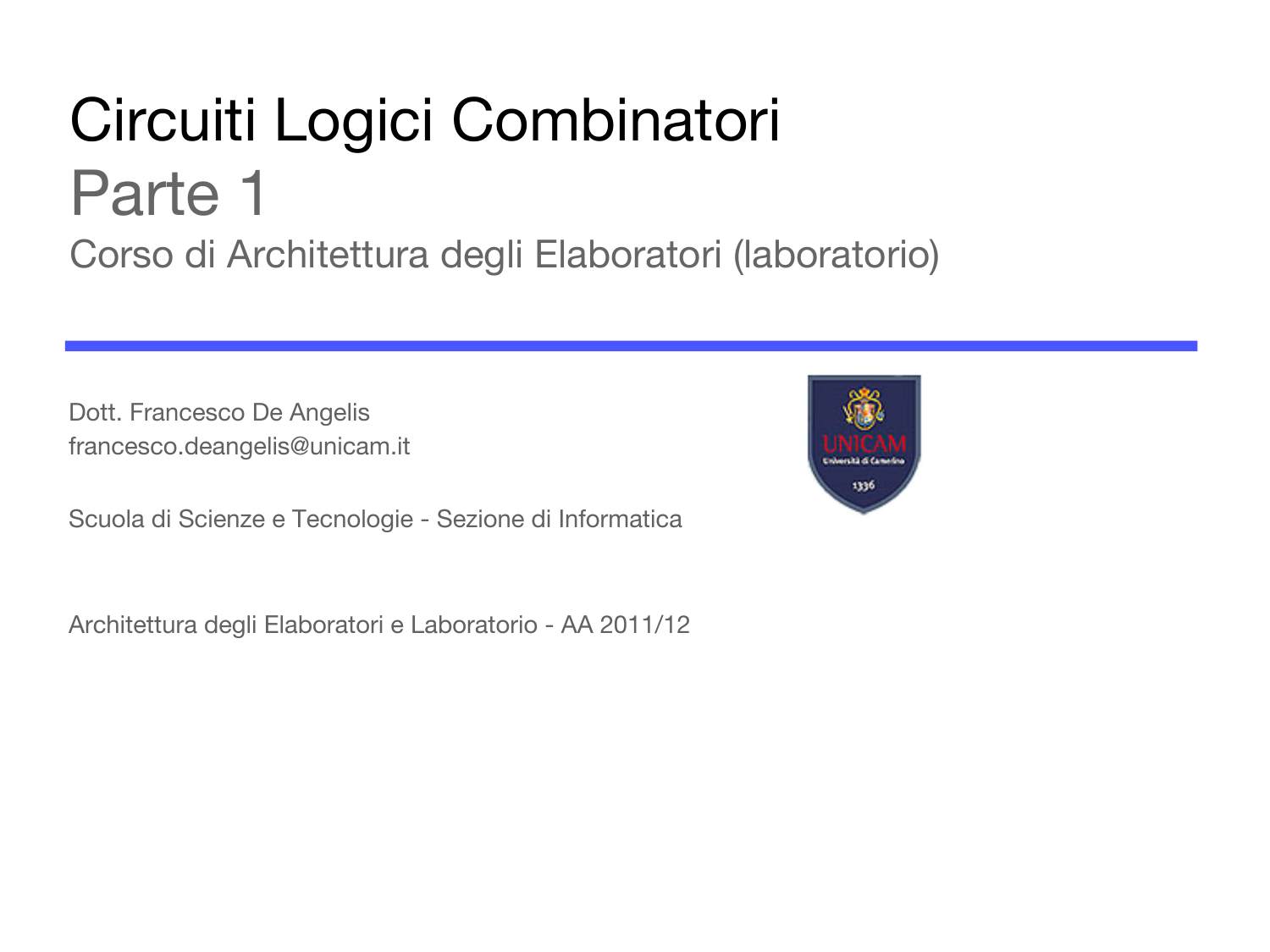## **Overview**

#### § **Part 1 – Gate Circuits and Boolean Equations**

- **Binary Logic and Gates**
- **Boolean Algebra**
- **Standard Forms**

#### ■ Part 2 – Circuit Optimization

- **Two-Level Optimization**
- **Map Manipulation**
- **Practical Optimization (Espresso)**
- **Multi-Level Circuit Optimization**
- § **Part 3 Additional Gates and Circuits** 
	- **Other Gate Types**
	- **Exclusive-OR Operator and Gates**
	- **High-Impedance Outputs**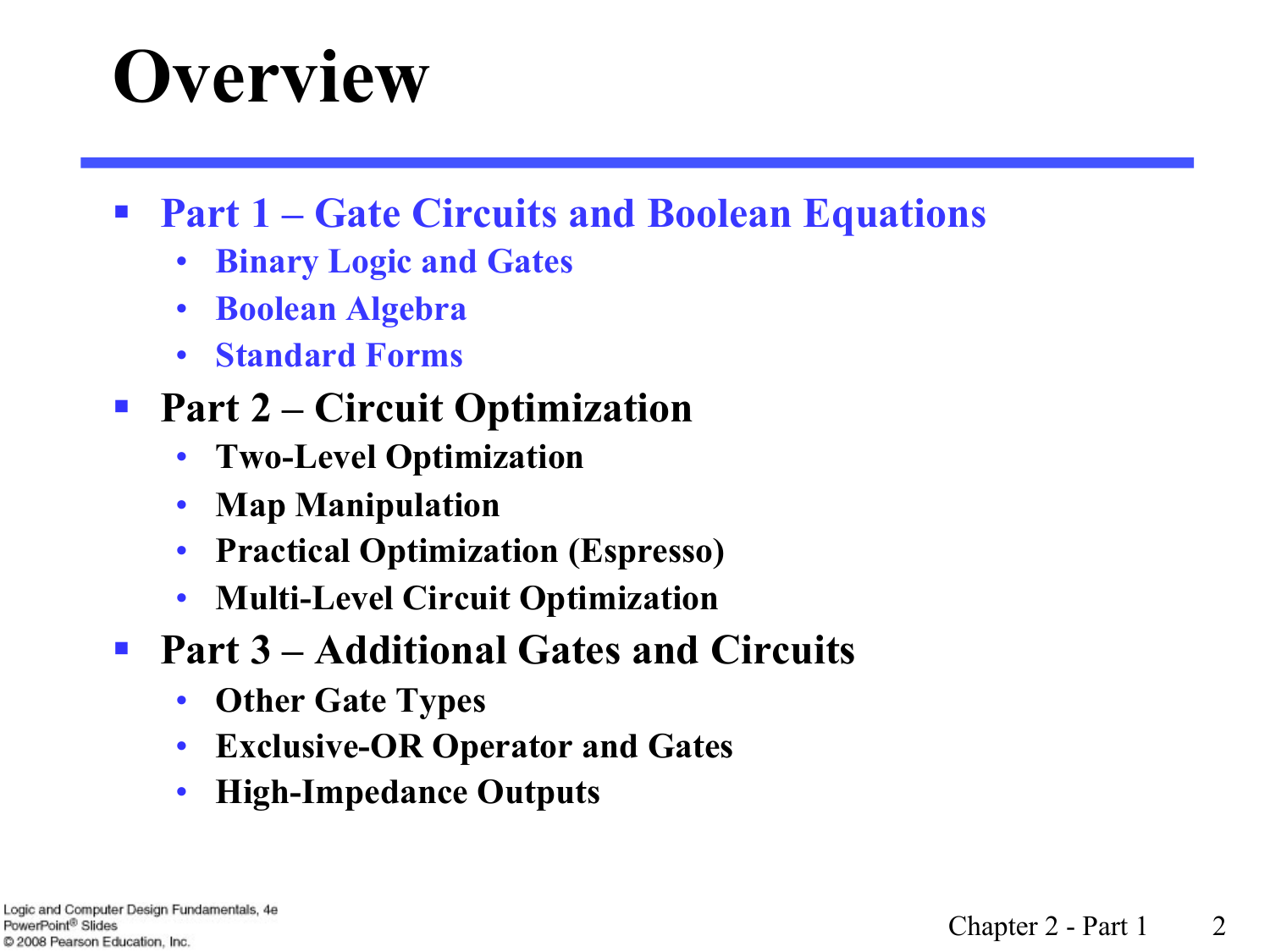# **Binary Logic and Gates**

- § **Binary variables take on one of two values.**
- § **Logical operators operate on binary values and binary variables.**
- § **Basic logical operators are the logic functions AND, OR and NOT.**
- § **Logic gates implement logic functions.**
- § **Boolean Algebra: a useful mathematical system for specifying and transforming logic functions.**
- § **We study Boolean algebra as a foundation for designing and analyzing digital systems!**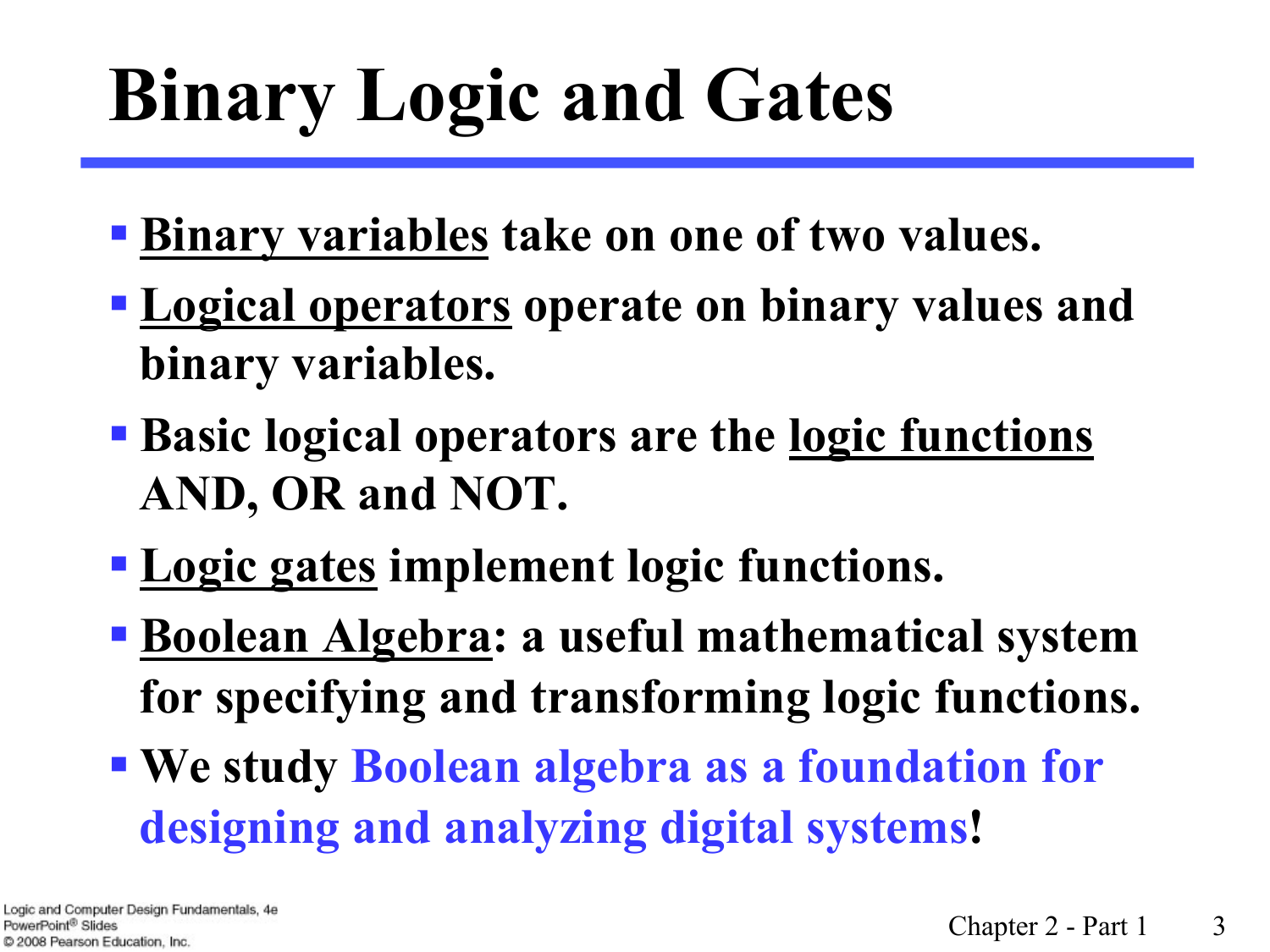# **Binary Variables**

- § **Recall that the two binary values have different names:**
	- **True/False**
	- **On/Off**
	- **Yes/No**
	- **1/0**
- We use 1 and 0 to denote the two values.
- § **Variable identifier examples:**
	- A, B, y, z, or  $X_1$  for now
	- **RESET, START\_IT, or ADD1 later**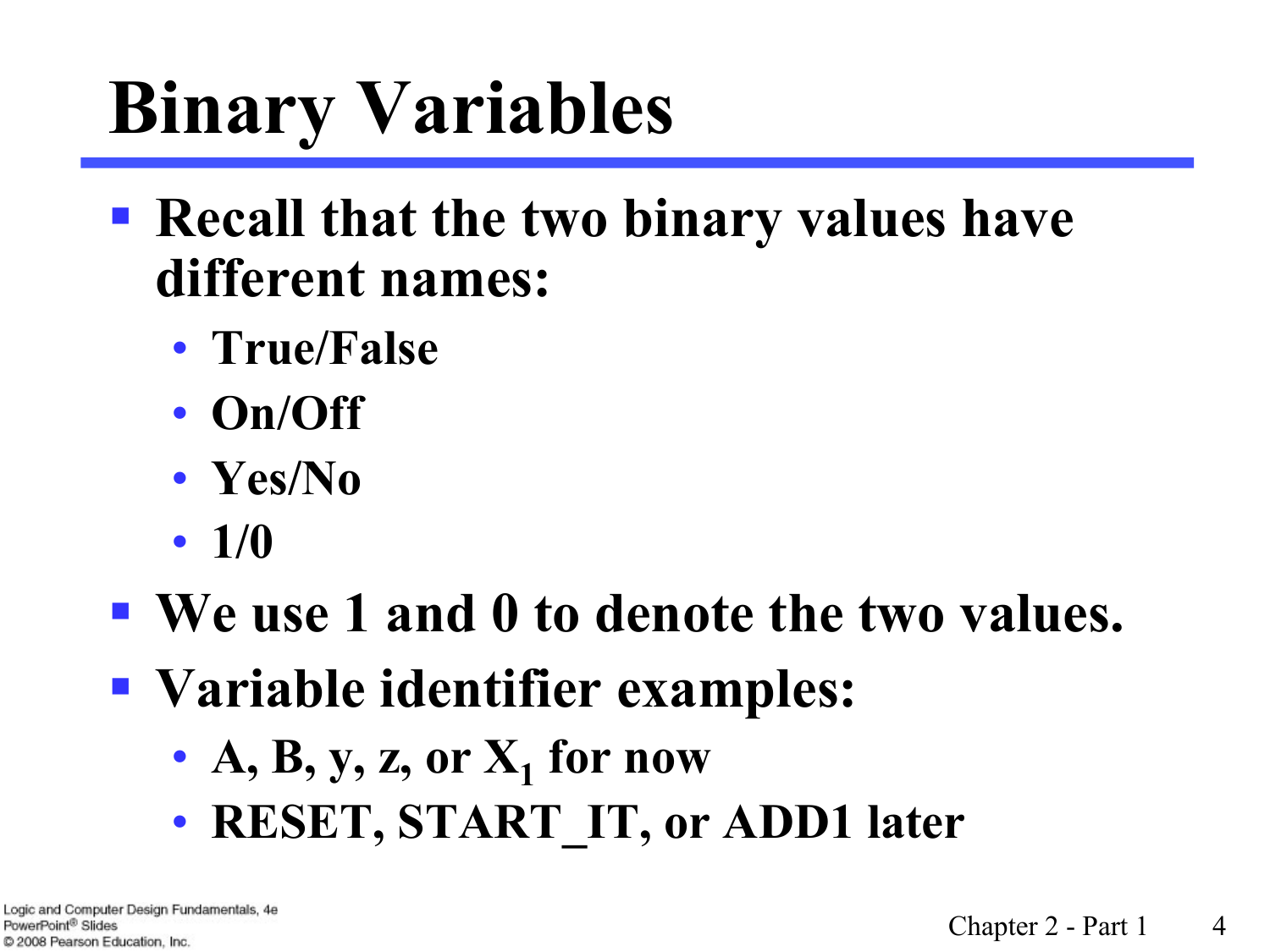# **Logical Operations**

- § **The three basic logical operations are:**
	- **AND**
	- **OR**
	- **NOT**
- AND is denoted by a dot  $(·)$ . (alt:  $\wedge$ )
- § **OR is denoted by a plus (+). (alt:** ∨**)**
- § **NOT is denoted by an overbar ( ¯ ), a single quote mark (') after, or (~) before the variable.**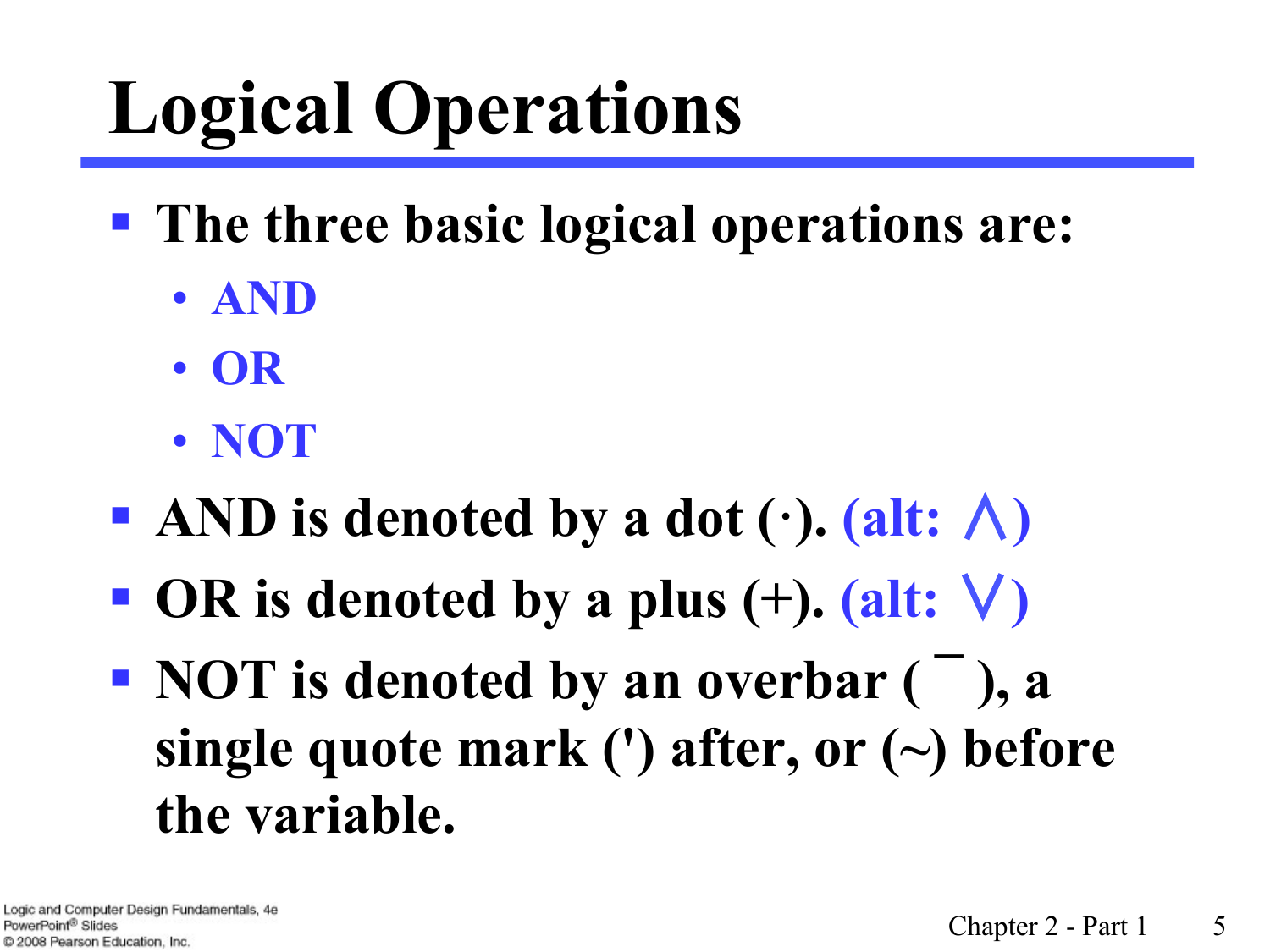# **Notation Examples**

#### § **Examples:**

- $\bullet$  **Y** =  $A \cdot B$  is read "**Y** is equal to  $A$  AND  $B$ ."
- $z = x + y$  is read "**z** is equal to  $x$  OR  $y$ ."
- $X = A$  is read "X is equal to NOT  $A$ ."

#### § **Note: The statement:**   $1 + 1 = 2$  (read "one plus one equals two")  **is not the same as**

 $1 + 1 = 1$  (read "1 <u>or</u> 1 equals 1").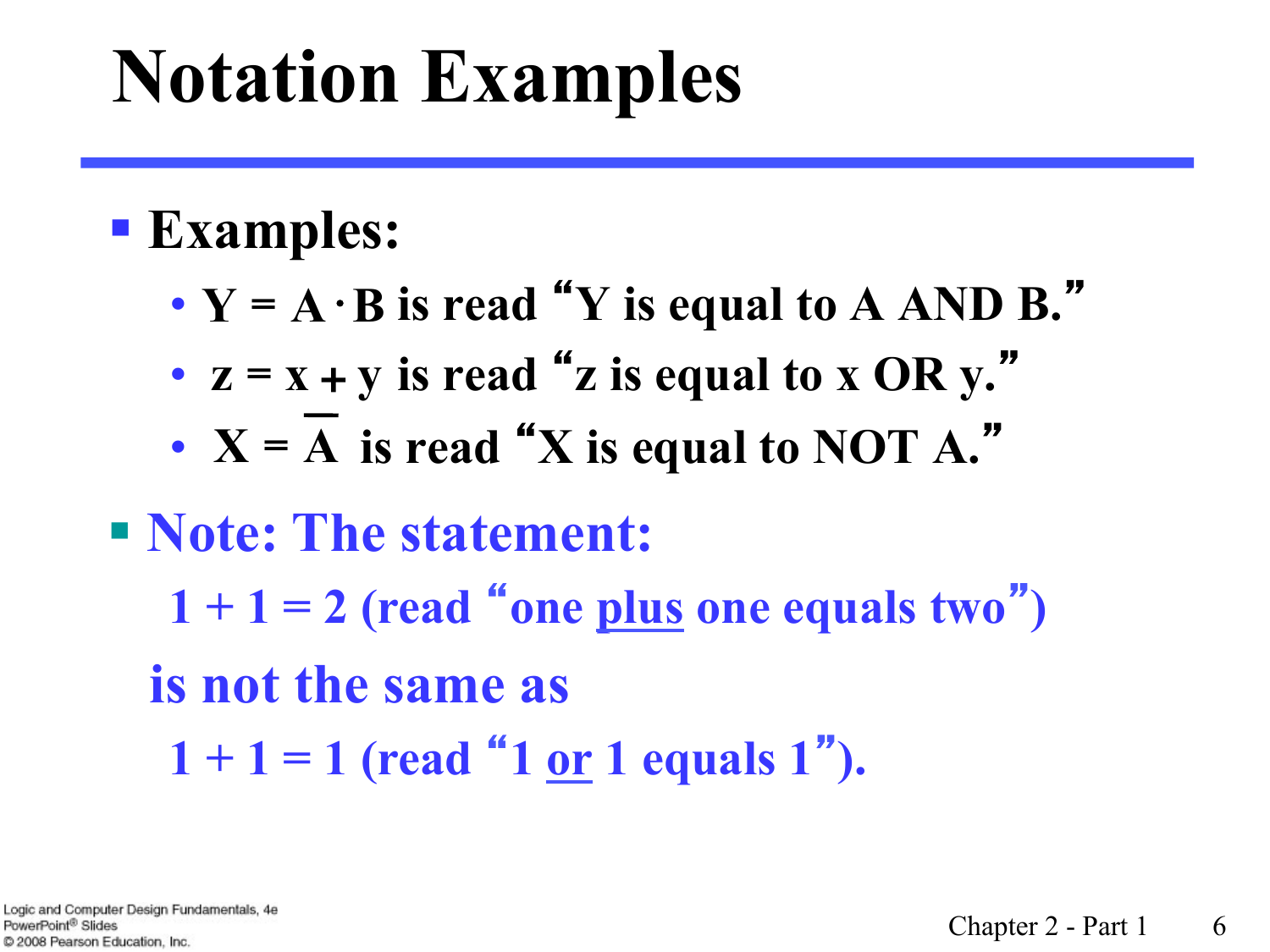# **Operator Definitions**

§ **Operations are defined on the values "0" and "1" for each operator:** 

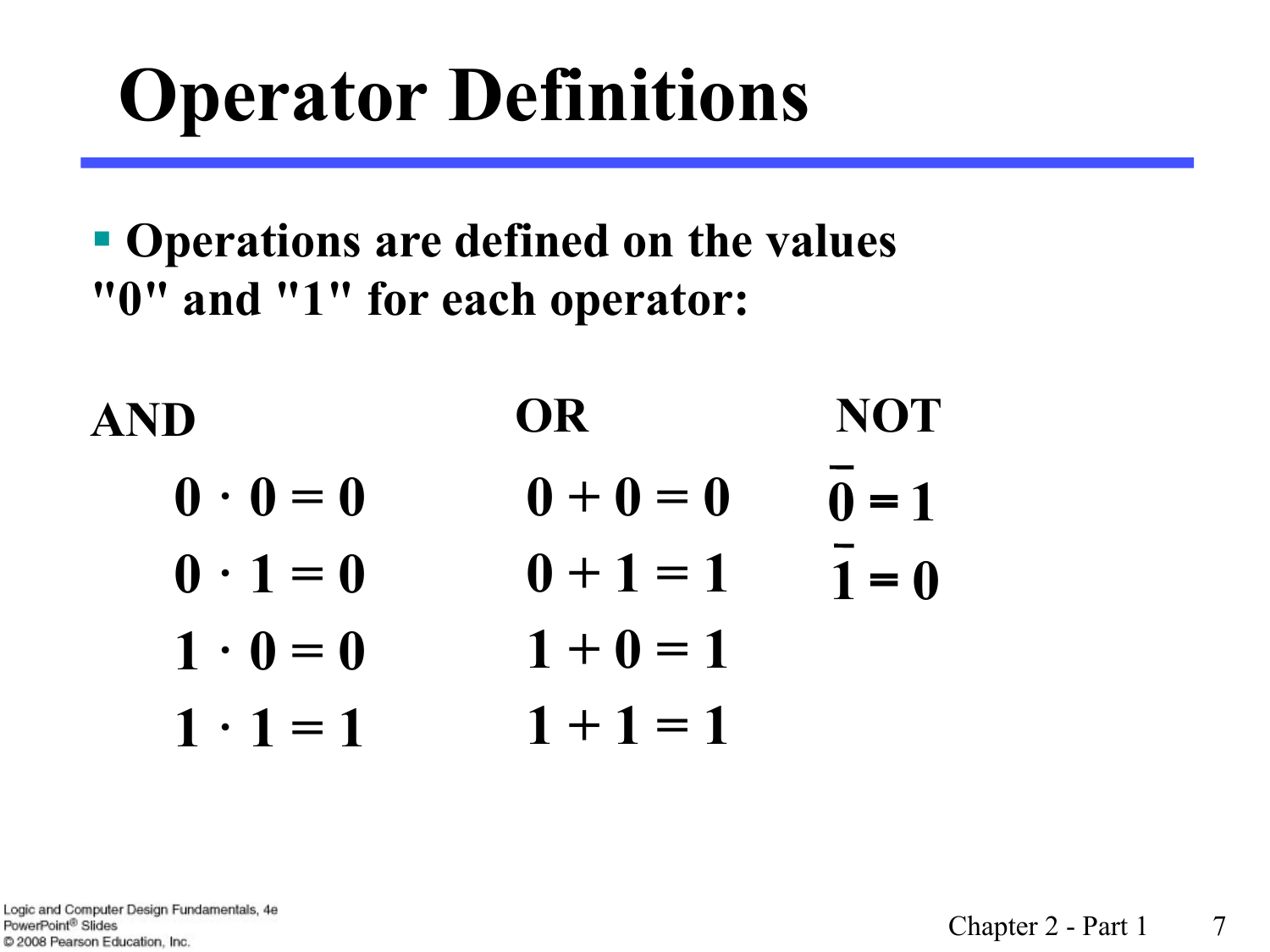# **Truth Tables**

- § *Truth table* - **a tabular listing of the values of a function for all possible combinations of values on its arguments**
- **Example: Truth tables for the basic logic operations:**



**1 0** 

 $\begin{array}{|c|c|c|c|}\n\hline\n0 & 1\n\end{array}$ 

**Z**= **X**

**NOT** 

**X**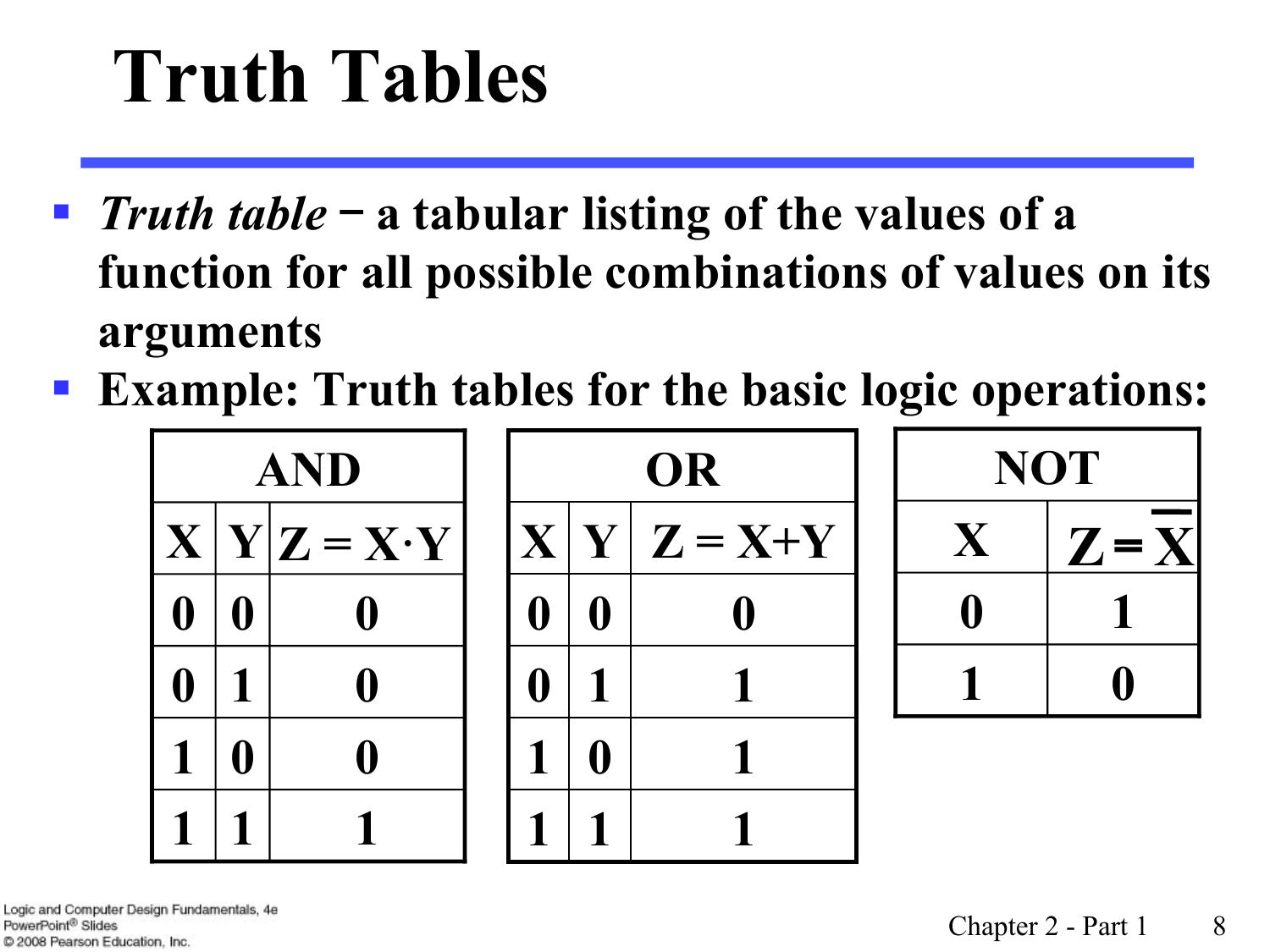# **Logic Function Implementation**

- § **Using Switches** 
	- **For inputs:** 
		- § **logic 1 is switch closed**
		- § **logic 0 is switch open**
	- **For outputs:** 
		- § **logic 1 is light on**
		- § **logic 0 is light off.**
	- **NOT uses a switch such that:** 
		- § **logic 1 is switch open**
		- § **logic 0 is switch closed**





**Switches in series => AND**



**Normally-closed switch => NOT**

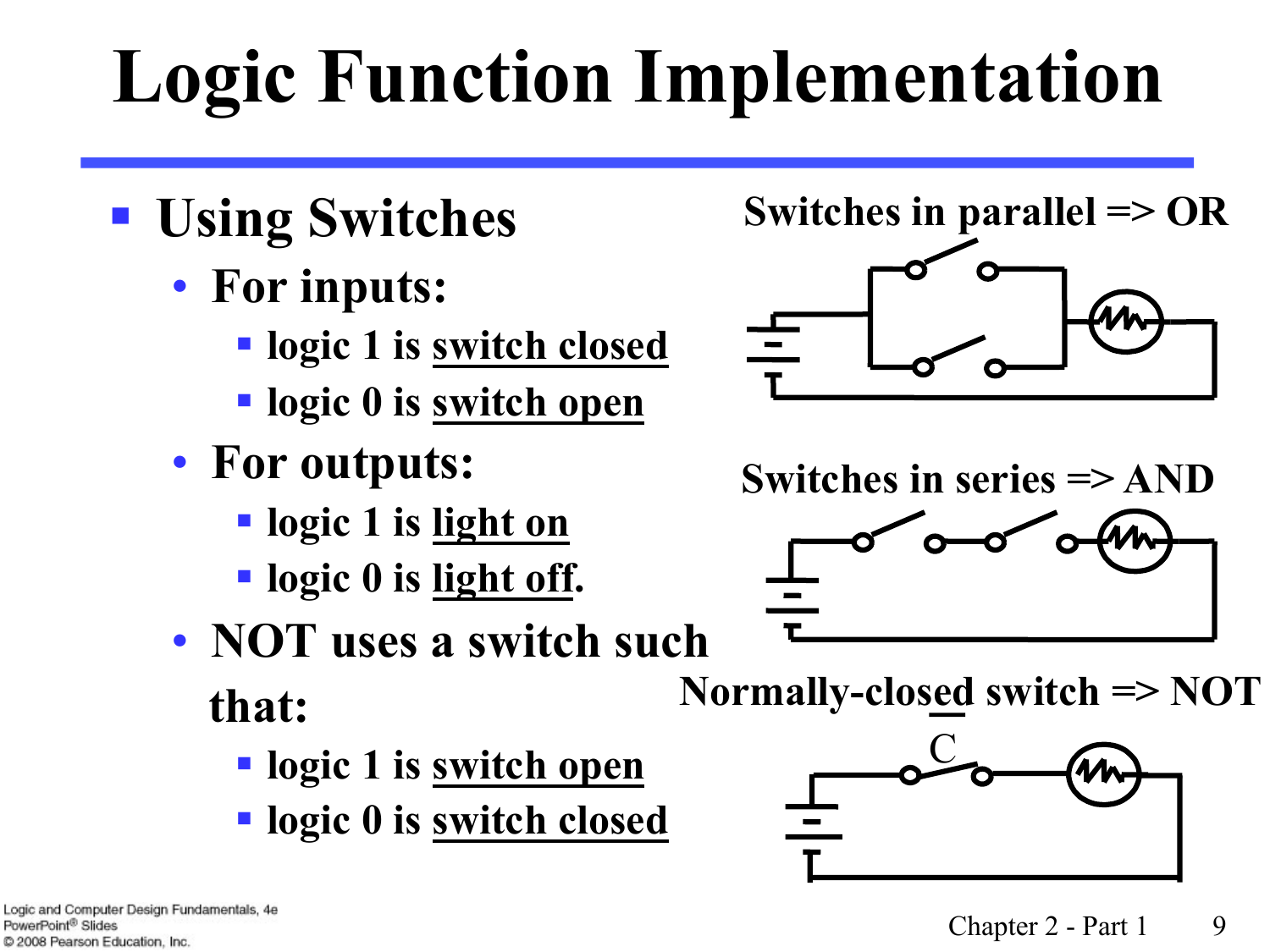#### **Logic Function Implementation** (Continued)

§ **Example: Logic Using Switches**



**•** Light is on  $(L = 1)$  for

 $L(A, B, C, D) = A ((B C') + D) = A B C' + A D$ and off  $(L = 0)$ , otherwise.

§ **Useful model for relay circuits and for CMOS gate circuits, the foundation of current digital logic technology**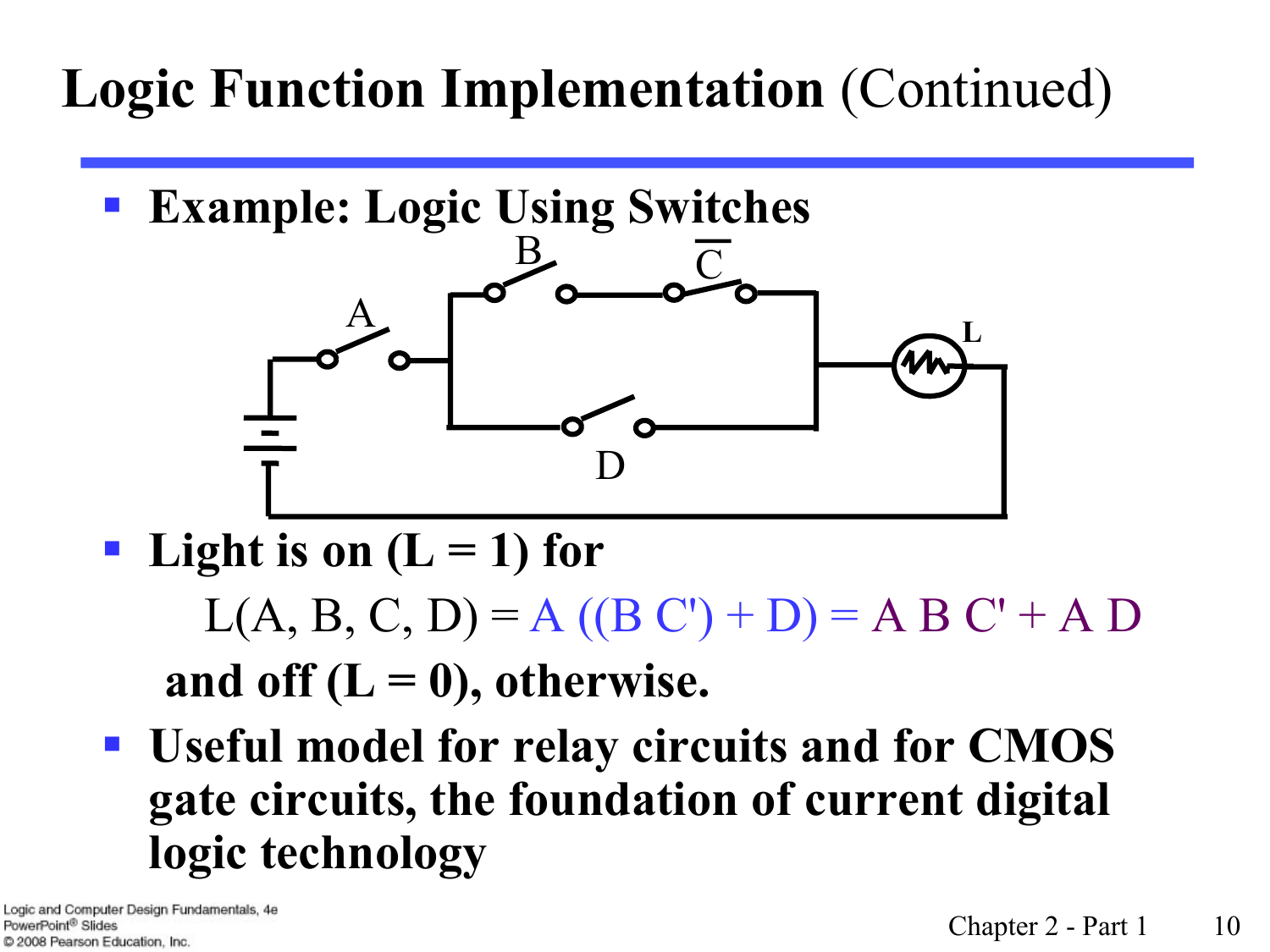# **Logic Gates**

- § **In the earliest computers, switches were opened and closed by magnetic fields produced by energizing coils in** *relays***. The switches in turn opened and closed the current paths.**
- § **Later,** *vacuum tubes* **that open and close current paths electronically replaced relays.**
- § **Today,** *transistors* **are used as electronic switches that open and close current paths.**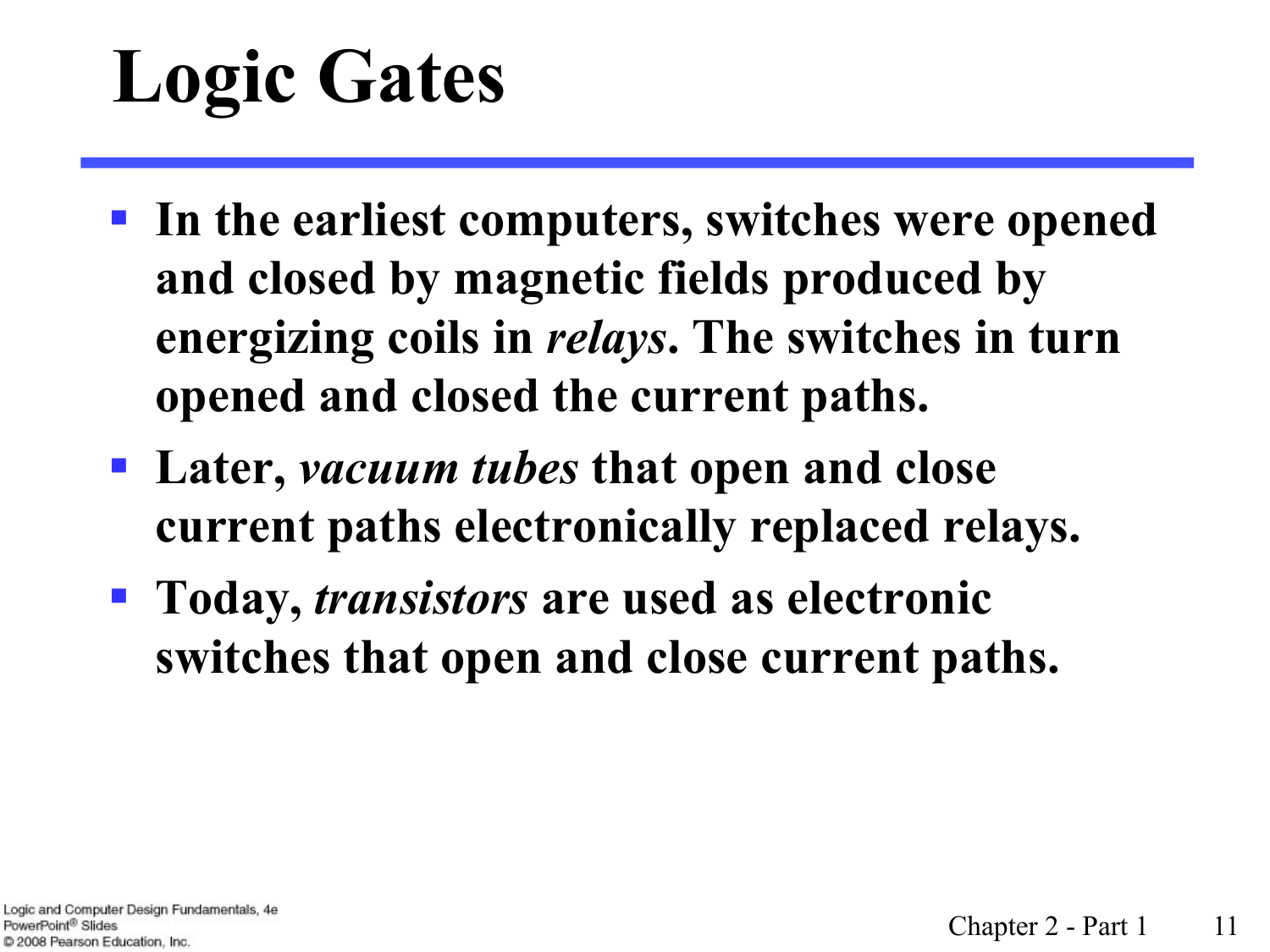#### **Logic Gate Symbols and Behavior**



PowerPoint<sup>®</sup> Slides C 2008 Pearson Education, Inc.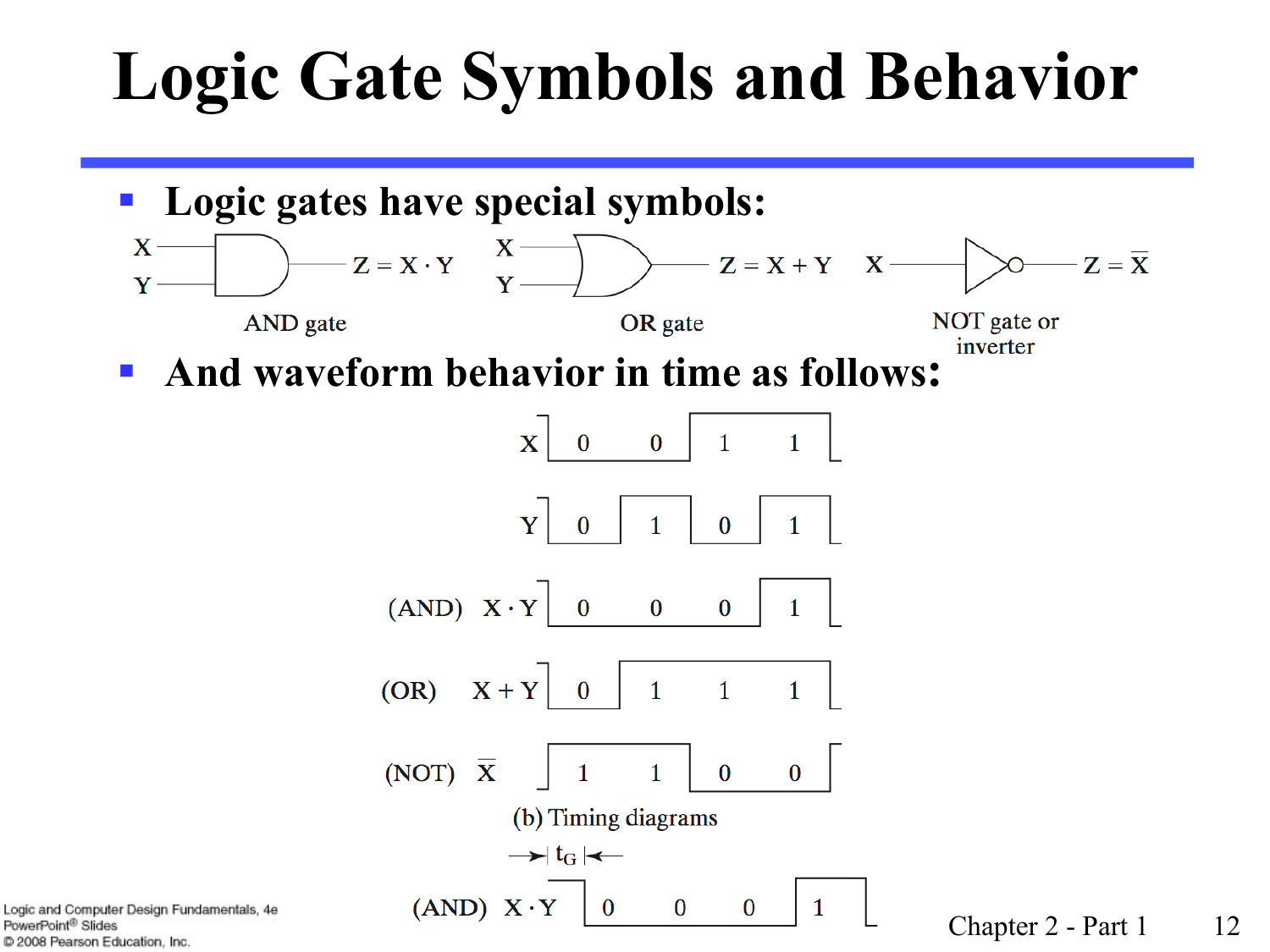# **Gate Delay**

- § **In actual physical gates, if one or more input changes causes the output to change, the output change does not occur instantaneously.**
- § **The delay between an input change(s) and the resulting output change is the** *gate delay* **denoted by**  $t_{\text{C}}$ **:**



PowerPoint<sup>®</sup> Slides C 2008 Pearson Education, Inc.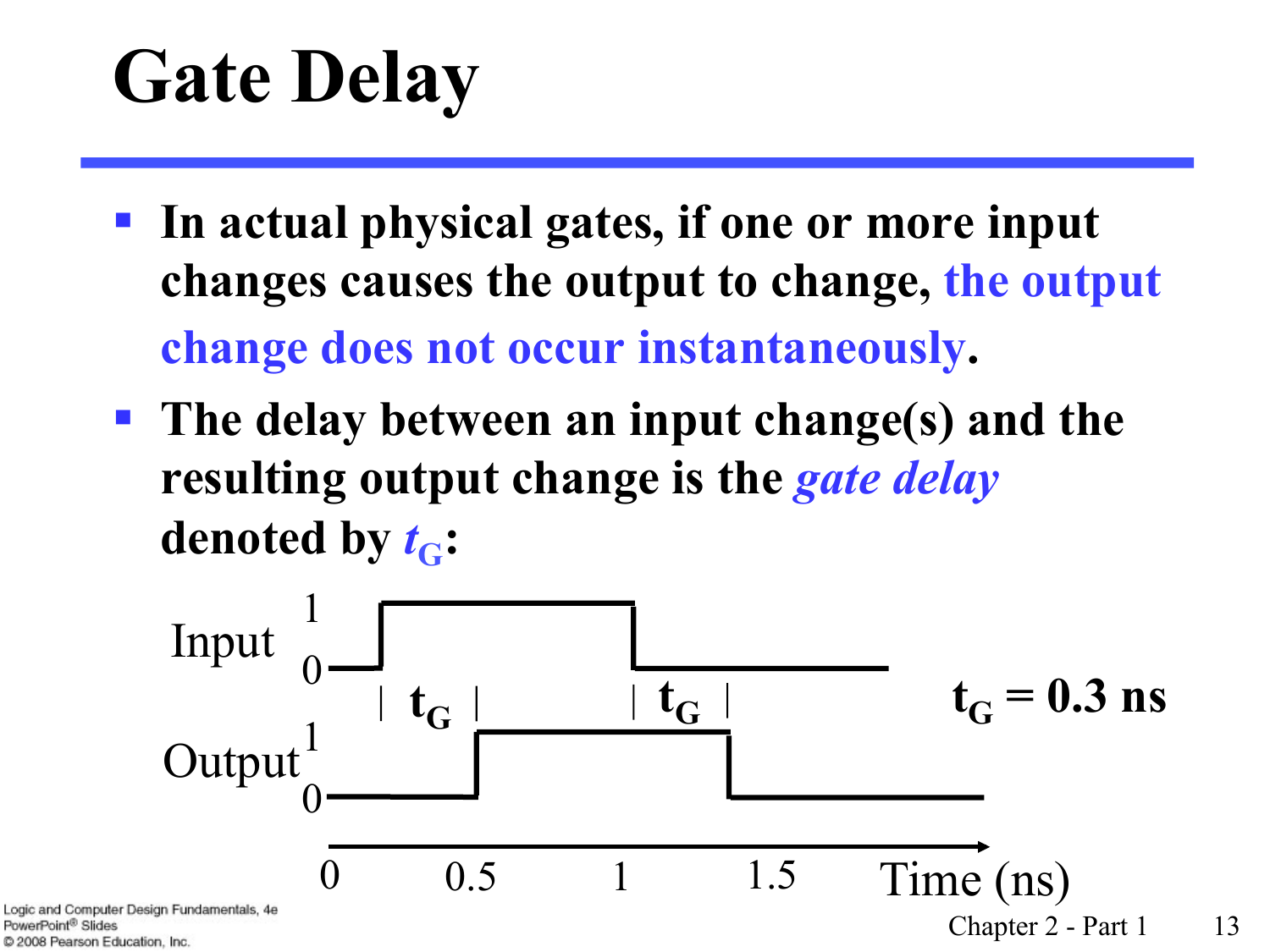#### **Logic Gate Symbols and Behavior**

■ *multi*-input gates are possible

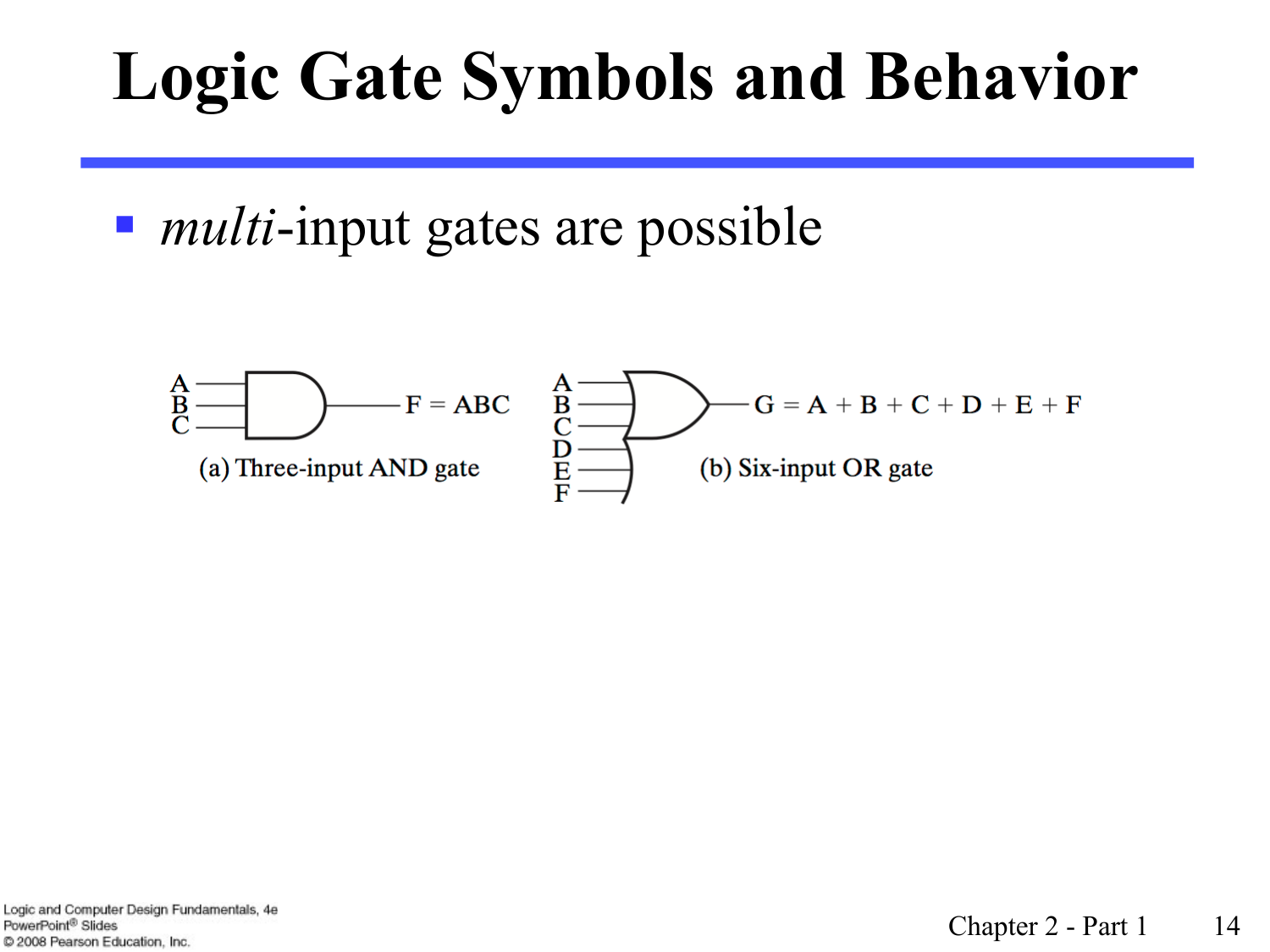## **Logic Diagrams and Expressions**



- § **Boolean equations, truth tables and logic diagrams describe the same function!**
- § **Truth tables are unique; expressions and logic diagrams are not. This gives flexibility in implementing functions.**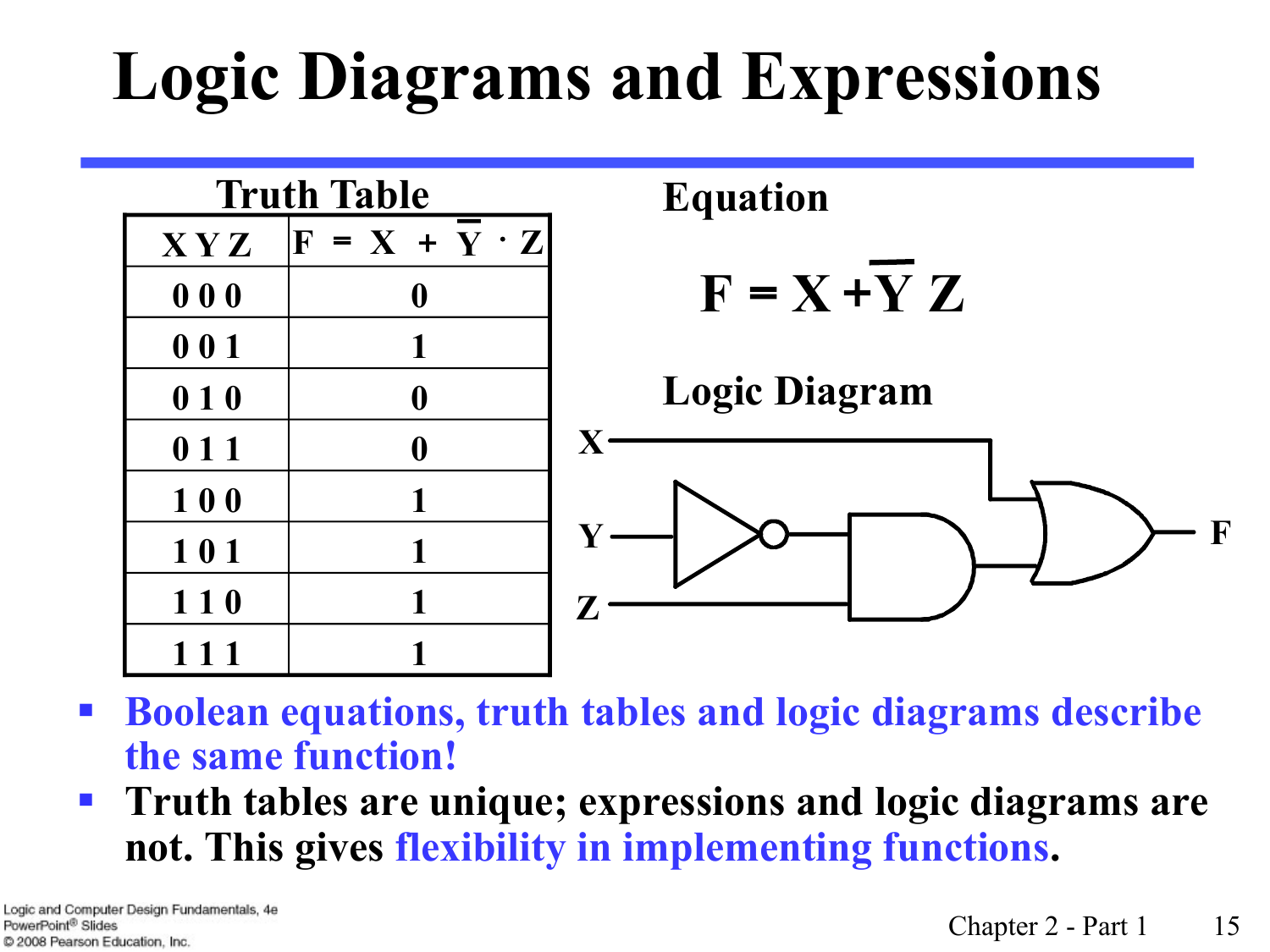# **Boolean Algebra**

§ **An algebraic structure defined on a set of at least two elements, B, together with three binary operators (denoted**  $+$ **,**  $\cdot$  **and**  $\overline{\phantom{a}}$ **) that satisfies the following basic identities:** 

| 1.  | $X+0=X$                          | 2.  | $X \cdot 1 = X$               |              |
|-----|----------------------------------|-----|-------------------------------|--------------|
| 3.  | $X+1=1$                          | 4.  | $X \cdot 0 = 0$               |              |
| 5.  | $X+X=X$                          | 6.  | $X \cdot X = X$               |              |
|     | 7. $X + \overline{X} = 1$        |     | 8. $X \cdot \overline{X} = 0$ |              |
|     | 9. $\overline{\overline{X}} = X$ |     |                               |              |
| 10. | $X+Y = Y+X$                      | 11. | $XY = YX$                     | Commutative  |
| 12. | $X+(Y+Z)=(X+Y)+Z$                | 13. | $X(YZ) = (XY)Z$               | Associative  |
| 14. | $X(Y+Z) = XY+XZ$                 | 15. | $X+YZ = (X+Y)(X+Z)$           | Distributive |
| 16. | $X+Y=X\cdot\overline{Y}$         | 17. | $X \cdot Y = X + Y$           | DeMorgan's   |

Logic and Computer Design Fundamentals, 4e PowerPoint® Slides C 2008 Pearson Education, Inc.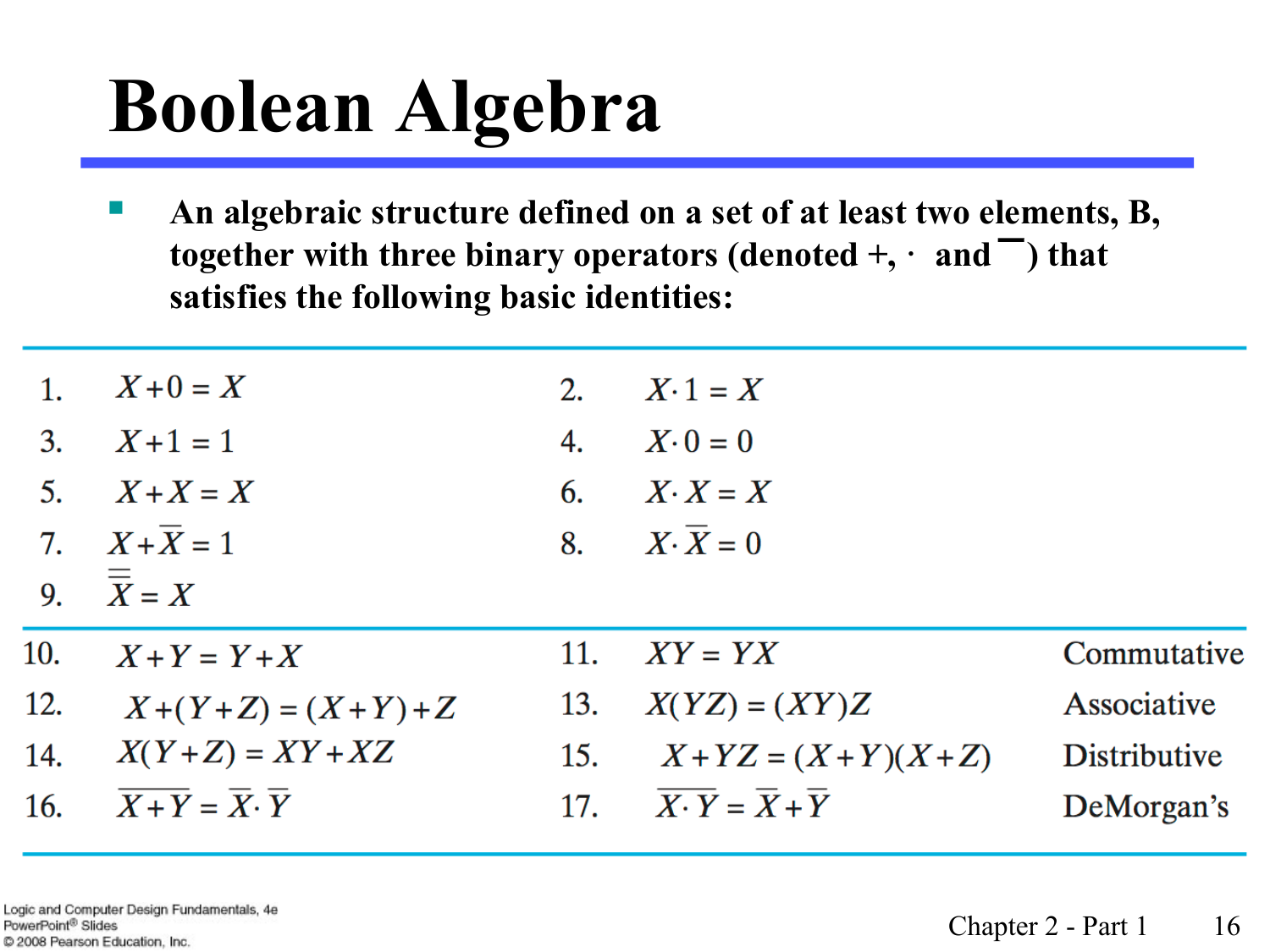#### **Some Properties of Identities & the Algebra**

- § **If the meaning is unambiguous, we leave out the symbol** "**·**"
- The identities above are organized into pairs. These pairs **have names as follows:** 
	- **1-4 Existence of 0 and 1 5-6 Idempotence**
	- **7-8 Existence of complement** 9 Involution
	- **10-11 Commutative Laws 12-13 Associative Laws 14-15 Distributive Laws** 16-17 DeMorgan's Laws
- § **The dual of an algebraic expression is obtained by interchanging + and · and interchanging 0**'**s and 1**' **s.**
- The identities appear in <u>dual</u> pairs. When there is only **one identity on a line the identity is self-dual, i. e., the dual expression = the original expression.**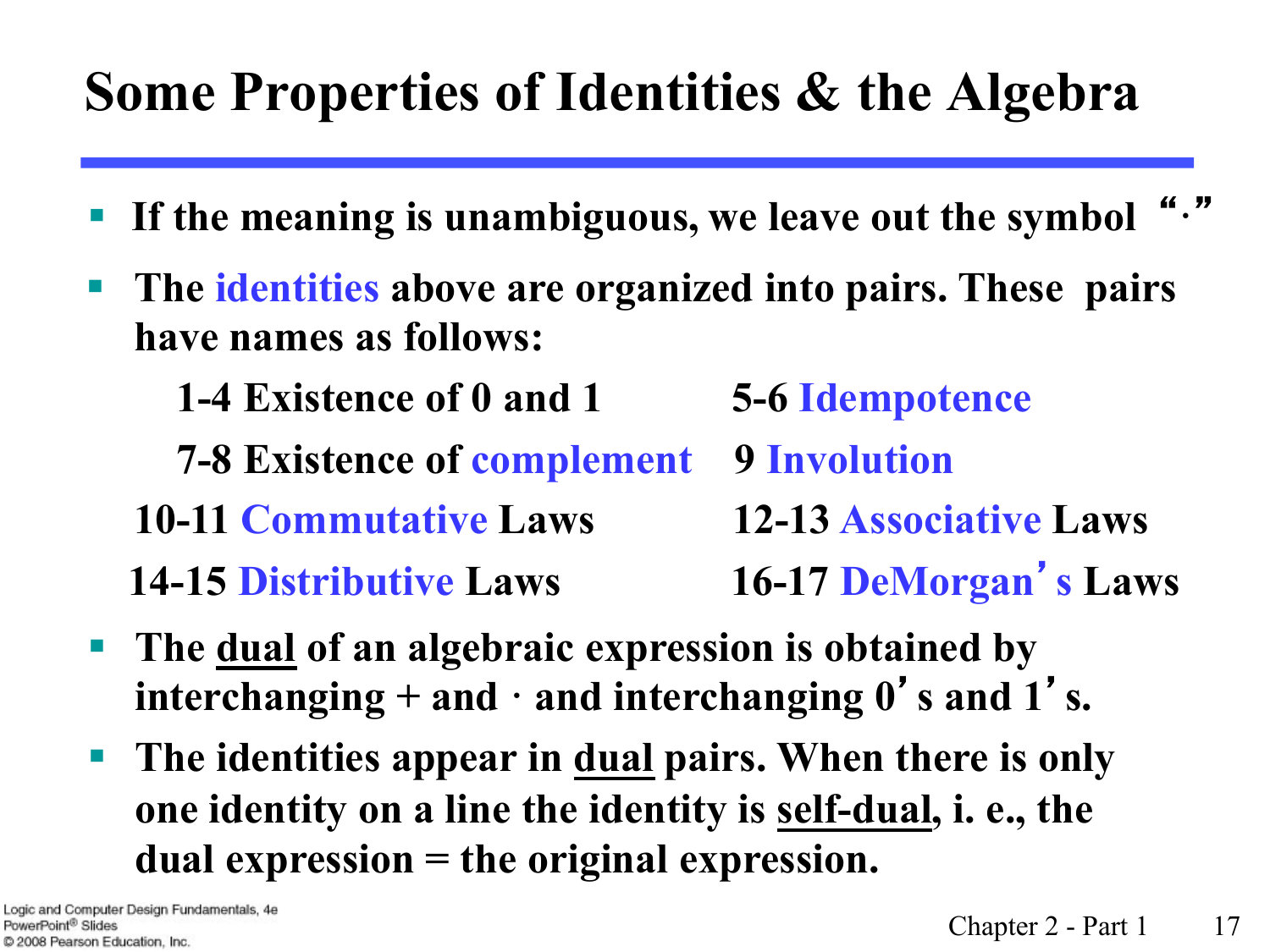#### **Some Properties of Identities & the Algebra**  (Continued)

**Truth tables to verify De Morgan's Theorem**

|  | A) X Y $X+Y$ $X+Y$           |  |  |                                     | B) X Y $\overline{X}$ $\overline{Y}$ $\overline{X} \cdot \overline{Y}$ |
|--|------------------------------|--|--|-------------------------------------|------------------------------------------------------------------------|
|  | $0 \quad 0 \quad 0 \qquad 1$ |  |  | $0 \t 0 \t 1 \t 1 \t 1$             |                                                                        |
|  | $0 \quad 1 \quad 1 \quad 0$  |  |  | $0 \quad 1 \quad 1 \quad 0 \quad 0$ |                                                                        |
|  | $1 \quad 0 \quad 1 \quad 0$  |  |  | $1 \t 0 \t 0 \t 1 \t 0$             |                                                                        |
|  | $1 \quad 1 \quad 1 \quad 0$  |  |  | 1 1 0 0 0                           |                                                                        |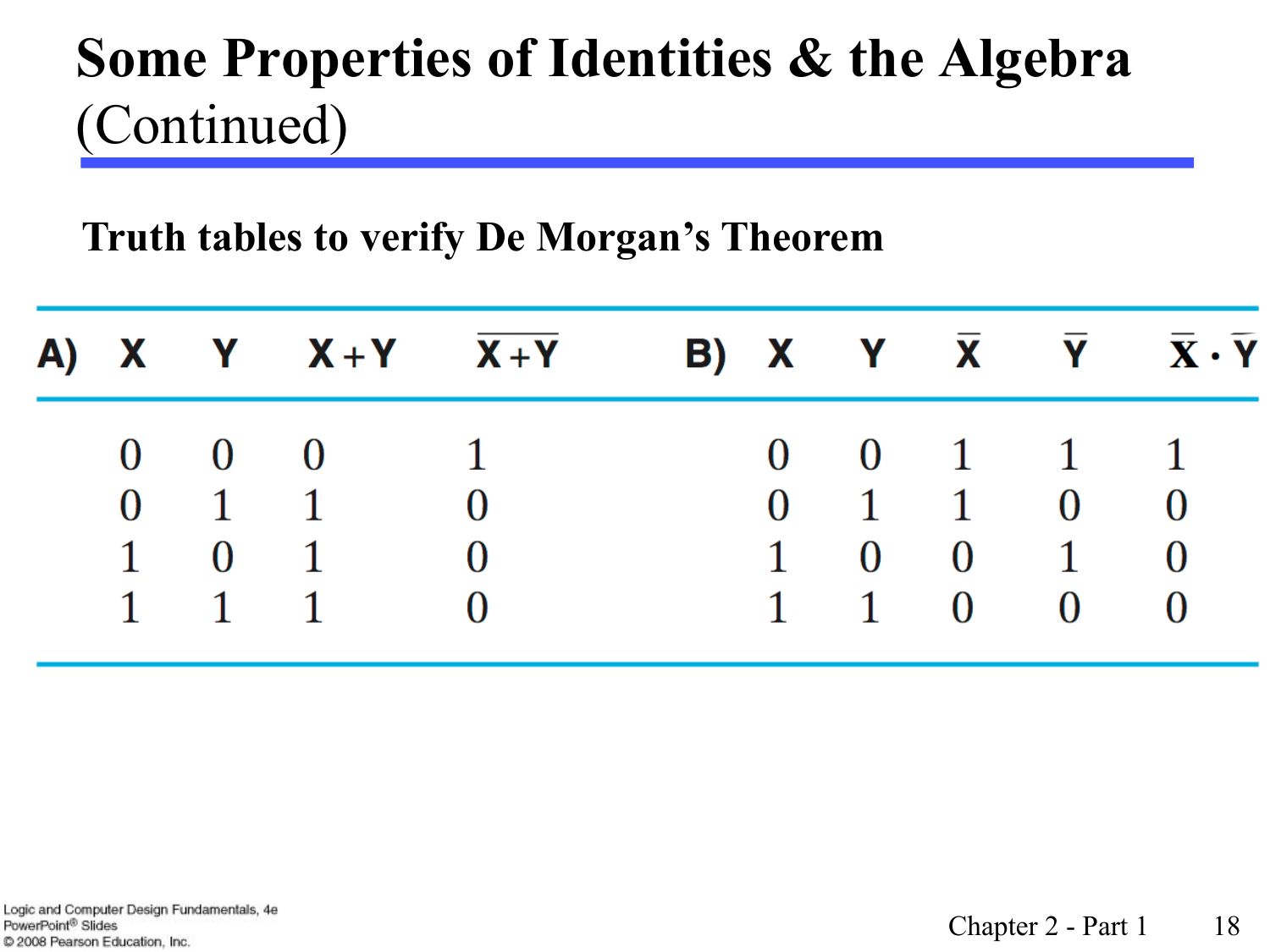#### **Some Properties of Identities & the Algebra**  (Continued)

- § **Unless it happens to be self-dual, the dual of an expression does not equal the expression itself.**
- **•** Example:  $F = (A + \overline{C}) \cdot B + 0$ **dual F** =  $(A \cdot \overline{C} + B) \cdot 1 = A \cdot \overline{C} + B$
- **•** Example:  $G = X \cdot Y + (W + Z)$  **dual G** =  $((X+Y) \cdot (W \cdot Z)') = ((X+Y) \cdot (W' + Z')')$
- **•** Example:  $H = A \cdot B + A \cdot C + B \cdot C$ **dual H =**  $(A + B)(A + C)(B + C)$

 $= (A + BC) (B + C) = AB + AC + BC$ 

**Expand Computer Design Fundamentals, 4e** v of these fun**ctions self-dual?** 

PowerPoint® Slides C 2008 Pearson Education, Inc.

Chapter  $2$  - Part  $1$  19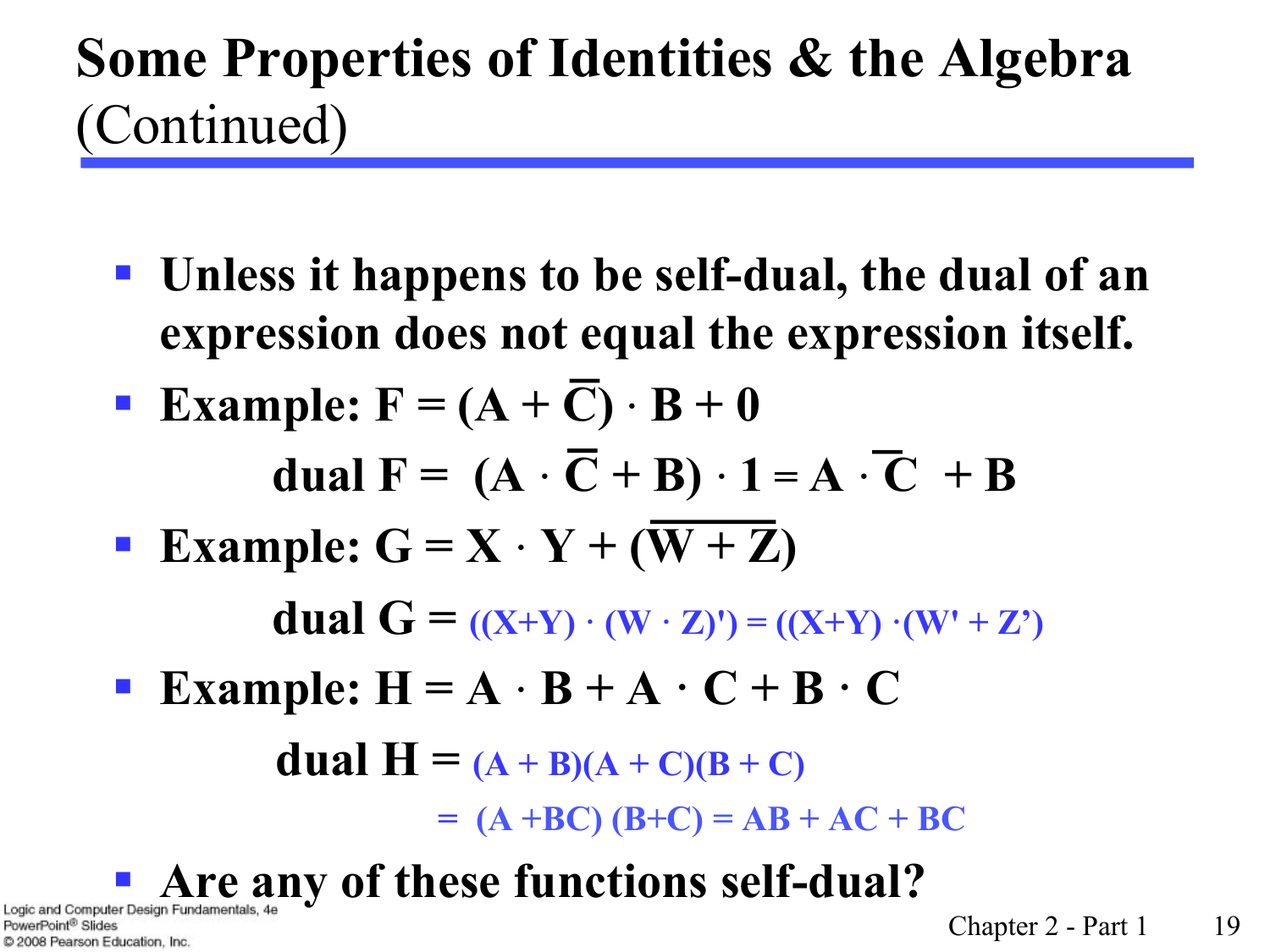#### **Some Properties of Identities & the Algebra**  (Continued)

- § **There can be more that 2 elements in B, i. e., elements other than 1 and 0. What are some common useful Boolean algebras with more than 2 elements?** 
	- **1. Algebra of Sets**
	- **2. Algebra of n-bit binary vectors**
- § **If B contains only 1 and 0, then B is called the switching algebra which is the algebra we use most often.**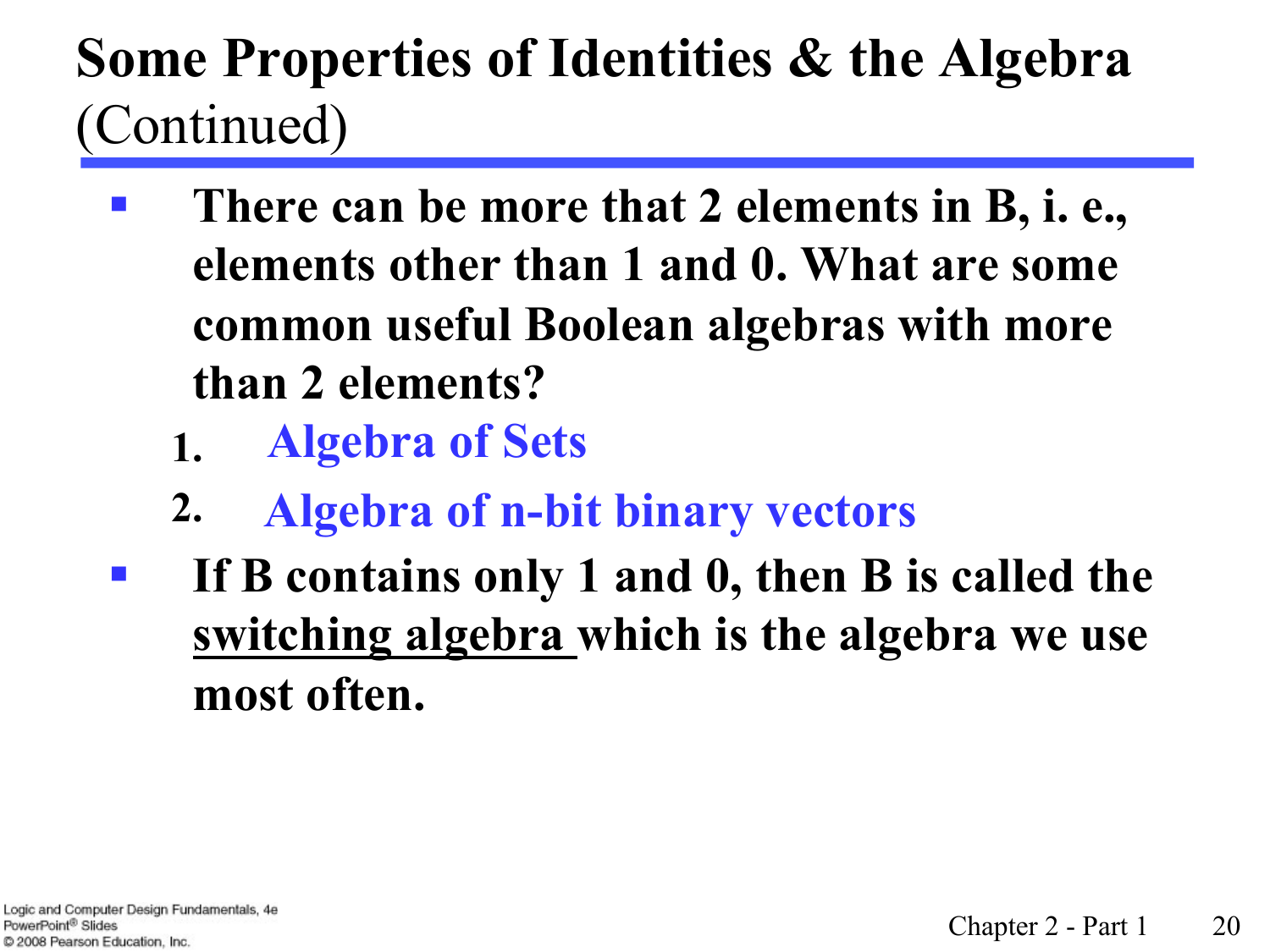# **Boolean Operator Precedence**

- § **The order of evaluation in a Boolean expression is:** 1. Parentheses 2. NOT 3. AND
	- 4. OR
- § **Consequence: Parentheses appear around OR expressions Example:**  $F = A(B + C)(C + D)$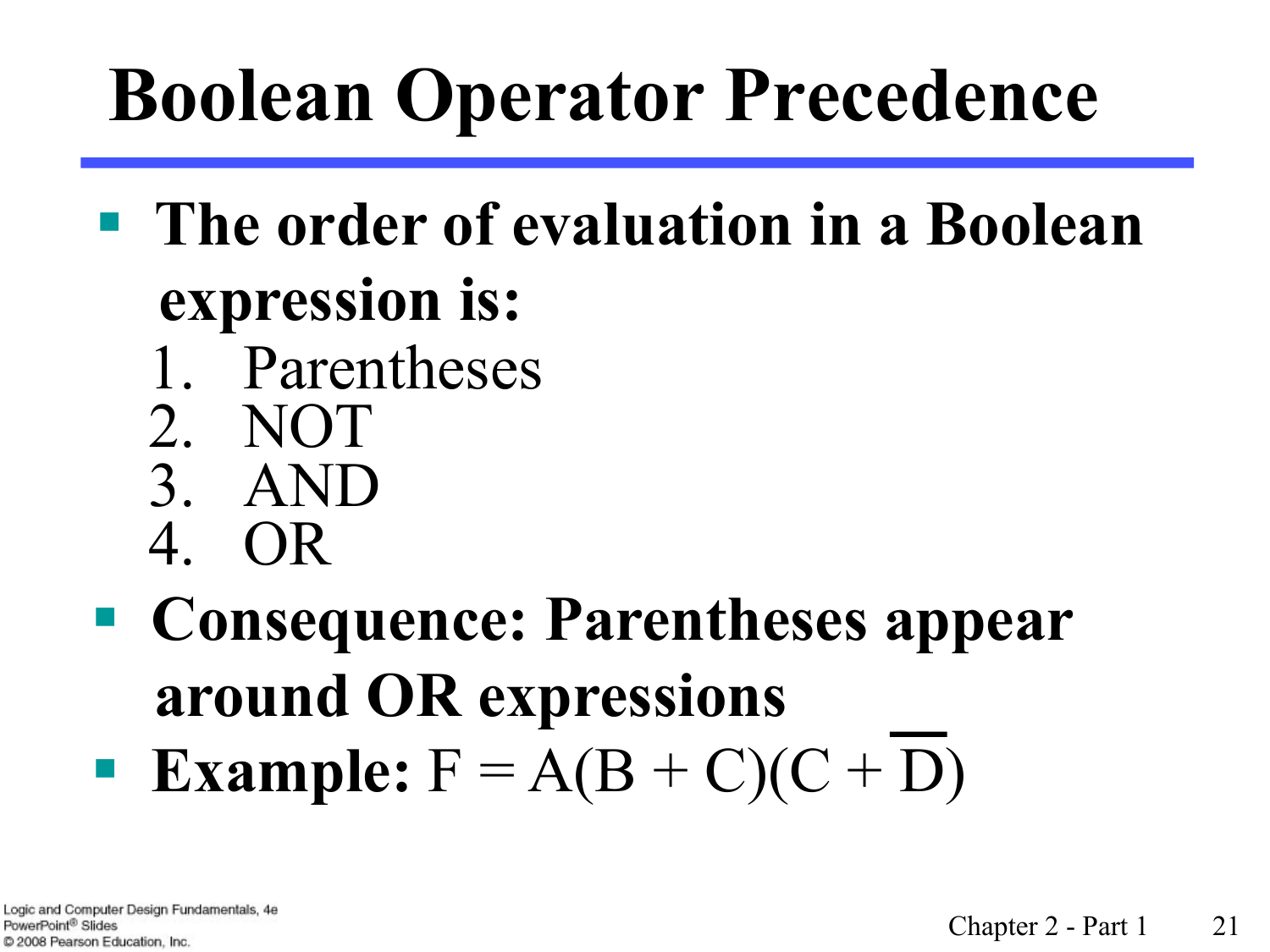#### **Example 1: Boolean Algebraic Proof**

- $\bf{A} + A \cdot B = A$  (Absorption Theorem) **Proof Steps Justification (identity or theorem)**   $A + A \cdot B$
- $=$  **A**  $\cdot$  **1** + **A**  $\cdot$  **B**  $X = X \cdot 1$
- $= A \cdot (1 + B)$   $X \cdot Y + X \cdot Z = X \cdot (Y + Z)$ (Distributive Law)
- $= A \cdot 1$  1 + X = 1
- $= A$   $X \cdot 1 = X$
- § **Our primary reason for doing proofs is to learn:** 
	- **Careful and efficient use of the identities and theorems of Boolean algebra, and**
	- **How to choose the appropriate identity or theorem to apply to make forward progress, irrespective of the application.**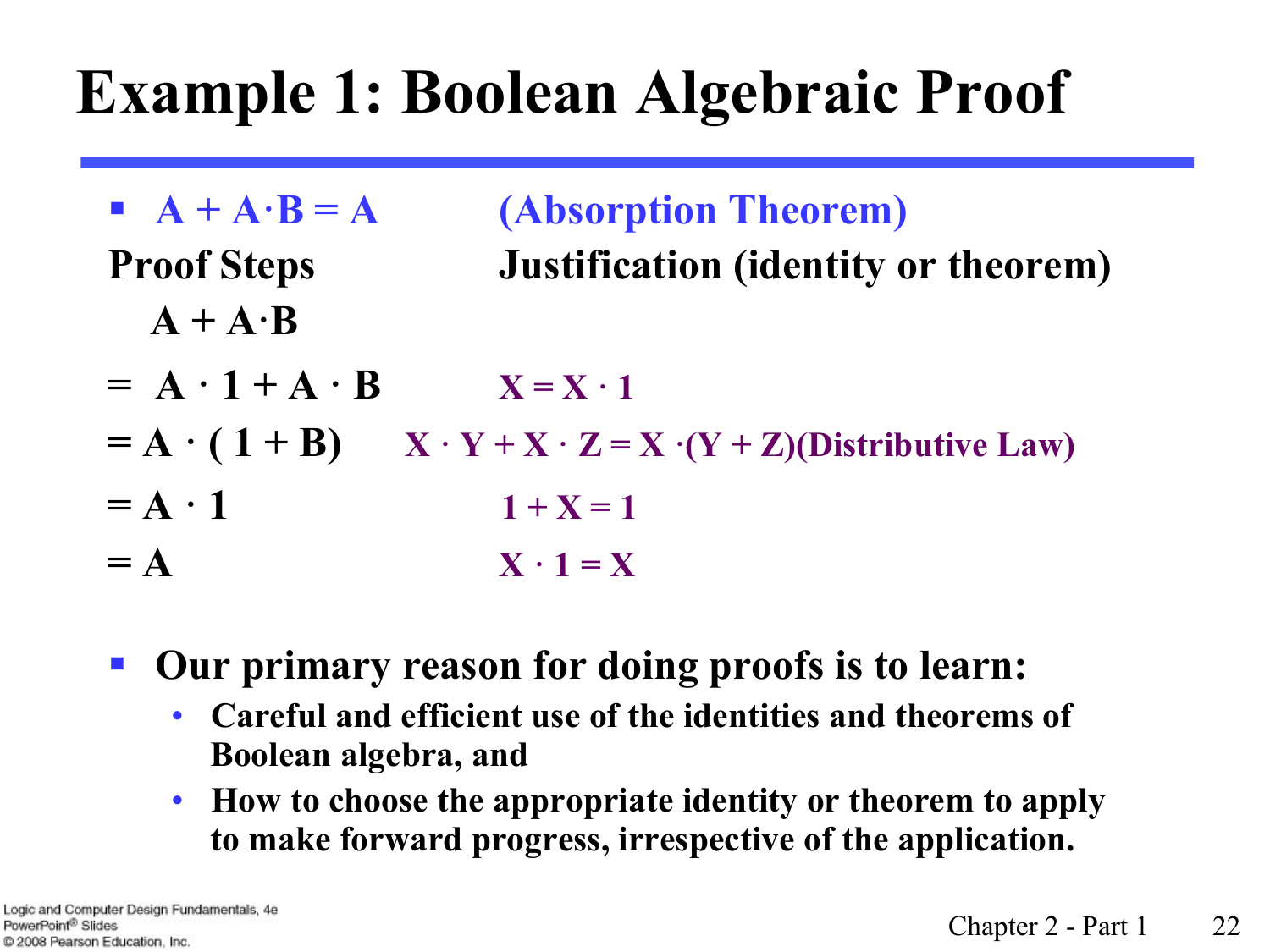#### **Example 2: Boolean Algebraic Proofs**

- $\overline{AB} + \overline{AC} + BC = AB + \overline{AC}$  (Consensus Theorem) **Proof Steps**
- $AB + A'C + BC(A+A')$
- $= AB + A'C + ABC + A'BC$
- $= AB(1+C) + A'C(1+B)$
- $= AB + A^{\prime}C$

#### **(A+B) (A'+C) (B+C) = (A+B) (A'+C) (dual version)**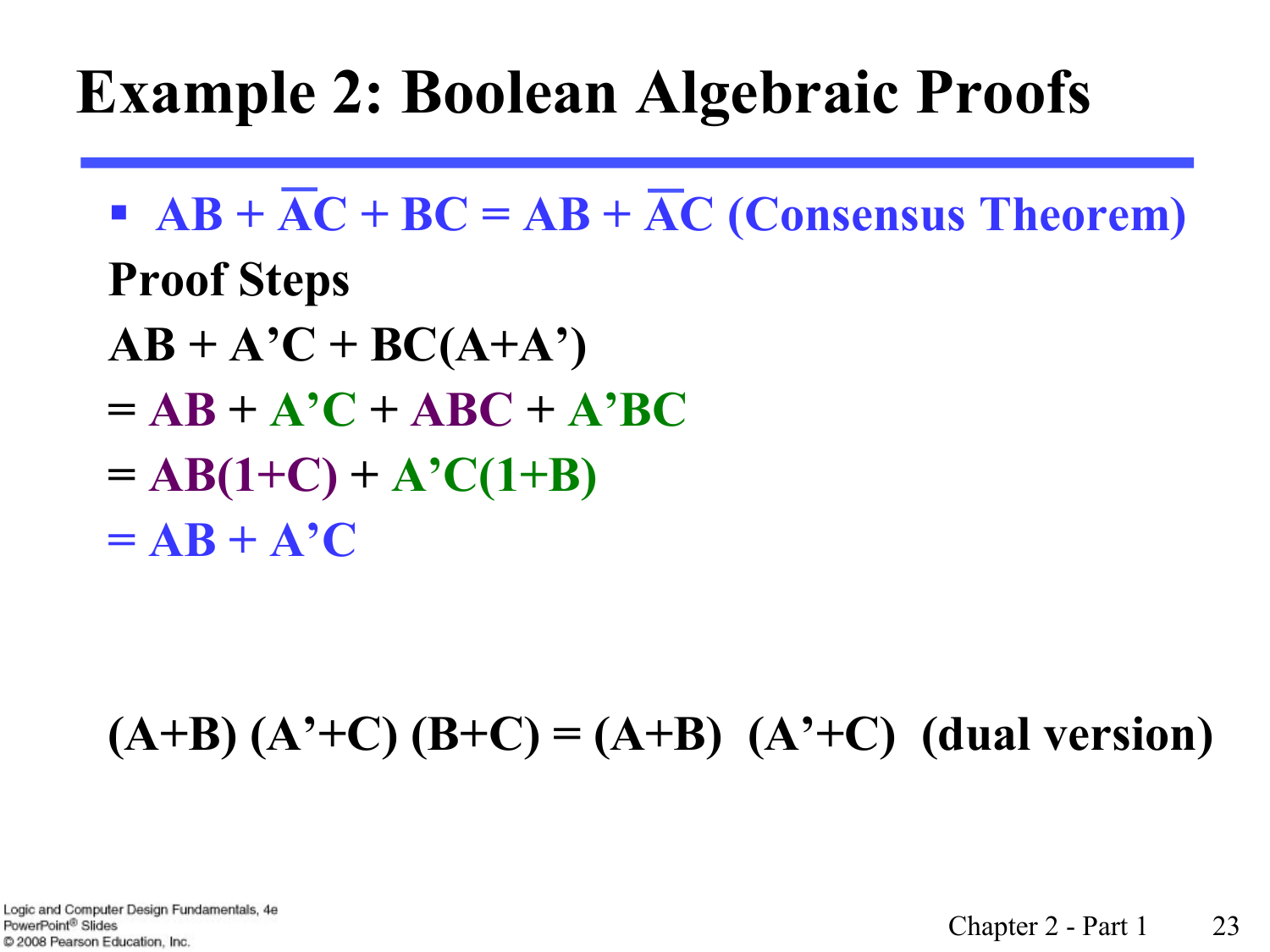## **Useful Theorems**

■ 
$$
x \cdot y + \overline{x} \cdot y = y
$$
  $(x + y)(\overline{x} + y) = y$  Minimization  
\n■  $x + x \cdot y = x$   $x \cdot (x + y) = x$  **Absorption**  
\n■  $x + \overline{x} \cdot y = x + y$   $x \cdot (\overline{x} + y) = x \cdot y$  Simplification  
\n■  $x \cdot y + \overline{x} \cdot z + y \cdot z = x \cdot y + \overline{x} \cdot z$  **Consensus**  
\n $(x + y) \cdot (\overline{x} + z) \cdot (y + z) = (x + y) \cdot (\overline{x} + z)$   
\n■  $\overline{x + y} = \overline{x} \cdot \overline{y}$   $\overline{x} \cdot \overline{y} = \overline{x} + \overline{y}$  **DeMorgan's Laws**

Logic and Computer Design Fundamentals, 4e PowerPoint® Slides C 2008 Pearson Education, Inc.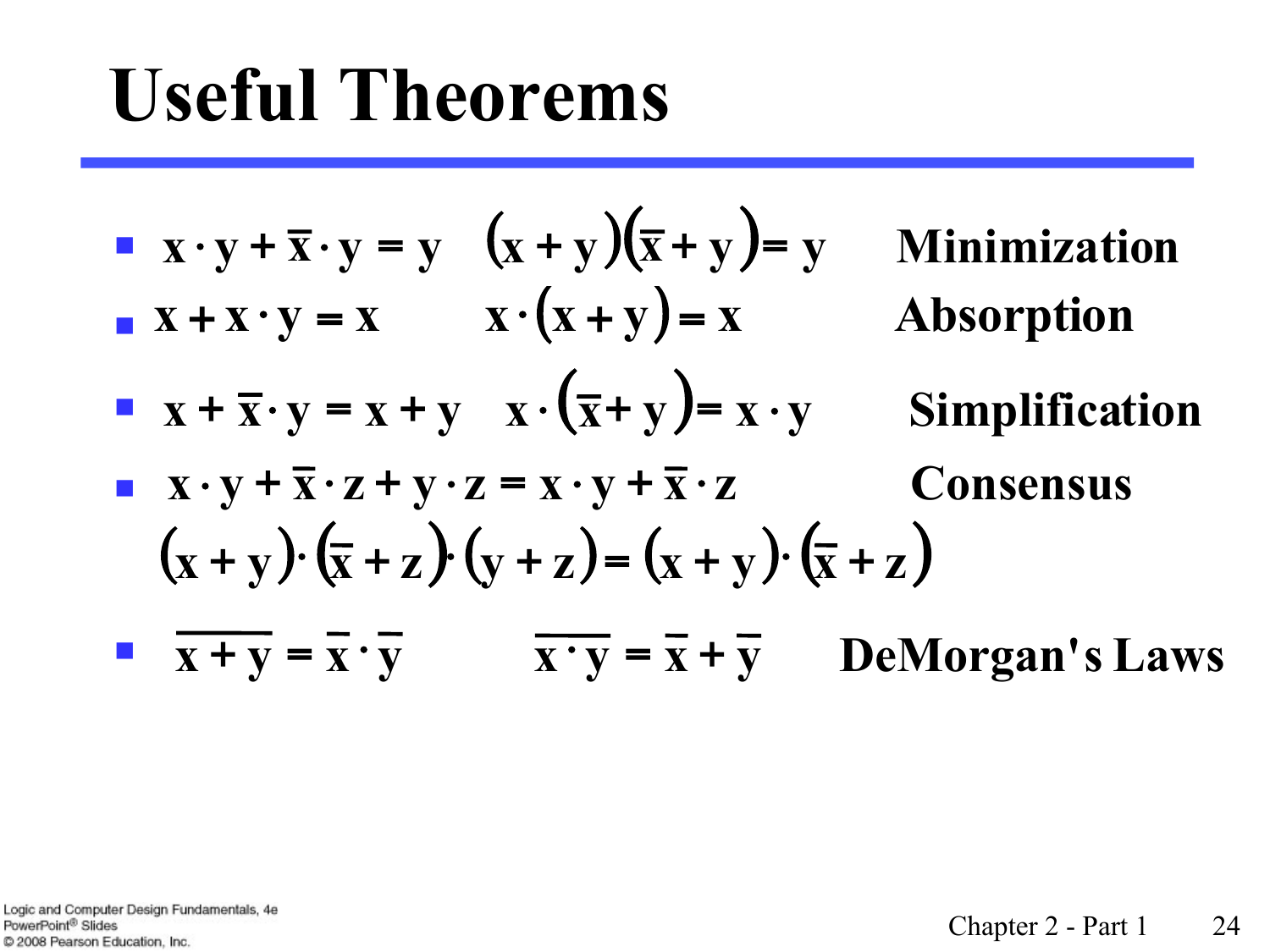# **Proof of DeMorgan**'**s Laws**

#### $X + Y = X \cdot Y$   $X \cdot Y = X + Y$

Logic and Computer Design Fundamentals, 4e PowerPoint<sup>®</sup> Slides C 2008 Pearson Education, Inc.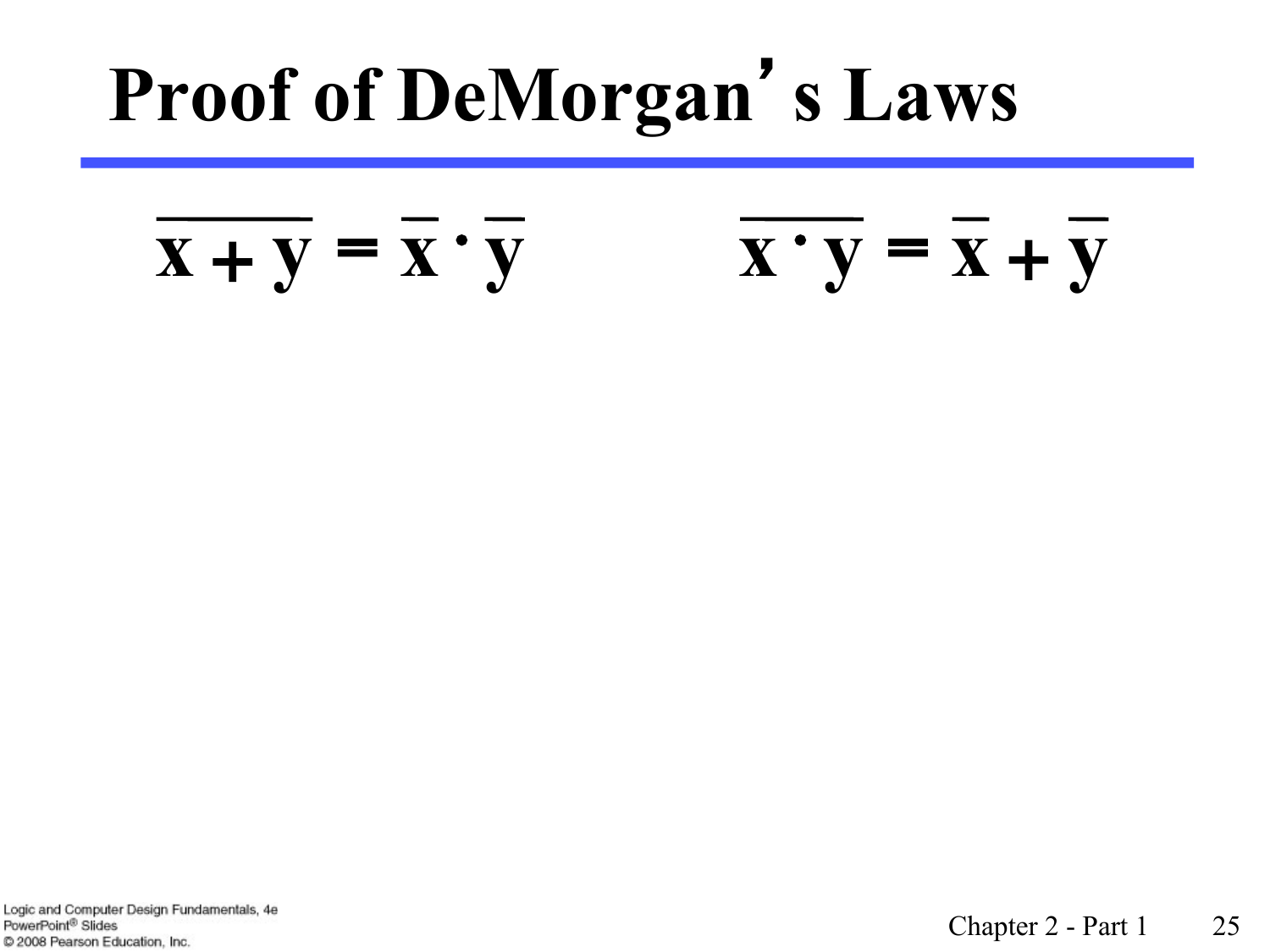## **Boolean Function Evaluation**

$$
F1 = xy\overline{z}
$$
  
\n
$$
F2 = x + \overline{y}z
$$
  
\n
$$
F3 = \overline{xy}z + \overline{x} y z + x\overline{y}
$$
  
\n
$$
F4 = x\overline{y} + \overline{x} z
$$

| $\mathbf{X}$     | y                | $\mathbf{Z}$     | F <sub>1</sub>   | F2               | <b>F3</b> | ${\bf F4}$ |
|------------------|------------------|------------------|------------------|------------------|-----------|------------|
| $\boldsymbol{0}$ | $\boldsymbol{0}$ | $\boldsymbol{0}$ | $\boldsymbol{0}$ | $\boldsymbol{0}$ |           |            |
| $\boldsymbol{0}$ | $\boldsymbol{0}$ | $\mathbf 1$      | $\boldsymbol{0}$ | $\mathbf{1}$     |           |            |
| $\boldsymbol{0}$ | $\mathbf{1}$     | $\boldsymbol{0}$ | $\boldsymbol{0}$ | $\boldsymbol{0}$ |           |            |
| $\boldsymbol{0}$ | 1                | 1                | $\boldsymbol{0}$ | $\boldsymbol{0}$ |           |            |
| $\mathbf{1}$     | $\boldsymbol{0}$ | $\boldsymbol{0}$ | $\boldsymbol{0}$ | 1                |           |            |
| $\mathbf{1}$     | $\boldsymbol{0}$ | 1                | $\boldsymbol{0}$ | 1                |           |            |
| $\mathbf{1}$     | $\mathbf{1}$     | $\boldsymbol{0}$ | $\mathbf{1}$     | 1                |           |            |
| 1                | 1                | 1                | $\boldsymbol{0}$ | $\mathbf 1$      |           |            |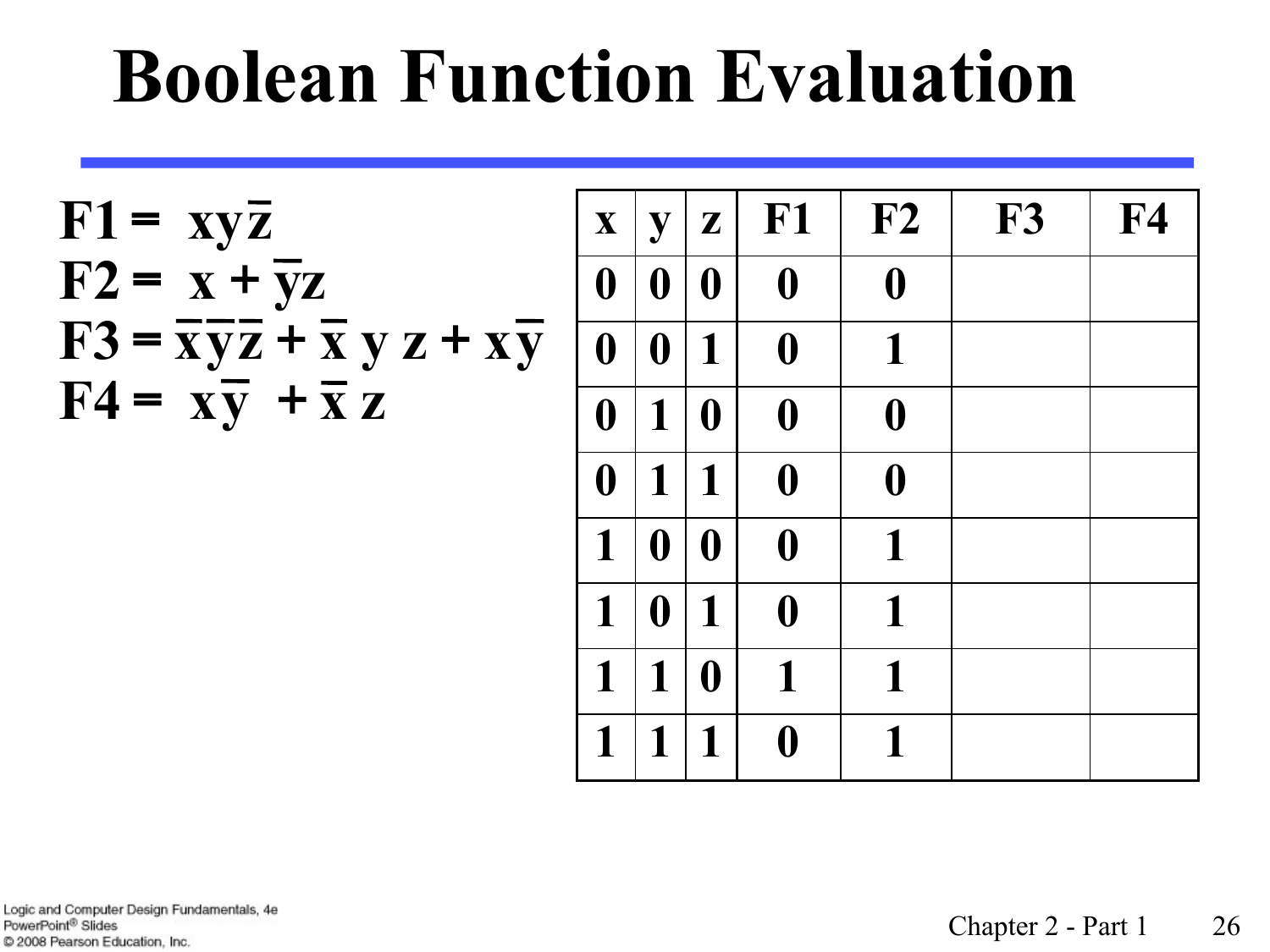# **Expression Simplification**

- § **An application of Boolean algebra**
- § **Simplify to contain the smallest number of literals (complemented and uncomplemented variables):** 
	- $\overline{AB} + \overline{A} \overline{C} \overline{D} + \overline{A} \overline{B} \overline{D} + \overline{A} \overline{C} \overline{D} + \overline{A} \overline{B} \overline{C} \overline{D}$
- $= AB + ABCD + \overline{A} \overline{C} D + \overline{A} \overline{C} \overline{D} + \overline{A} \overline{B} D$
- $= AB + AB(CD) + AC(D + D) + ACBD$
- $= AB + AC + \overline{A}B D = B(A + \overline{AD}) + \overline{AC}$

 $= B (A + D) + \overline{A} C$  5 literals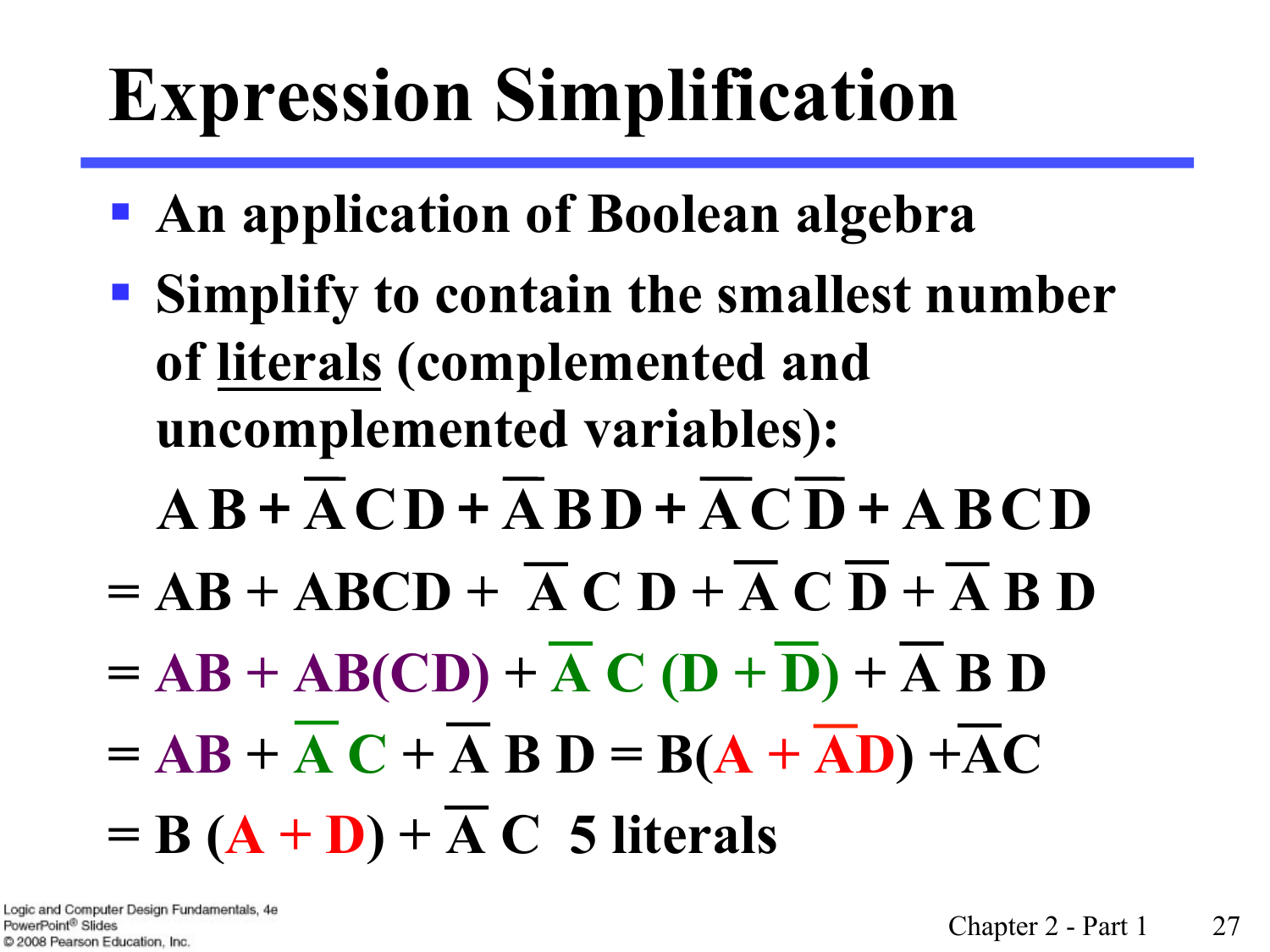# **Expression Simplification**

 $F = X'YZ + X'YZ' + XZ$  $=X'Y(Z+Z') + XZ$  $=X'Y*1+XZ$  $=X'Y+XZ$ 

**Truth Table for Boolean Function** 

| X                |   | Ζ | (a) F | (b) F |
|------------------|---|---|-------|-------|
| $\boldsymbol{0}$ |   | O | 0     |       |
| $\bf{0}$         | 0 | 1 | 0     |       |
| $\bf{0}$         | 1 | 0 | 1     |       |
| $\bf{0}$         | 1 | 1 | 1     |       |
| 1                | 0 | 0 | 0     |       |
| 1                | 0 | 1 | 1     |       |
| 1                | 1 | 0 | 0     |       |
|                  |   |   |       |       |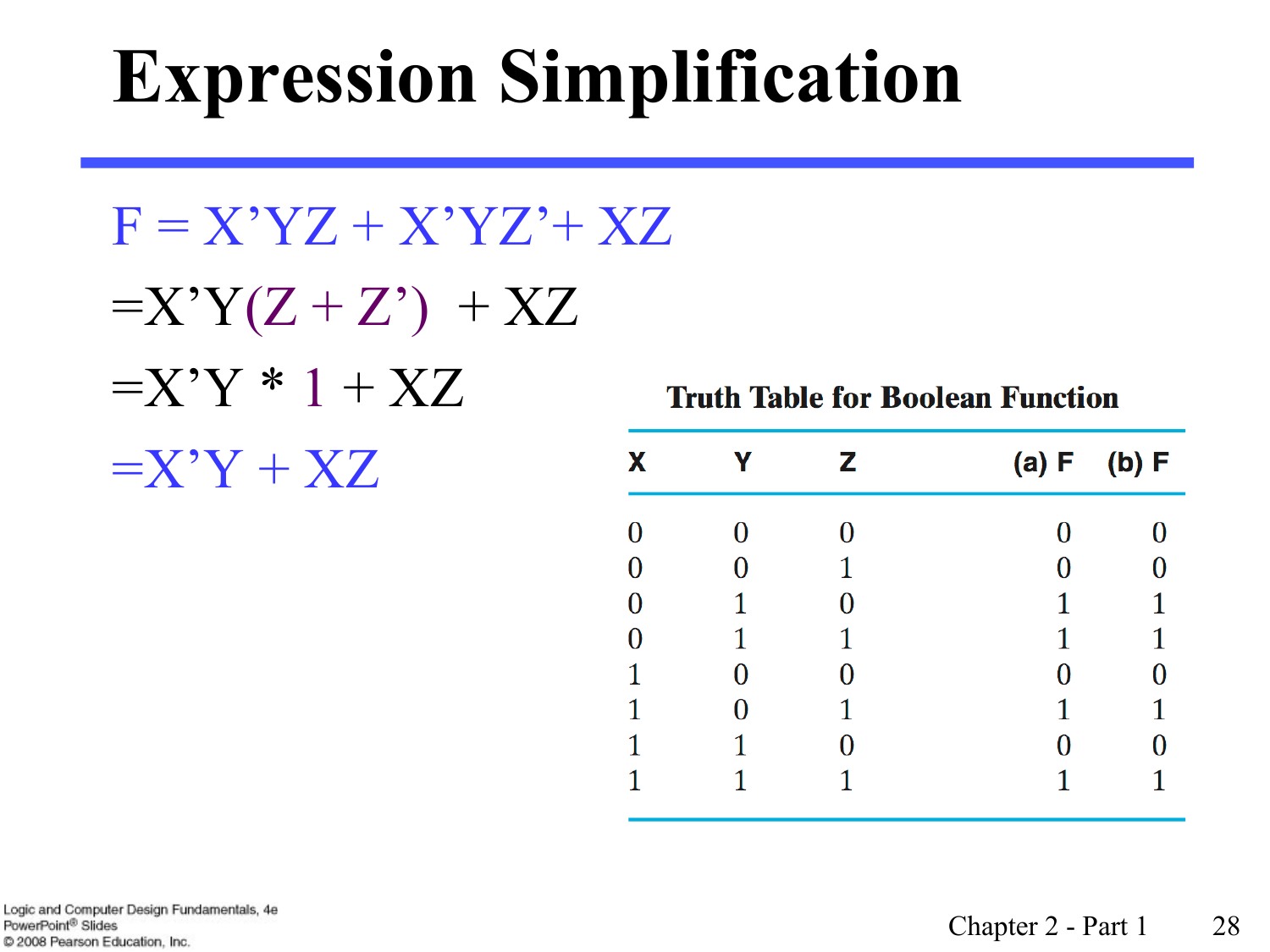## **Expression Simplification**



Logic and Computer Design Fundamentals, 4e PowerPoint® Slides C 2008 Pearson Education, Inc.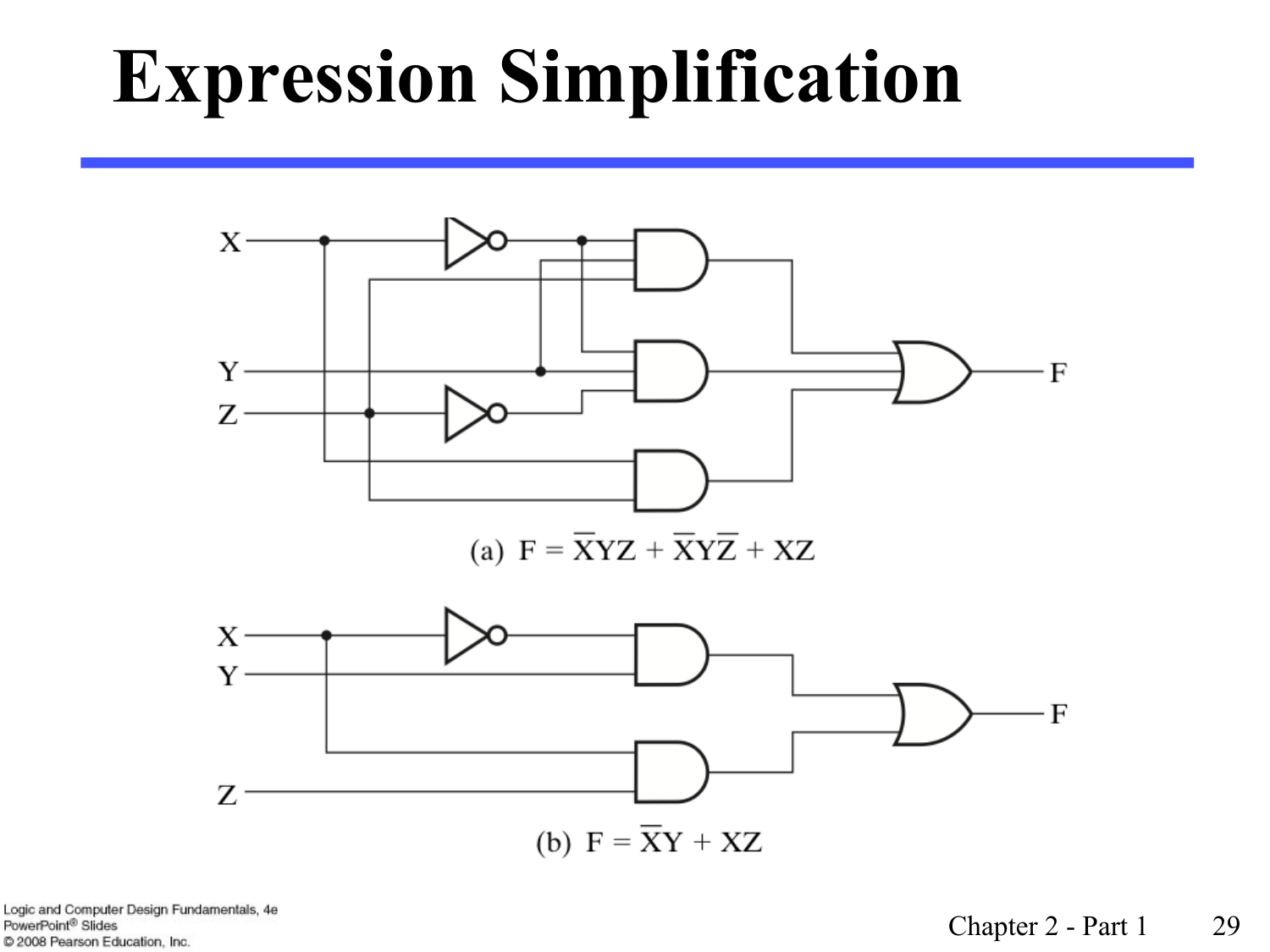# **Complementing Functions**

#### § **Use DeMorgan's Theorem to complement a function:**

- **1. Interchange AND and OR operators**
- **2. Complement each constant value and literal**
- § **Examples page 47!**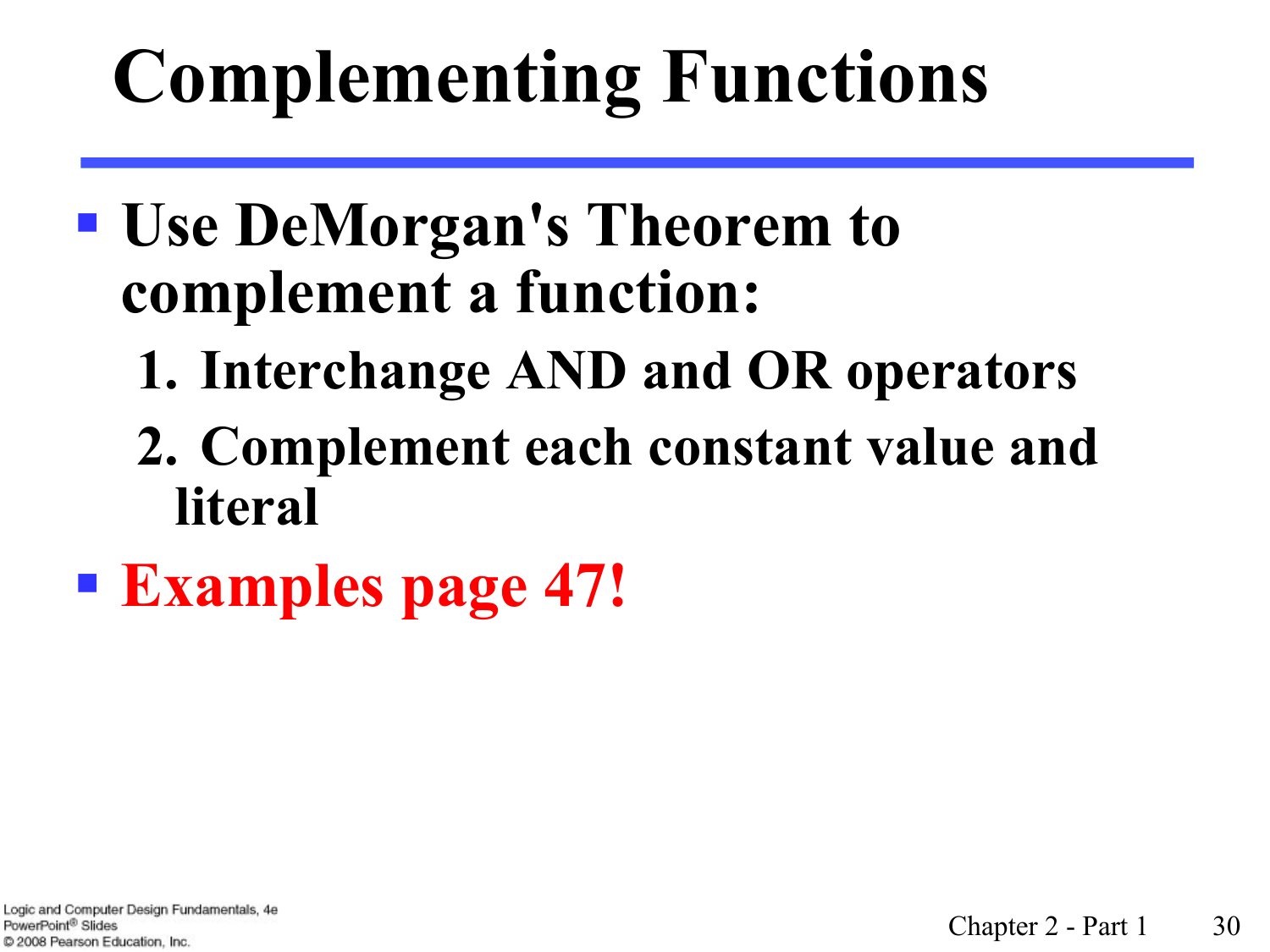# **Overview – Canonical Forms**

- § **What are Canonical Forms?**
- § **Minterms and Maxterms**
- § **Index Representation of Minterms and Maxterms**
- § **Sum-of-Minterm (SOM) Representations**
- § **Product-of-Maxterm (POM) Representations**
- § **Representation of Complements of Functions**
- § **Conversions between Representations**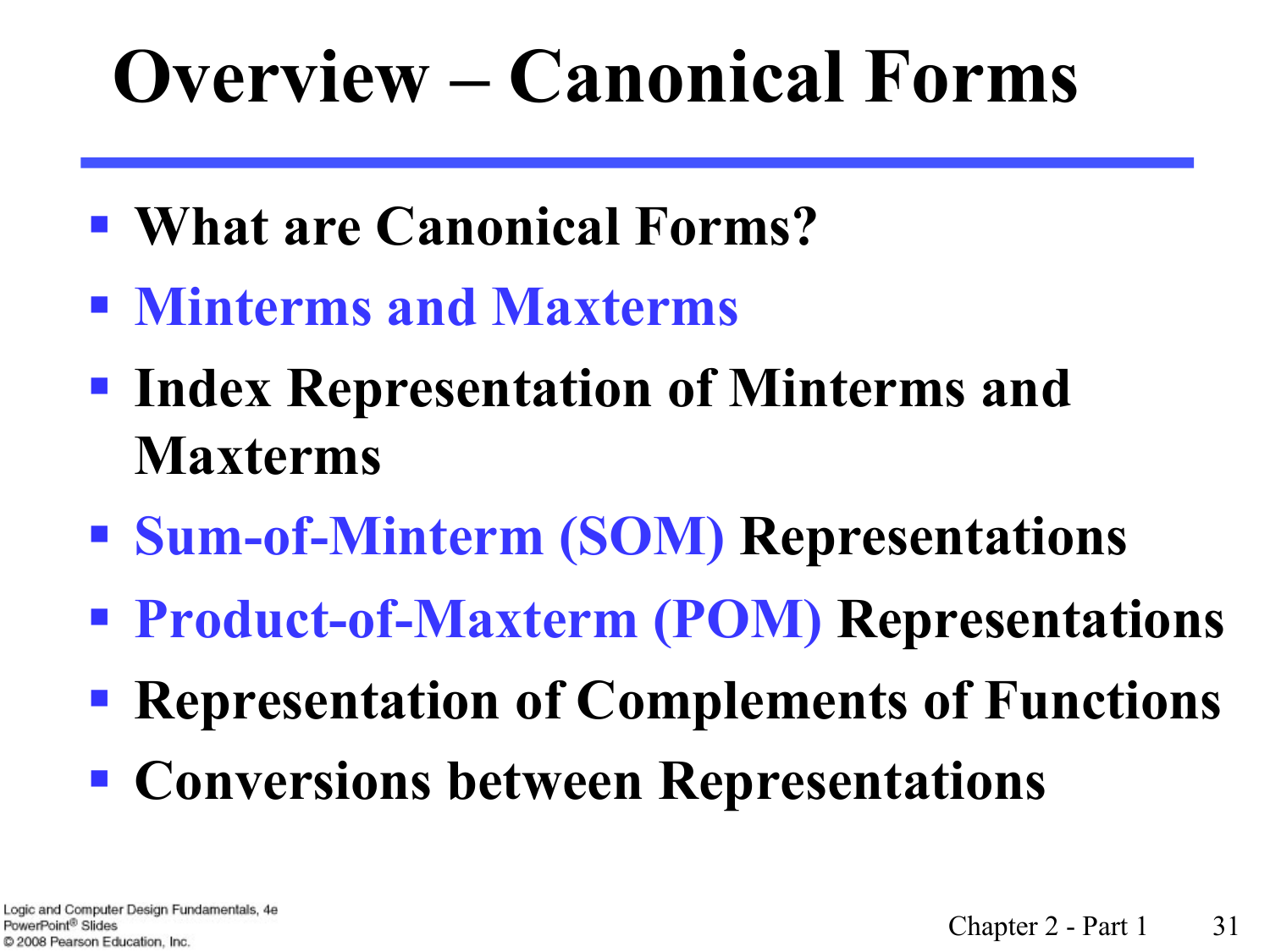# **Canonical Forms**

- § **It is useful to specify Boolean functions in a form that:** 
	- **Allows comparison for equality.**
	- **Has a correspondence to the truth tables**
- Canonical Forms in common usage:
	- **Sum of Minterms (SOM)**
	- **Product of Maxterms (POM)**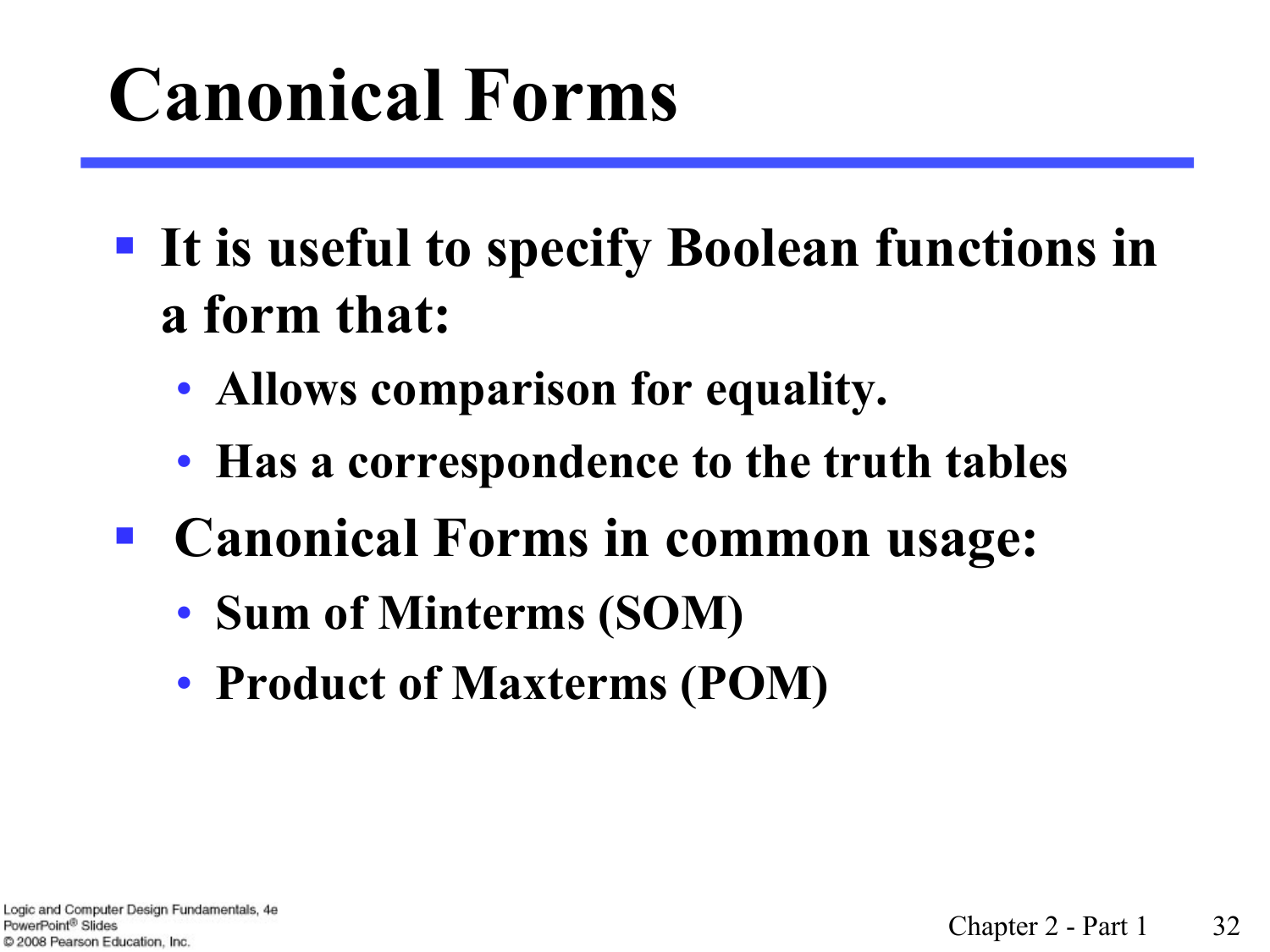## **Minterms**

- § **Minterms are AND terms with every variable present in either true or complemented form.**
- § **Given that each binary variable may appear**  normal (e.g., **x**) or complemented (e.g.,  $\overline{\mathbf{x}}$ ), there **are 2***<sup>n</sup>* **minterms for** *n* **variables.**
- § **Example: Two variables (X and Y)produce 2 x 2 = 4 combinations:**
	- **(both normal) XY**
	- **(X normal, Y complemented) XY**
	- **(X complemented, Y normal) XY**
	- **(both complemented) XY**
- § **Thus there are four minterms of two variables.**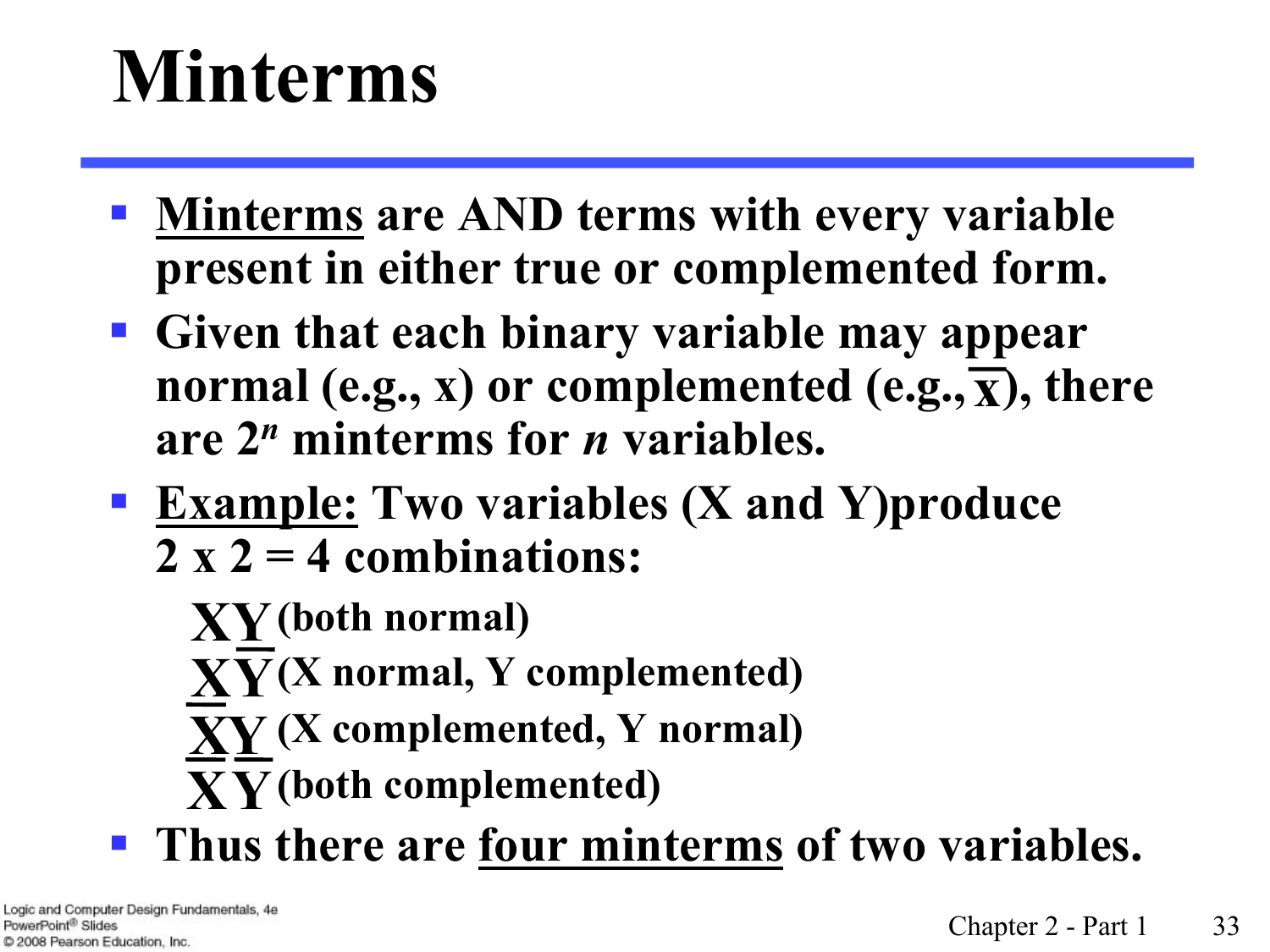## **Maxterms**

- § **Maxterms are OR terms with every variable in true or complemented form.**
- § **Given that each binary variable may appear normal (e.g., x) or complemented (e.g., x), there are 2***<sup>n</sup>* **maxterms for** *n* **variables.**
- § **Example: Two variables (X and Y) produce 2 x 2 = 4 combinations:**
	- **(both normal) X** +**Y**
	- $X + Y$  (x normal, y complemented)
	- $X + Y$  (x complemented, y normal)
	- $\overline{\mathbf{X}} + \overline{\mathbf{Y}}$  (both complemented)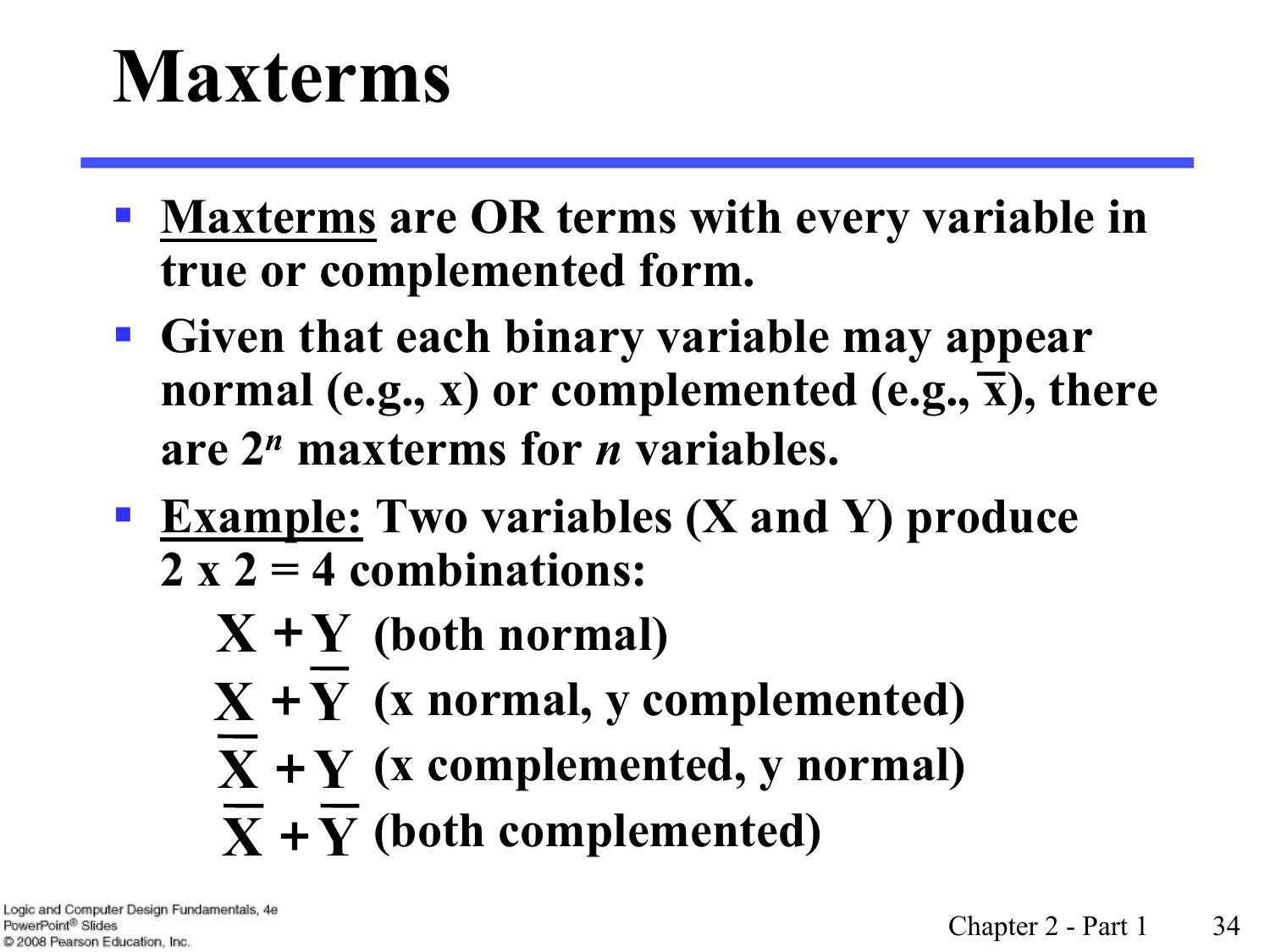## **Maxterms and Minterms**

§ **Examples: Two variable minterms and maxterms.** 

| Index         | <b>Minterm</b> | <b>Maxterm</b>            |
|---------------|----------------|---------------------------|
|               | <b>x</b> y     | $\mathbf{x} + \mathbf{y}$ |
|               | <b>x</b> y     | $x + y$                   |
| $\mathcal{L}$ | <b>x</b> y     | $\mathbf{x} + \mathbf{y}$ |
|               | <b>X</b> y     | $x + y$                   |

§ **The index above is important for describing which variables in the terms are true and which are complemented.**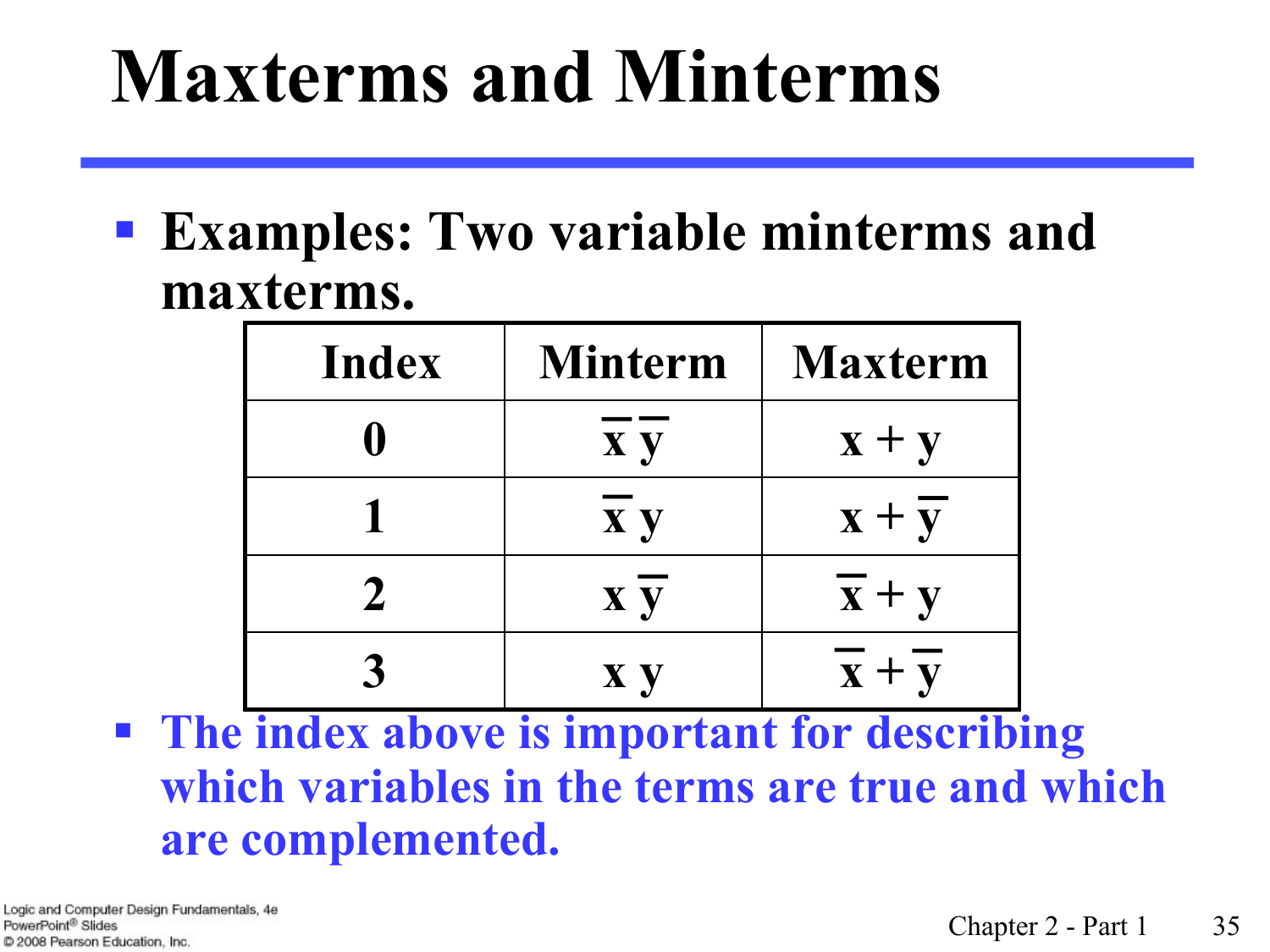# **Standard Order**

- § **Minterms and maxterms are designated with a subscript**
- § **The subscript is a number, corresponding to a binary pattern**
- § **The bits in the pattern represent the complemented or normal state of each variable listed in a standard order.**
- § **All variables will be present in a minterm or maxterm and will be listed in the same order (usually alphabetically)**
- **Example: For variables a, b, c:** 
	- **Maxterms:**  $(a + b + \bar{c})$ ,  $(a + b + c)$
	- Terms:  $(b + a + c)$ ,  $\overline{a}$   $\overline{c}$   $\overline{b}$ , and  $(c + b + a)$  are NOT in **standard order.**
	- **Minterms:**  $a\bar{b}c$ ,  $a\bar{b}c$ ,  $a\bar{b}c$
	- **Terms:**  $(a + c)$ , b c, and  $(\overline{a} + b)$  do not contain all **variables**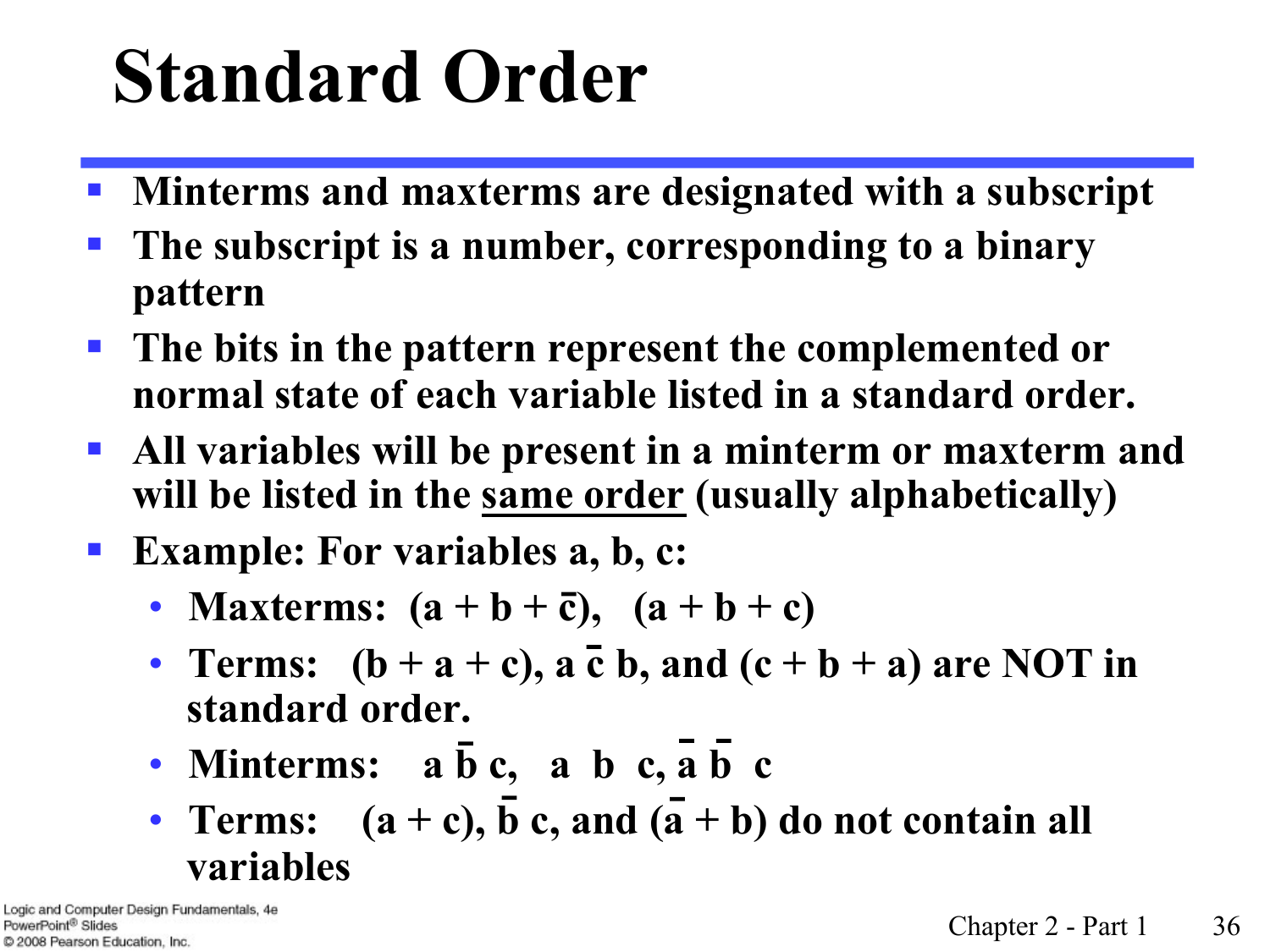# **Purpose of the Index**

- § **The index for the minterm or maxterm, expressed as a binary number, is used to determine whether the variable is shown in the true form or complemented form.**
- § **For Minterms:**
	- "**1**" **means the variable is** "**Not Complemented**" **and**
	- "**0**" **means the variable is** "**Complemented**"**.**
- § **For Maxterms:** 
	- "**0**" **means the variable is** "**Not Complemented**" **and**
	- "**1**" **means the variable is** "**Complemented**"**.**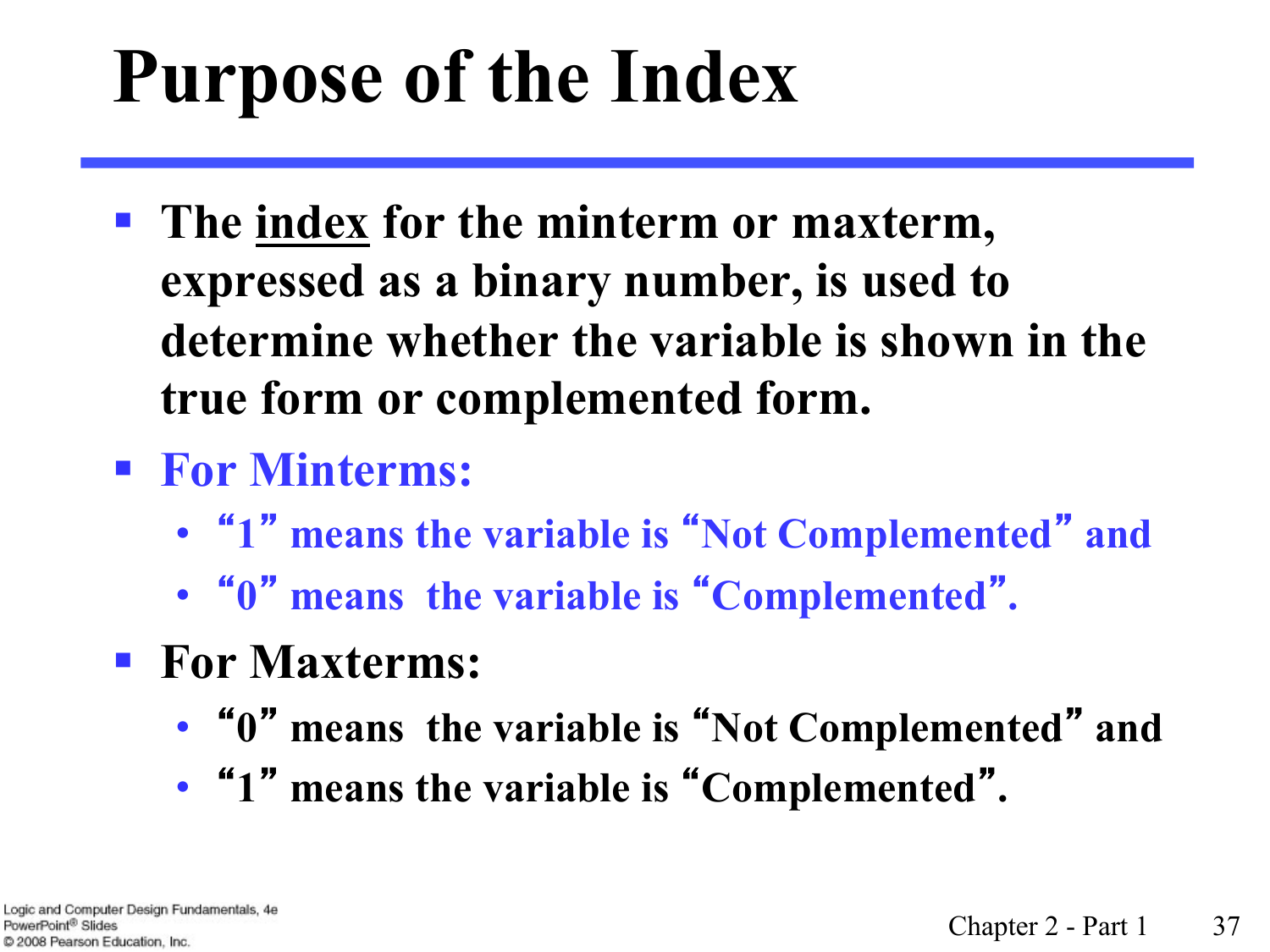#### **Index Example in Three Variables**

- § **Example: (for three variables)**
- § **Assume the variables are called X, Y, and Z.**
- The standard order is X, then Y, then Z.
- § **The Index 0 (base 10) = 000 (base 2) for three variables). All three variables are complemented**  for  $\frac{\text{minterm 0}}{N(X, Y, Z)}$  and no variables are complemented for <u>Maxterm 0</u> (X,Y,Z).
	- Minterm 0, called  $m_0$  is  $XYZ$ .
	- **Maxterm 0, called**  $M_0$  **is**  $(X + Y + Z)$ **.**
	- **Minterm 6 ?**
	- **Maxterm 6 ?**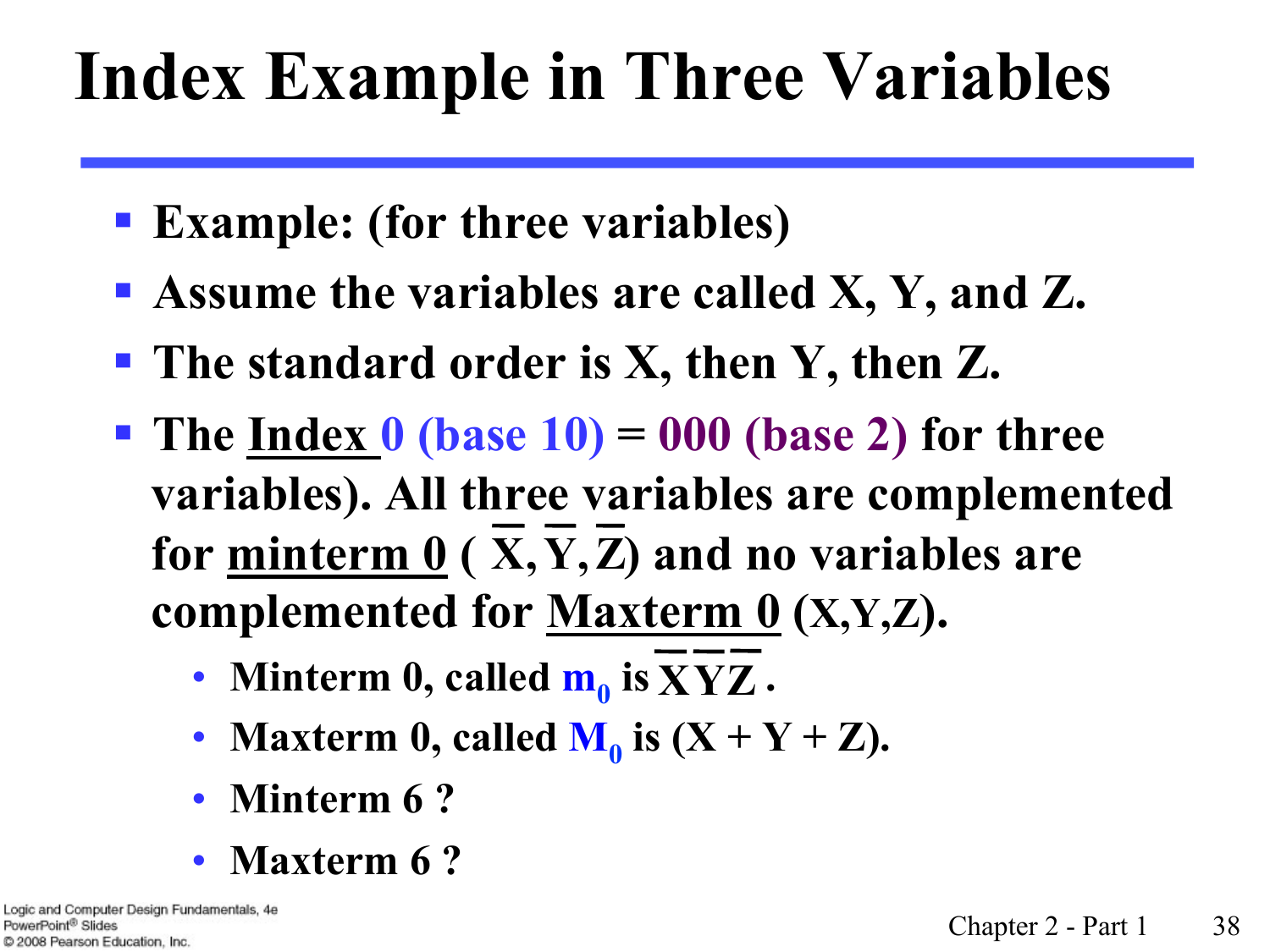## **Index Examples – Four Variables**

|                  |                |                         | <b>Index Binary Minterm Maxterm</b> |
|------------------|----------------|-------------------------|-------------------------------------|
| $\mathbf i$      | <b>Pattern</b> | $m_i$                   | $\mathbf{M}_{\mathbf{i}}$           |
| $\boldsymbol{0}$ | 0000           | abcd                    | $a + b + c + d$                     |
| $\mathbf{1}$     | 0001           | abcd                    |                                     |
| $\overline{3}$   | 0011           | $\boldsymbol{?}$        | $a+b+c+d$                           |
| 5                | 0101           | abcd                    | $a+b+c+d$                           |
| $\overline{7}$   | 0111           | $\boldsymbol{P}$        | $a+b+c+d$                           |
| 10               | 1010           | abcd                    | $a+b+c+d$                           |
| 13               | 1101           | $a\,\overline{b\,c\,d}$ |                                     |
| 15               | 1111           | abcd                    | $a+b+c+d$                           |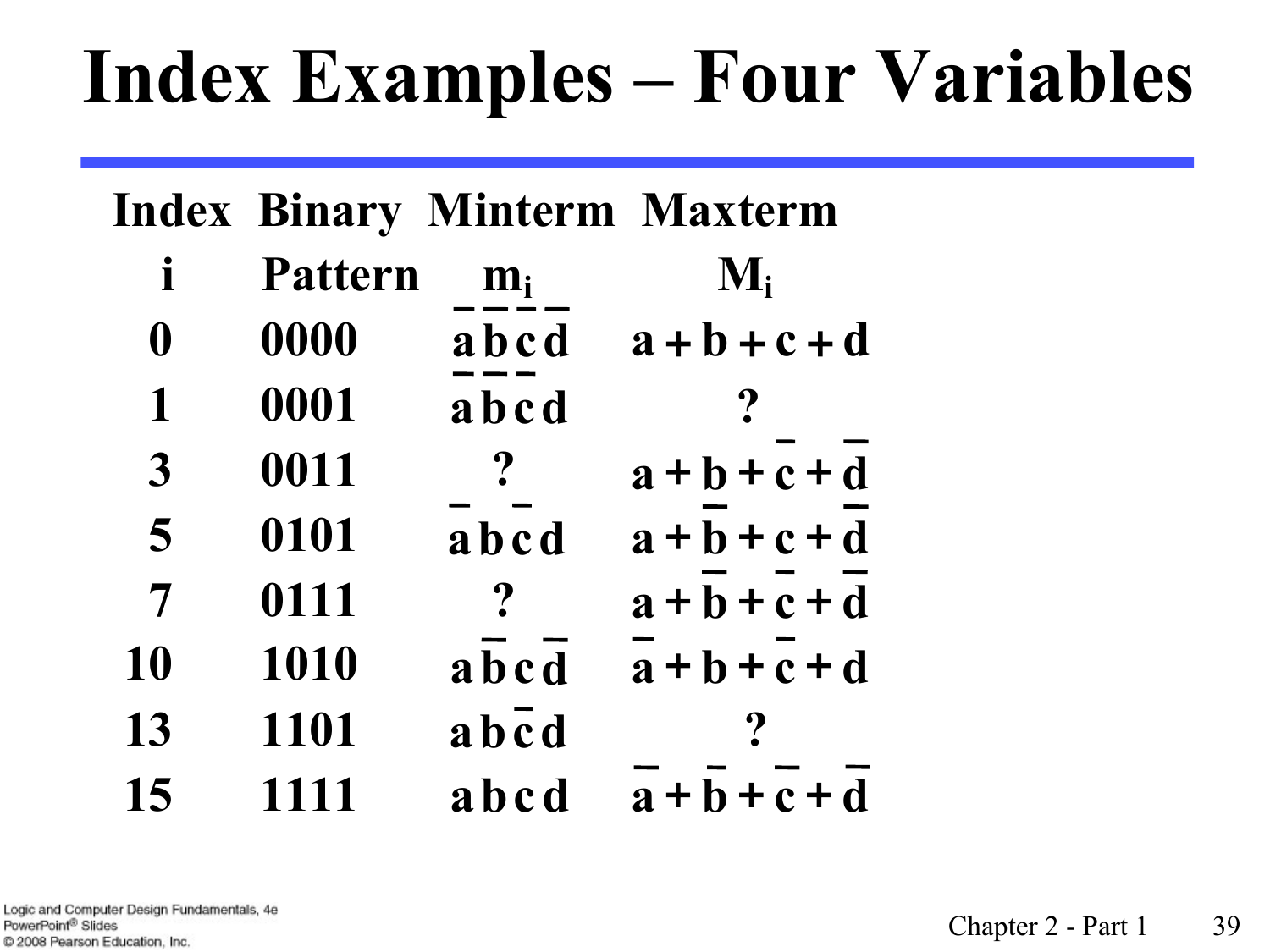#### **Minterm and Maxterm Relationship**

- § **Review: DeMorgan's Theorem**  $\overline{\mathbf{x} \cdot \mathbf{y}} = \overline{\mathbf{x}} + \overline{\mathbf{y}}$  and  $\overline{\mathbf{x} + \mathbf{y}} = \overline{\mathbf{x}} \cdot \overline{\mathbf{y}}$
- § **Two-variable example:**   $M_2 = \overline{x} + \overline{y}$  and  $m_2 = \overline{x} \cdot \overline{y}$ Thus  $M_2$  is the complement of  $m_2$  and vice-versa.
- Since DeMorgan's Theorem holds for *n* variables, **the above holds for terms of** *n* **variables**
- § **giving:**

#### $M_i = \overline{m_i}$  and  $m_i = M_i$ Thus  $M_i$  is the complement of  $m_i$ .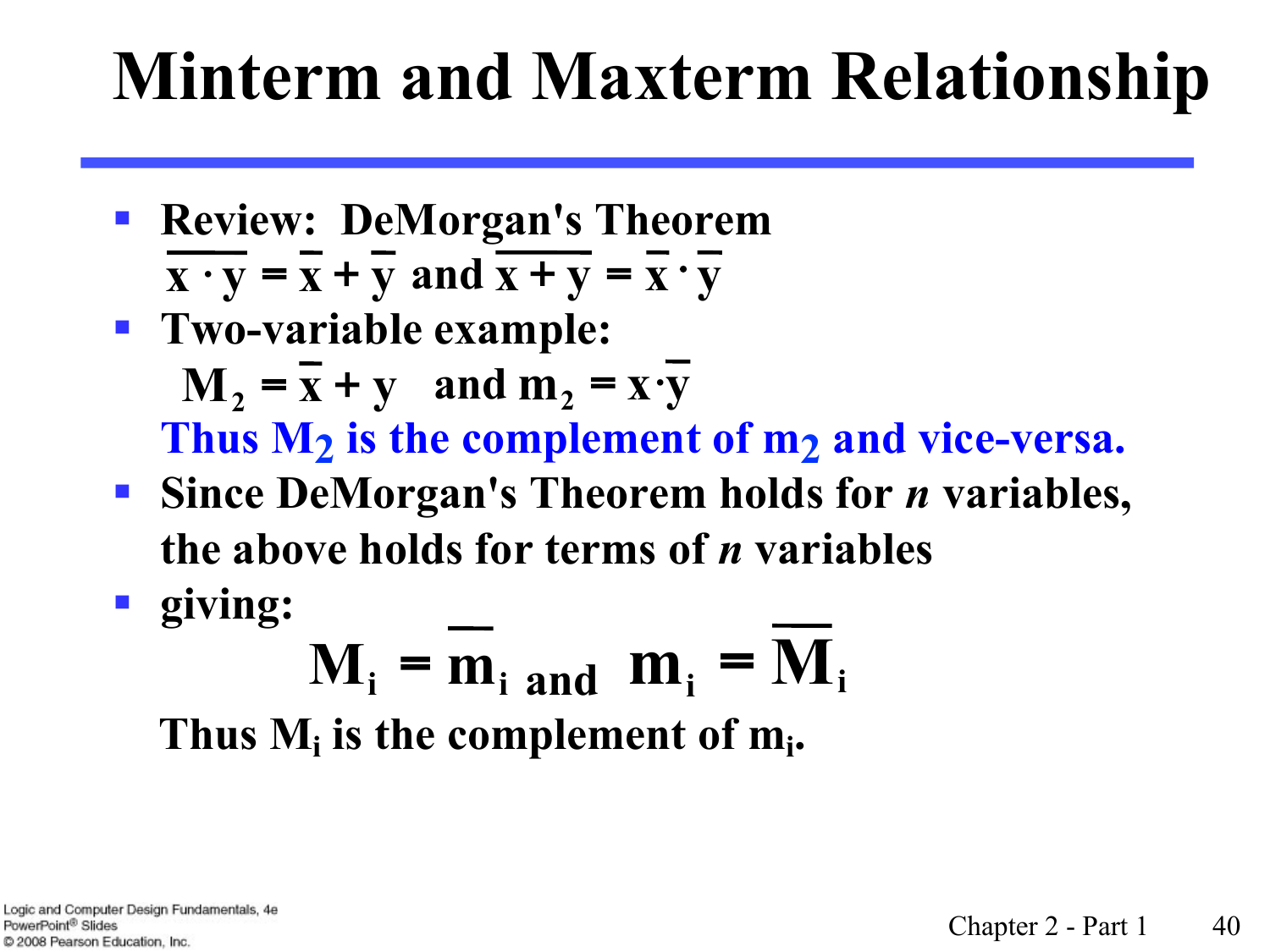# **Function Tables for Both**

§ **Minterms of Maxterms of 2 variables 2 variables** 

| <b>x</b> y     | $m_0$     | m <sub>1</sub> | m <sub>2</sub> | m <sub>3</sub>          |
|----------------|-----------|----------------|----------------|-------------------------|
| 0 <sub>0</sub> |           | $\bf{0}$       | I)             | 0                       |
| 0 <sub>1</sub> | 0         |                | 0              | $\overline{\mathbf{0}}$ |
| 10             | $\bullet$ | 0              |                | $\mathbf 0$             |
|                |           |                |                |                         |

| <b>x</b> y     | $\mathbf{M}_0$ | $\mathbf{M}_1$ | $\mathbf{M}_2$ | $\mathbf{M}_3$ |
|----------------|----------------|----------------|----------------|----------------|
| 0 <sub>0</sub> | 0              |                |                |                |
| 0 <sub>1</sub> |                | $\mathbf{0}$   |                |                |
| 10             |                |                | 0              |                |
| 11             |                |                |                |                |

§ **Each column in the maxterm function table is the complement of the column in the minterm function**  table since  $M_i$  is the complement of  $m_i$ .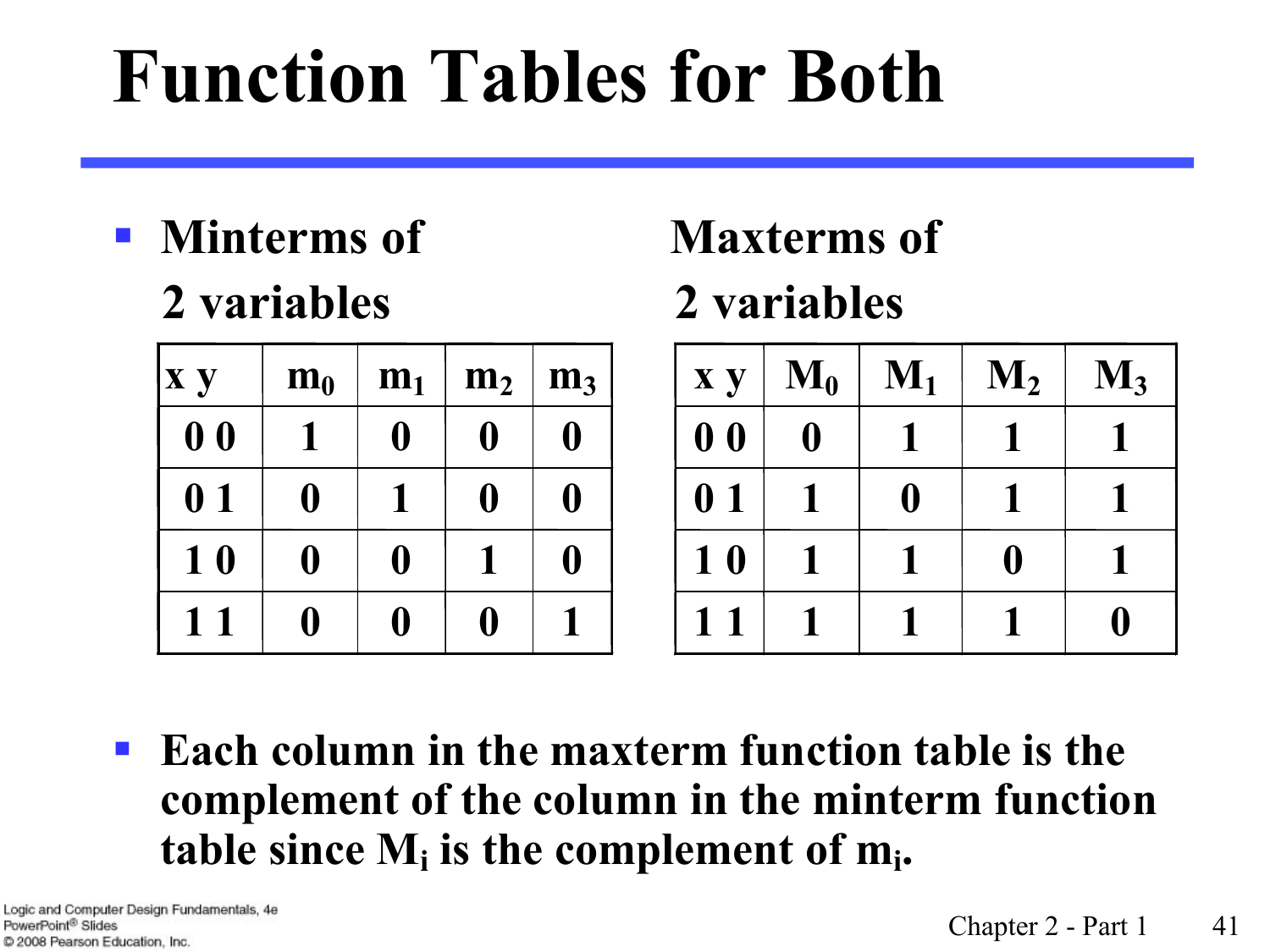## **Function Tables for Both**

| X        | Y        | z        | <b>Product</b><br><b>Term</b> | <b>Symbol</b>  | $m_{o}$  | m <sub>1</sub> | m <sub>2</sub> | m <sub>3</sub> | m <sub>4</sub> | m <sub>5</sub> | $m_{6}$  | m <sub>7</sub> |
|----------|----------|----------|-------------------------------|----------------|----------|----------------|----------------|----------------|----------------|----------------|----------|----------------|
| $\bf{0}$ | $\bf{0}$ | $\bf{0}$ | XYZ                           | $m_0$          |          | $\bf{0}$       | 0              | $\bf{0}$       | $\bf{0}$       | $\bf{0}$       | $\bf{0}$ | $\bf{0}$       |
| $\bf{0}$ | $\bf{0}$ | 1        | XYZ                           | $m_1$          | $\bf{0}$ |                | $\bf{0}$       | $\bf{0}$       | $\bf{0}$       | $\bf{0}$       | $\bf{0}$ | 0              |
| $\bf{0}$ | 1        | $\bf{0}$ | XYZ                           | m <sub>2</sub> | $\bf{0}$ | $\bf{0}$       | 1              | $\bf{0}$       | $\bf{0}$       | $\bf{0}$       | $\bf{0}$ | 0              |
| $\bf{0}$ | 1        | 1        | XYZ                           | m <sub>3</sub> | $\bf{0}$ | $\bf{0}$       | $\bf{0}$       |                | $\bf{0}$       | $\bf{0}$       | $\bf{0}$ | 0              |
|          | $\bf{0}$ | $\bf{0}$ | XYZ                           | m <sub>4</sub> | $\bf{0}$ | $\bf{0}$       | $\bf{0}$       | $\bf{0}$       | 1              | $\bf{0}$       | $\bf{0}$ | $\bf{0}$       |
|          | $\bf{0}$ | 1        | XYZ                           | m <sub>5</sub> | $\bf{0}$ | $\bf{0}$       | $\bf{0}$       | $\bf{0}$       | $\bf{0}$       | 1              | $\bf{0}$ | $\bf{0}$       |
|          | 1        | $\bf{0}$ | XYZ                           | m <sub>6</sub> | $\bf{0}$ | $\bf{0}$       | $\bf{0}$       | $\bf{0}$       | $\bf{0}$       | $\bf{0}$       |          | $\bf{0}$       |
|          |          |          | XYZ                           | m <sub>7</sub> | $\bf{0}$ | $\bf{0}$       | $\bf{0}$       | $\bf{0}$       | $\bf{0}$       | $\bf{0}$       | $\bf{0}$ |                |

#### **Maxterms for Three Variables**

**Minterms for Three Variables** 

| X            | Y        | z        | <b>Sum Term</b> | <b>Symbol</b> | $M_{o}$ | $M_{1}$  | $M_{2}$  | M <sub>3</sub> | M <sub>4</sub> | $M_{5}$  | $M_{6}$  | $M_{7}$  |
|--------------|----------|----------|-----------------|---------------|---------|----------|----------|----------------|----------------|----------|----------|----------|
| $\bf{0}$     | $\Omega$ | $\bf{0}$ | $X+Y+Z$         | $M_0$         |         |          |          |                |                |          |          |          |
| $\bf{0}$     | $\bf{0}$ |          | $X+Y+Z$         | $M_1$         |         | $\bf{0}$ |          |                |                |          |          |          |
| $\bf{0}$     |          | $\bf{0}$ | $X+Y+Z$         | $M_2$         |         |          | $\bf{0}$ |                |                |          |          |          |
| $\bf{0}$     |          |          | $X+Y+Z$         | $M_3$         |         |          |          | $\bf{0}$       |                |          |          |          |
| $\mathbf{1}$ | $\bf{0}$ | $\bf{0}$ | $X+Y+Z$         | $\rm M_4$     |         |          |          |                | $\bf{0}$       |          |          |          |
| $\mathbf{1}$ | $\bf{0}$ |          | $X+Y+Z$         | $M_5$         |         |          |          |                |                | $\bf{0}$ |          |          |
|              |          | $\bf{0}$ | $X+Y+Z$         | $M_6$         |         |          |          |                |                |          | $\bf{0}$ |          |
|              |          |          | $X+Y+Z$         | $M_7$         |         |          |          |                |                |          | 1        | $\Omega$ |

Logic and Computer Design Fundamentals, 4e PowerPoint<sup>®</sup> Slides C 2008 Pearson Education, Inc.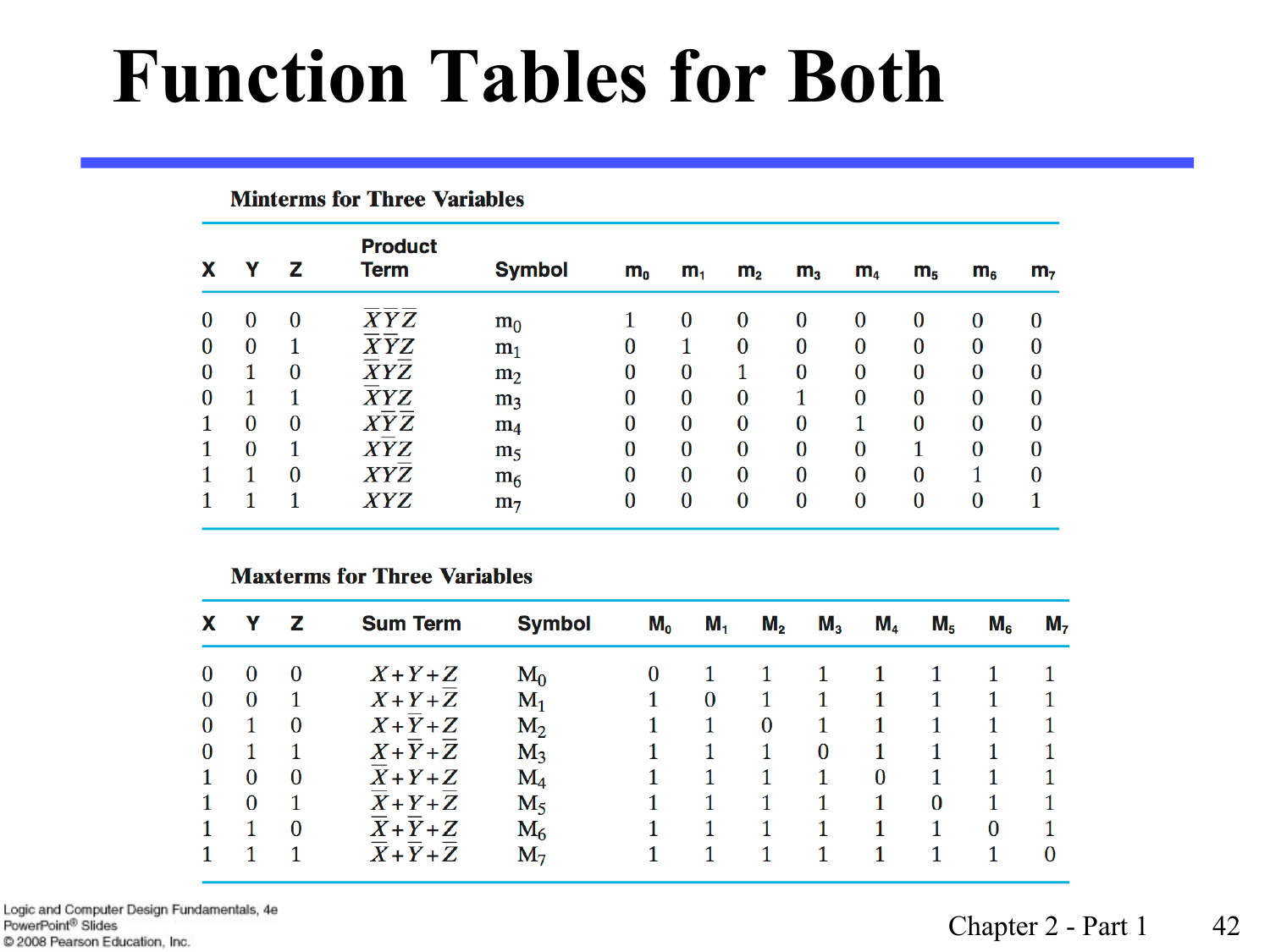## **Observations**

- § **In the function tables:**
	- **Each minterm has one and only one 1 present in the 2***n* **terms (a minimum of 1s). All other entries are 0.**
	- **Each maxterm has one and only one 0 present in the 2***n* **terms All other entries are 1 (a maximum of 1s).**
- § **We can implement any function by "OR-ing" the minterms corresponding to "1" entries in the function table. These are called the minterms of the function.**
- § **We can implement any function by "AND-ing" the maxterms corresponding to "0" entries in the function table. These are called the maxterms of the function.**
- This gives us two canonical forms:
	- **Sum of Minterms (SOM)**
	- **Product of Maxterms (POM)**

#### **for stating any Boolean function.**

Logic and Computer Design Fundamentals, 4e PowerPoint<sup>®</sup> Slides C 2008 Pearson Education, Inc.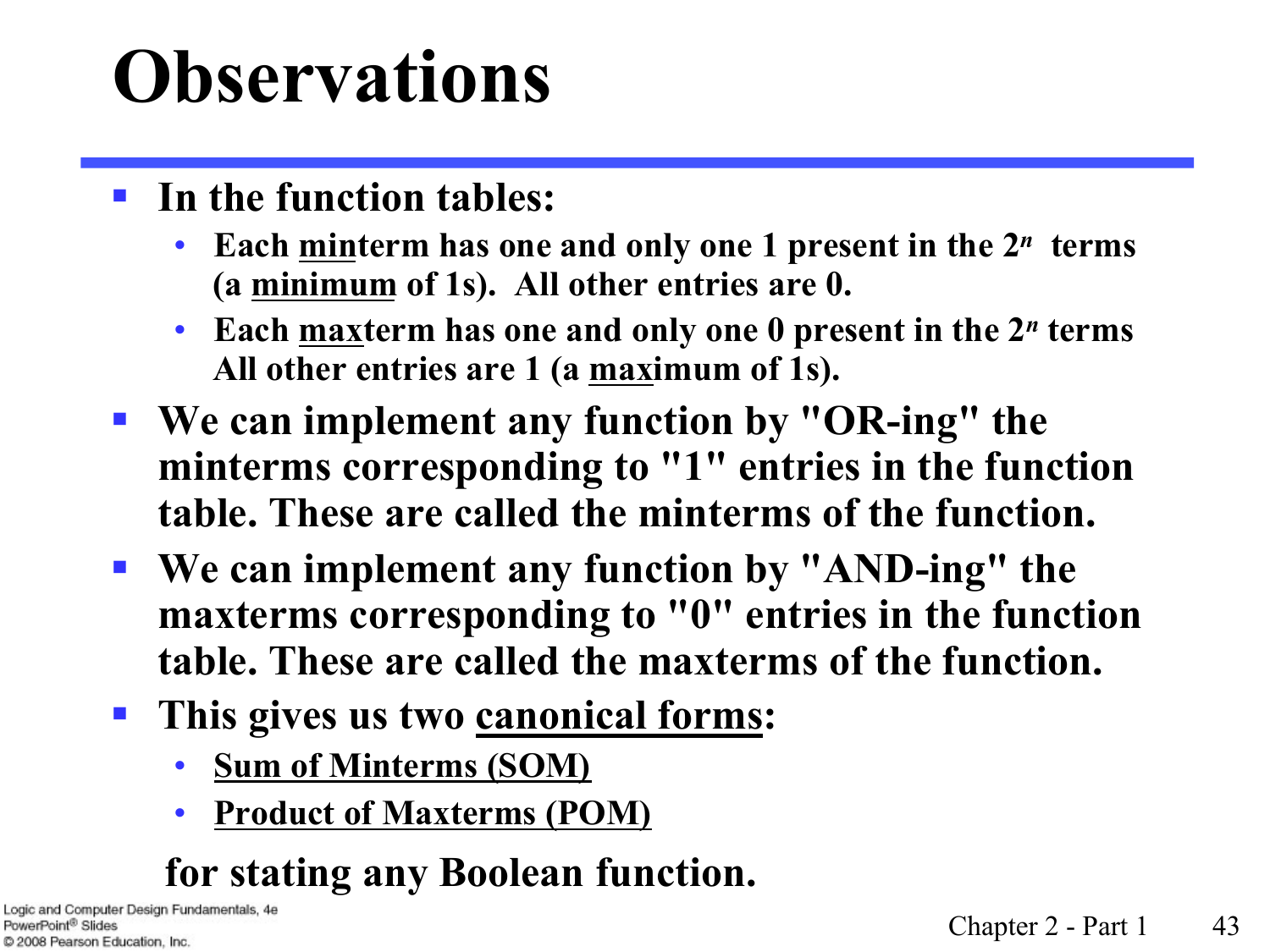## **Minterm Function Example**

| <b>Example:</b> Find $F_1 = m_1 + m_4 + m_7$                                                                                 |                      |  |  |  |
|------------------------------------------------------------------------------------------------------------------------------|----------------------|--|--|--|
| $\blacksquare$ F1 = $\overline{x}$ $\overline{y}$ z + x y z + x y z                                                          |                      |  |  |  |
| $xyz$  index   $m_1$ + $m_4$ + $m_7$                                                                                         | $=$ $\mathbf{F}_{1}$ |  |  |  |
| 000<br>$\boldsymbol{0}$<br>$\boldsymbol{0}$<br>$\bf{0}$<br>$\boldsymbol{0}$<br>$+$<br>$+$                                    | $= 0$                |  |  |  |
| 001<br>$\mathbf 0$<br>$\overline{\mathbf{0}}$<br>$\mathbf 1$<br>$+$<br>$\mathbf 1$<br>$+$                                    | $=1$                 |  |  |  |
| $\overline{2}$<br>$\mathbf{0}$<br>010<br>$\boldsymbol{0}$<br>$\bf{0}$<br>$+$<br>$+$                                          | $= 0$                |  |  |  |
| $\overline{\mathbf{3}}$<br>$\boldsymbol{0}$<br>$\bf{0}$<br>$\boldsymbol{0}$<br>011<br>$+$<br>$+$                             | $= 0$                |  |  |  |
| 100<br>$\overline{\mathbf{4}}$<br>$\boldsymbol{0}$<br>$\mathbf{1}$<br>$\overline{\mathbf{0}}$<br>$+$<br>$\pm$                | $=1$                 |  |  |  |
| 101<br>5<br>$\boldsymbol{0}$<br>$\boldsymbol{0}$<br>$\bf{0}$<br>$+$<br>$+$                                                   | $= 0$                |  |  |  |
| 6<br>$\boldsymbol{0}$<br>110<br>$\boldsymbol{0}$<br>$\bf{0}$<br>$+$<br>$\pm$                                                 | $= 0$                |  |  |  |
| $\overline{7}$<br>$\boldsymbol{0}$<br>$\boldsymbol{0}$<br>1<br>111<br>$\bm{+}$<br>$\bm{+}$<br>nputer Design Fundamentals, 4e | $=1$                 |  |  |  |

Logic and Con PowerPoint® Slides C 2008 Pearson Education, Inc.

Chapter 2 - Part 1 44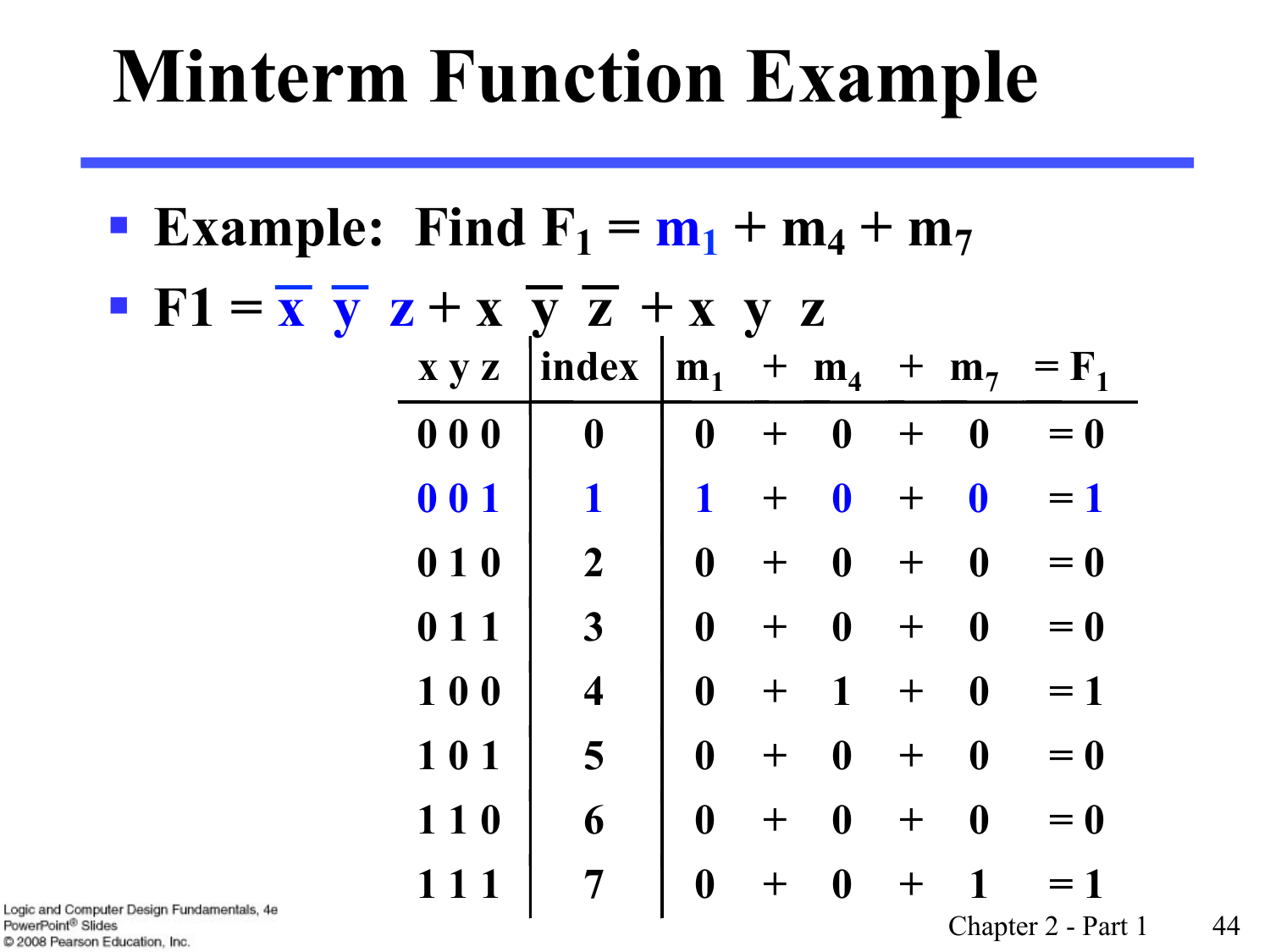## **Minterm Function Example**

•  $F(A, B, C, D, E) = m_2 + m_9 + m_{17} + m_{23}$  $\textbf{F}(A, B, C, D, E) =$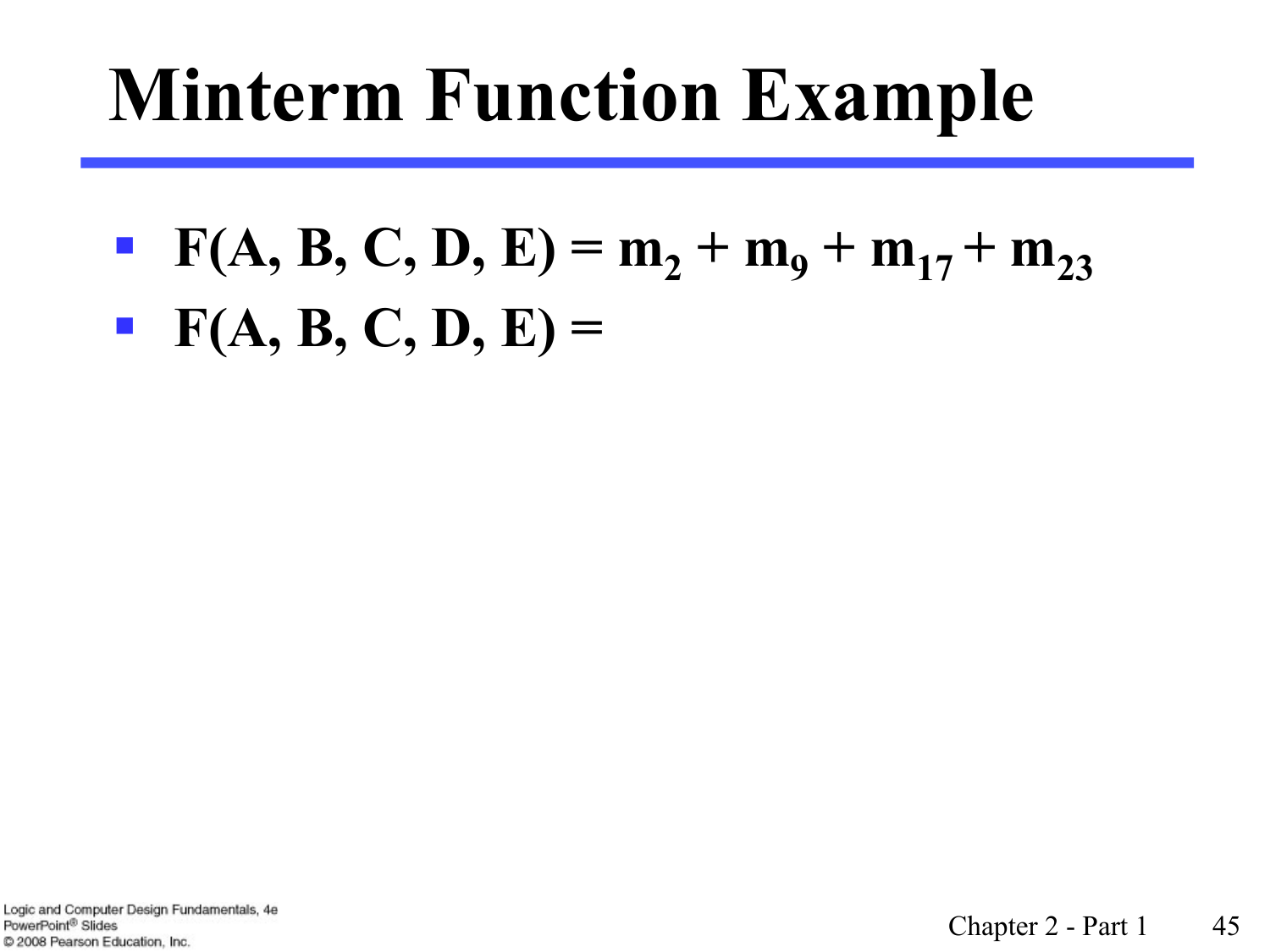## **Maxterm Function Example**

| <b>Example: Implement F1 in maxterms:</b>                                                |                         |                                                                                                                                                             |
|------------------------------------------------------------------------------------------|-------------------------|-------------------------------------------------------------------------------------------------------------------------------------------------------------|
| $F_1 =$                                                                                  |                         | $M_0 \cdot M_2 \cdot M_3 \cdot M_5 \cdot M_6$                                                                                                               |
| $F_1 = (x + y + z) \cdot (x + \overline{y} + z) \cdot (x + \overline{y} + \overline{z})$ |                         |                                                                                                                                                             |
| $\cdot(\overline{x} + y + \overline{z}) \cdot (\overline{x} + \overline{y} + z)$         |                         |                                                                                                                                                             |
|                                                                                          |                         | $\mathbf{X} \mathbf{y} \mathbf{z}$   i   $\mathbf{M}_0 \cdot \mathbf{M}_2 \cdot \mathbf{M}_3 \cdot \mathbf{M}_5 \cdot \mathbf{M}_6 = \mathbf{F} \mathbf{1}$ |
| 000                                                                                      | $\mathbf{0}$            | $= 0$<br>$0 \cdot 1 \cdot 1 \cdot 1 \cdot 1$                                                                                                                |
| 00111                                                                                    |                         | $1 \cdot 1 \cdot 1 \cdot 1 \cdot 1 = 1$                                                                                                                     |
| 010                                                                                      |                         | $2 \mid 1 \cdot 0 \cdot 1 \cdot 1 \cdot 1$<br>$= 0$                                                                                                         |
| $\mathbf{0}$ 1 1                                                                         | 3 <sup>1</sup>          | $= 0$<br>$1 \cdot 1 \cdot 0 \cdot 1 \cdot 1$                                                                                                                |
| 100                                                                                      | $\overline{\mathbf{4}}$ | $1 \cdot 1 \cdot 1 \cdot 1 \cdot 1$<br>$= 1$                                                                                                                |
| 101                                                                                      | 5 <sup>1</sup>          | $1 \cdot 1 \cdot 1 \cdot 0 \cdot 1$<br>$= 0$                                                                                                                |
| 110                                                                                      | 6                       | $1 \cdot 1 \cdot 1 \cdot 1 \cdot 0$<br>$= 0$                                                                                                                |
|                                                                                          | $7\overline{ }$         | $1 \cdot 1 \cdot 1 \cdot 1 \cdot 1$<br>$= 1$                                                                                                                |

Logic and Computer Design Fundamentals, 4e PowerPoint<sup>®</sup> Slides C 2008 Pearson Education, Inc.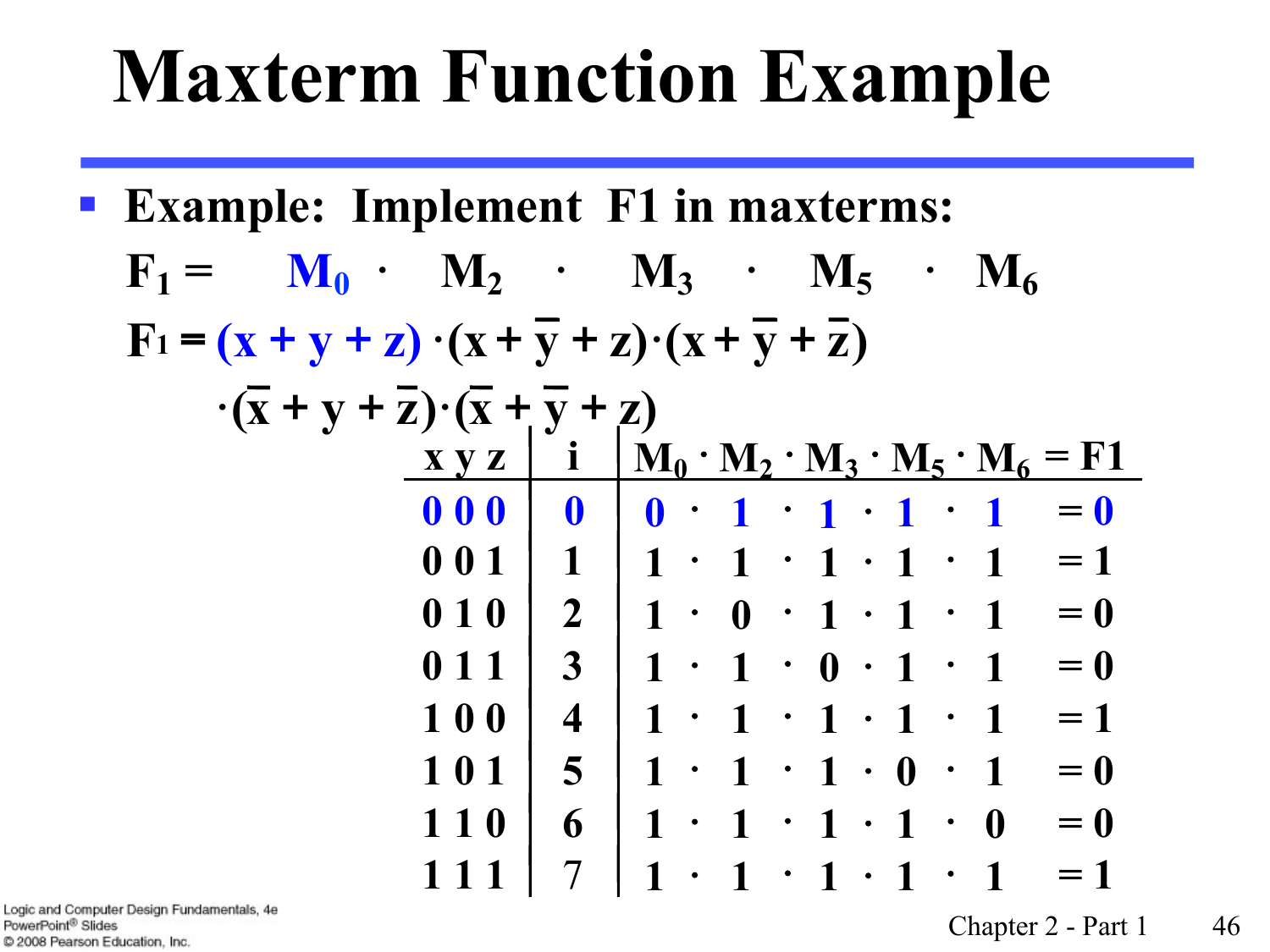## **Maxterm Function Example**

- §  $F(A, B, C, D) = M_3 \cdot M_8 \cdot M_{11} \cdot M_{14}$
- $\blacksquare$  **F(A, B,C,D) =**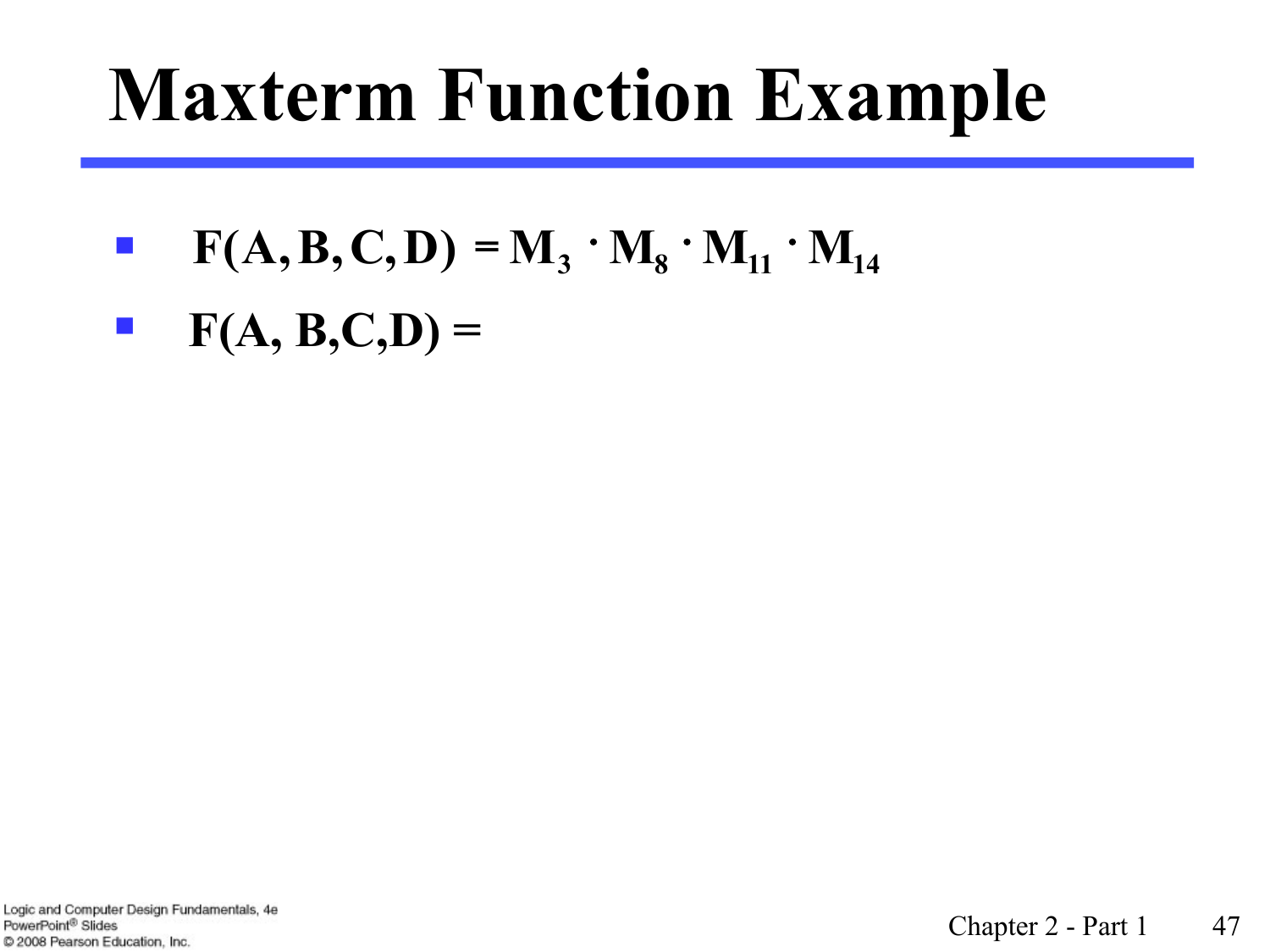# **Canonical Sum of Minterms**

- § **Any Boolean function can be expressed as a Sum of Minterms.** 
	- **For the function table, the minterms used are the terms corresponding to the 1's**
	- **For expressions, expand all terms first to explicitly list all minterms. Do this by** "**AND-ing**" **any term**  missing a variable **v** with a term  $(\mathbf{v} + \overline{\mathbf{v}})$ .
- **Example:** Implement  $f = x + \overline{x} + \overline{y}$  as a sum of **minterms.**

**First expand terms:**  $f = x(y + \overline{y}) + \overline{x}$   $\overline{y}$ Then distribute terms:  $f = xy + x\overline{y} + \overline{x} \overline{y}$ **Express as sum of minterms:**  $f = m_3 + m_2 + m_0$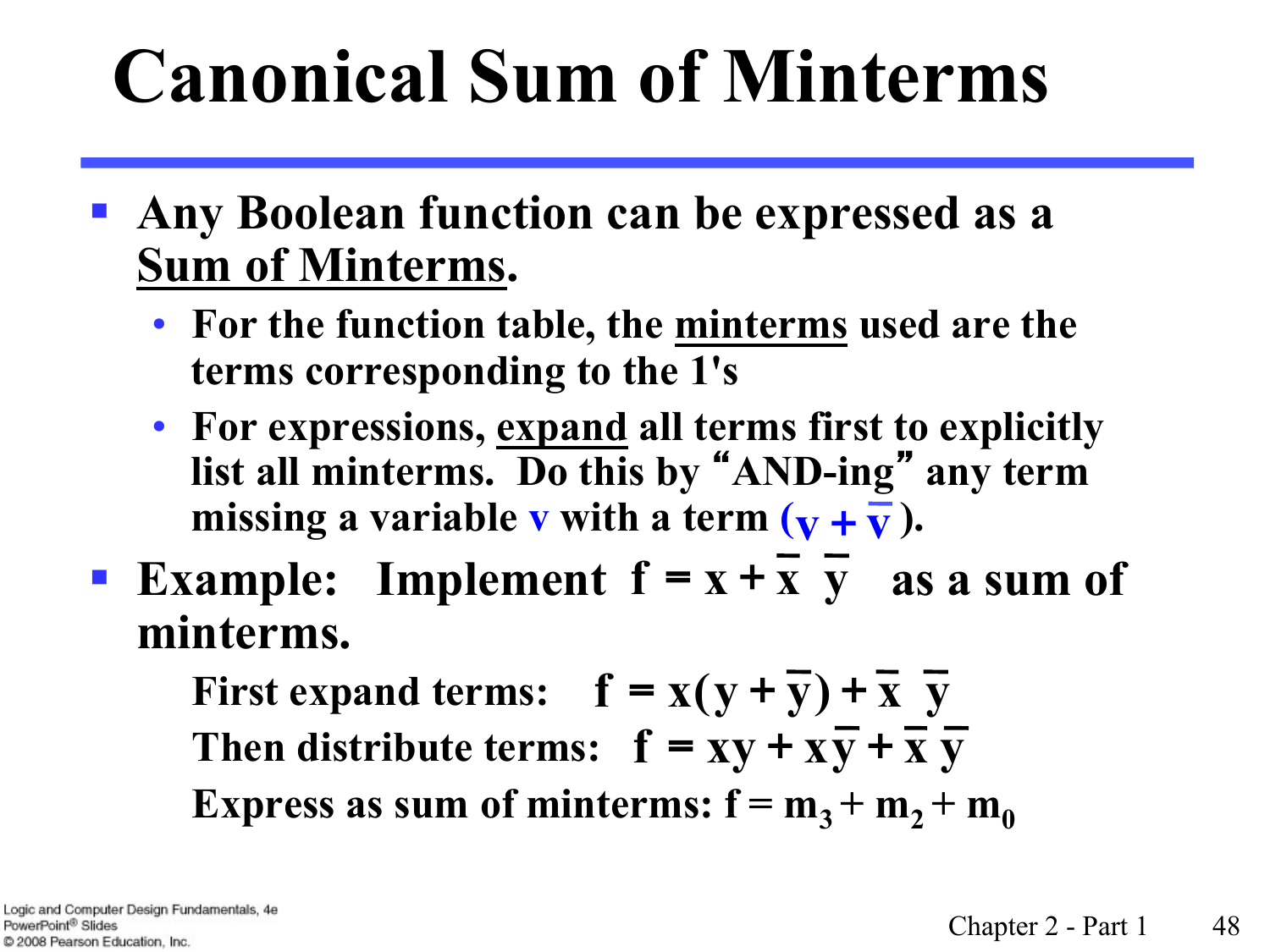# **Another SOM Example**

- $\blacksquare$  Example:  $F = A + B C$
- There are three variables, A, B, and C which **we take to be the standard order.**
- § **Expanding the terms with missing variables:**   $F = A(B + B') (C + C') + (A + A') B' C$  $= ABC + ABC' + AB'C + AB'C + AB'C' + AB'C + A'B'C$
- Collect terms (removing all but one of duplicate **terms):**  $ABC + ABC' + AB'C + AB'C' + A'B'C'$
- **Express as SOM:**  $m1 + m4 + m5 + m6 + m7$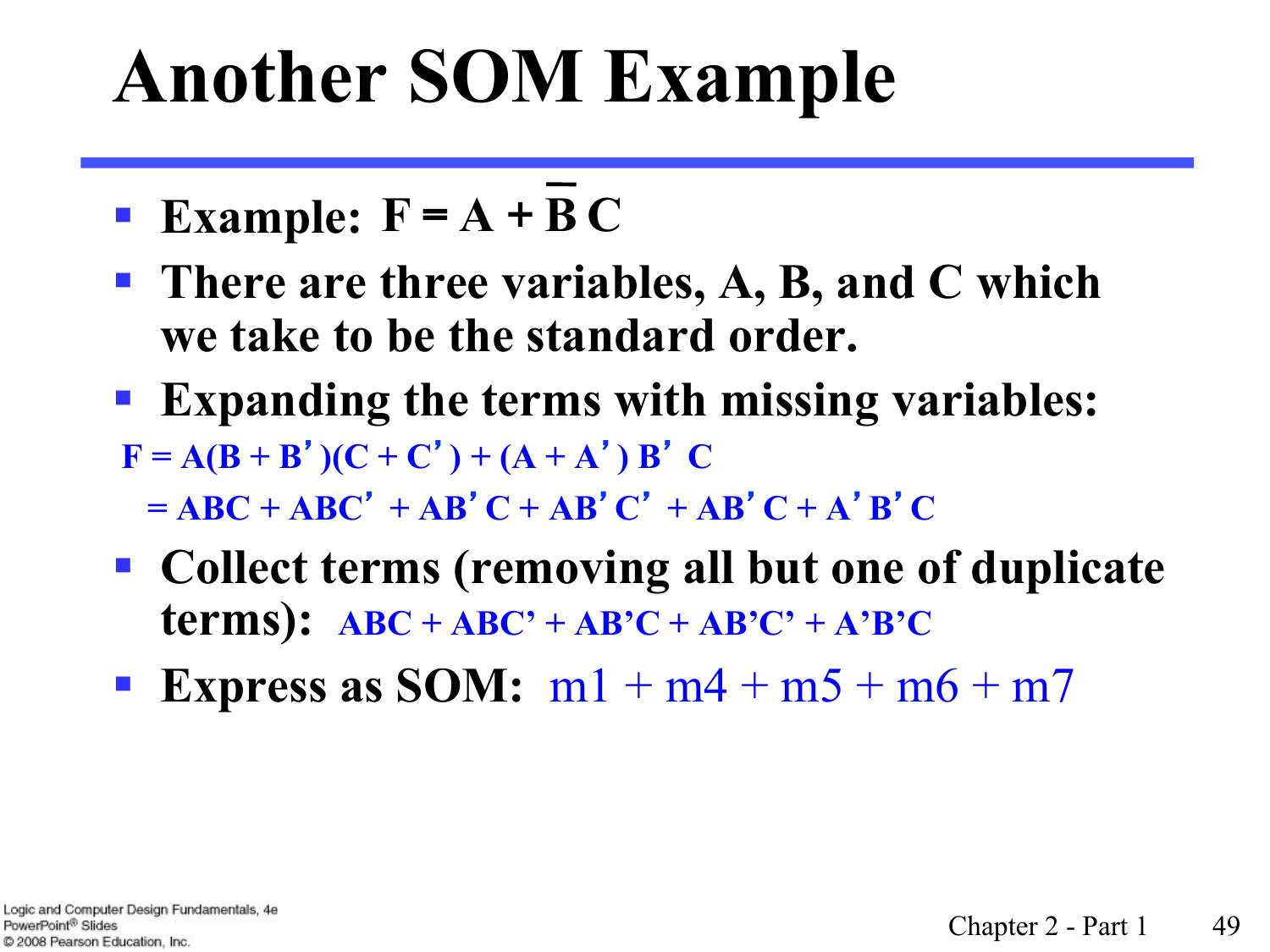# **Shorthand SOM Form**

- § **From the previous example, we started with:**   $F = A + BC$
- § **We ended up with:**
- $F = m_1 + m_4 + m_5 + m_6 + m_7$
- § **This can be denoted in the formal shorthand:**   $F(A, B, C) = \sum_{m} (1, 4, 5, 6, 7)$
- § **Note that we explicitly show the standard variables in order and drop the** " **m** " **designators.**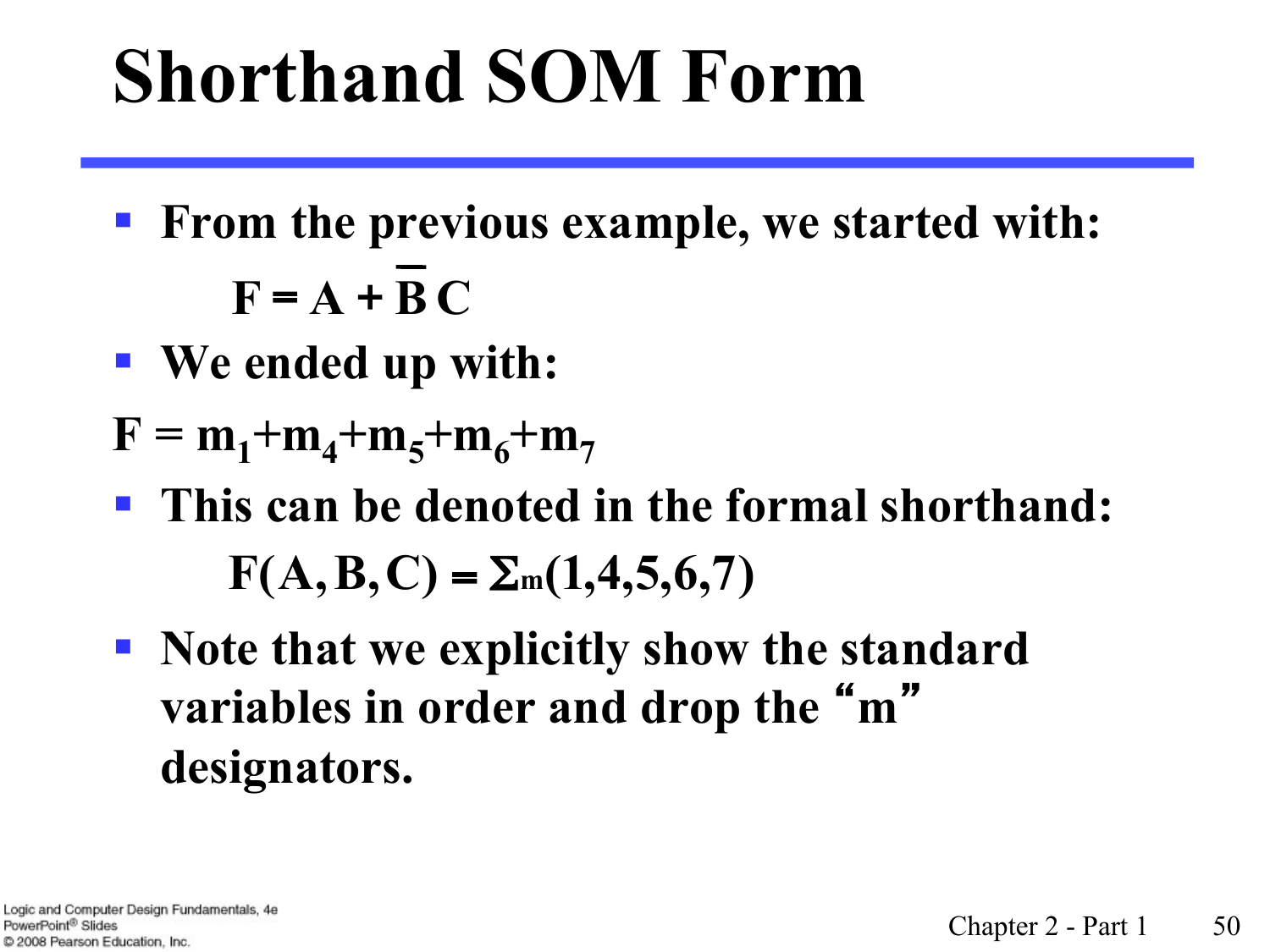# **Canonical Product of Maxterms**

- § **Any Boolean Function can be expressed as a Product of Maxterms (POM).**
	- **For the function table, the maxterms used are the terms corresponding to the 0's.**
	- **For an expression, expand all terms first to explicitly list all maxterms. Do this by first applying the second distributive law, "OR-ing" terms missing variable v with a term equal to**  $\mathbf{V} \cdot \mathbf{V}$ **and then applying the distributive law again.**
- **Example: Convert to product of maxterms:**

$$
f(x, y, z) = x + \overline{x} \overline{y}
$$
  
\nApply the distributive law:  
\n
$$
x + \overline{x} \overline{y} = (x + \overline{x})(x + \overline{y}) = 1 \cdot (x + \overline{y}) = x + \overline{y}
$$
  
\nAdd missing variable z:  
\n
$$
x + \overline{y} + z \cdot \overline{z} = (x + \overline{y} + z) (x + \overline{y} + \overline{z})
$$
  
\nExpress as POM:  $f = M_2 \cdot M_3$ 

Logic and Computer Design Fundamentals, 4e PowerPoint<sup>®</sup> Slides C 2008 Pearson Education, Inc.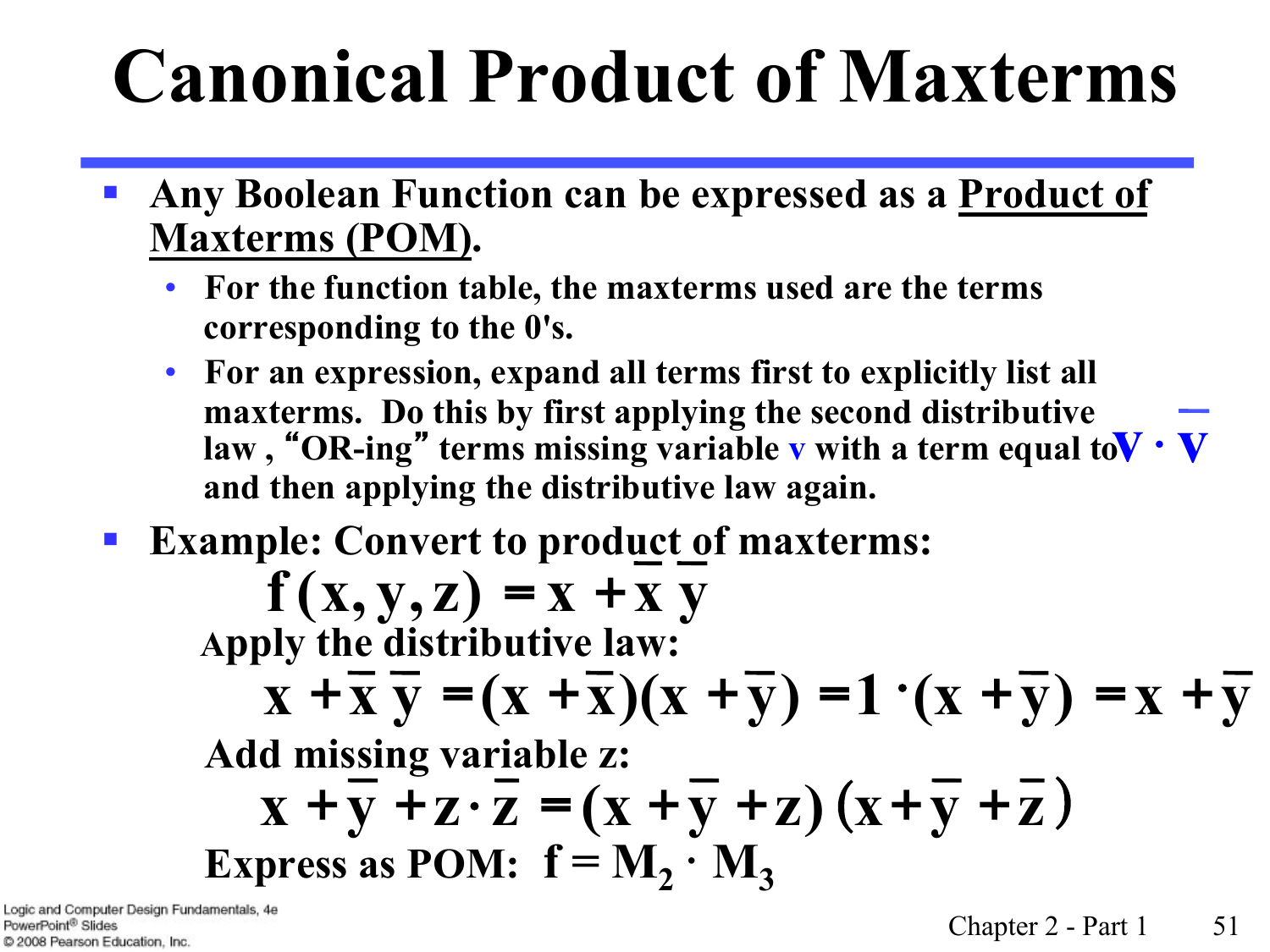# **Another POM Example**

§ **Convert to Product of Maxterms:** 

$$
f(A, B, C) = A \overline{C} + BC + \overline{A} \overline{B}
$$

• Use  $x + y z = (x+y) (x+z)$  with  $x = (AC + BC)$ ,  $y = A$ , and  $z = \overline{B}$  to get:

$$
f = (AC + BC + A)(AC + BC + B)
$$

**P** Then use  $x + \overline{x}y = x + y$  to get:  $f = (\overline{C} + BC + \overline{A})(\overline{AC} + C + \overline{B})$ 

**and a second time to get:** 

$$
\mathbf{f} = (\overline{\mathbf{C}} + \mathbf{B} + \overline{\mathbf{A}})(\mathbf{A} + \mathbf{C} + \overline{\mathbf{B}})
$$

■ Rearrange to standard order,  $f = (\overline{A} + \overline{B} + \overline{C})(A + \overline{B} + C)$  to give  $f = M_5 \cdot M_2$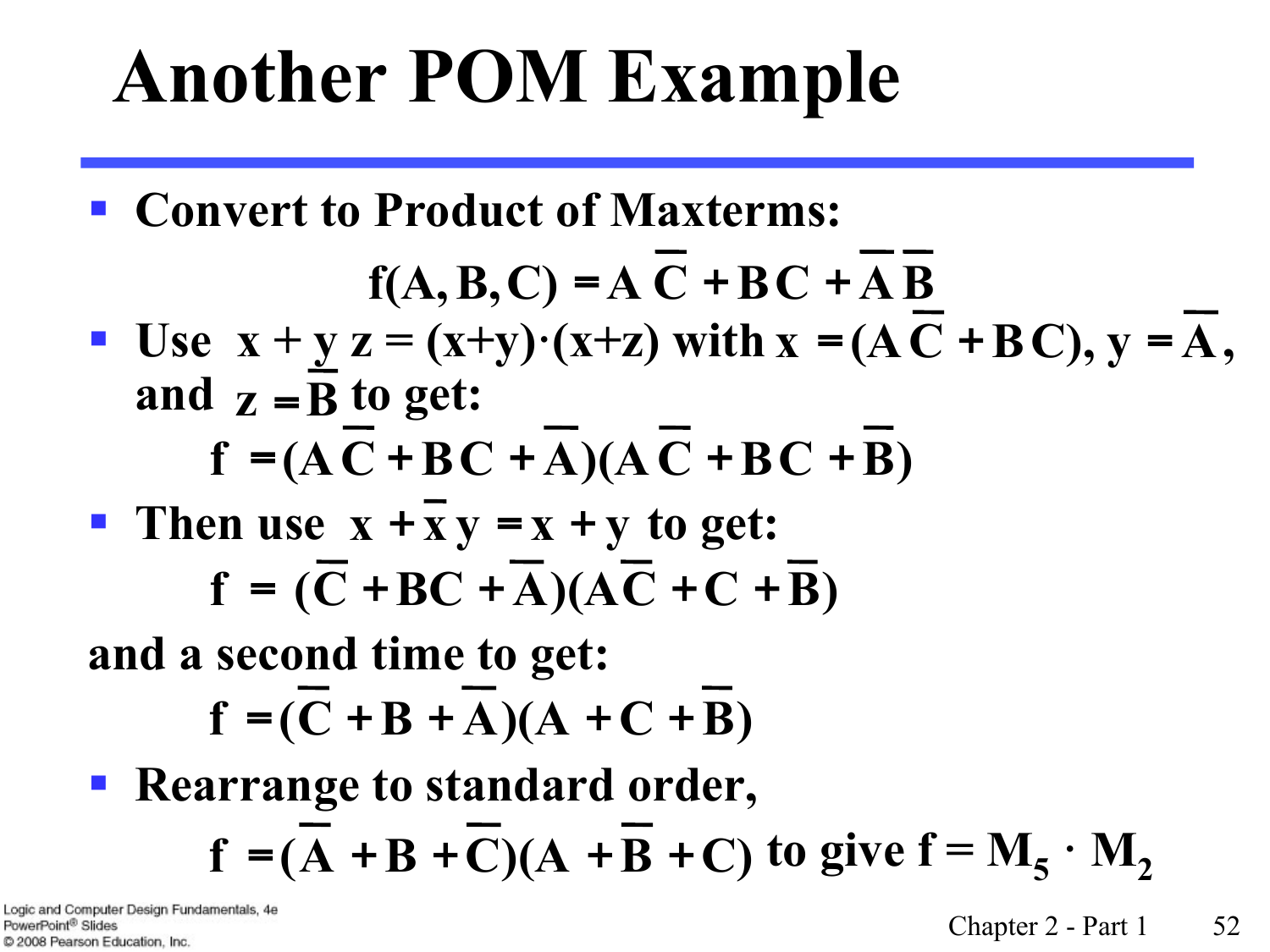# **Function Complements**

- § **The complement of a function expressed as a sum of minterms is constructed by selecting the minterms missing in the sum-of-minterms canonical forms.**
- § **Alternatively, the complement of a function expressed by a Sum of Minterms form is simply the Product of Maxterms with the same indices.**
- **Example:** Given  $F(x, y, z) = \sum_{m} (1, 3, 5, 7)$  $\overline{F}(x, y, z) = \sum_{m} (0, 2, 4, 6)$  $F(x, y, z) = \prod_{M(1,3,5,7)}$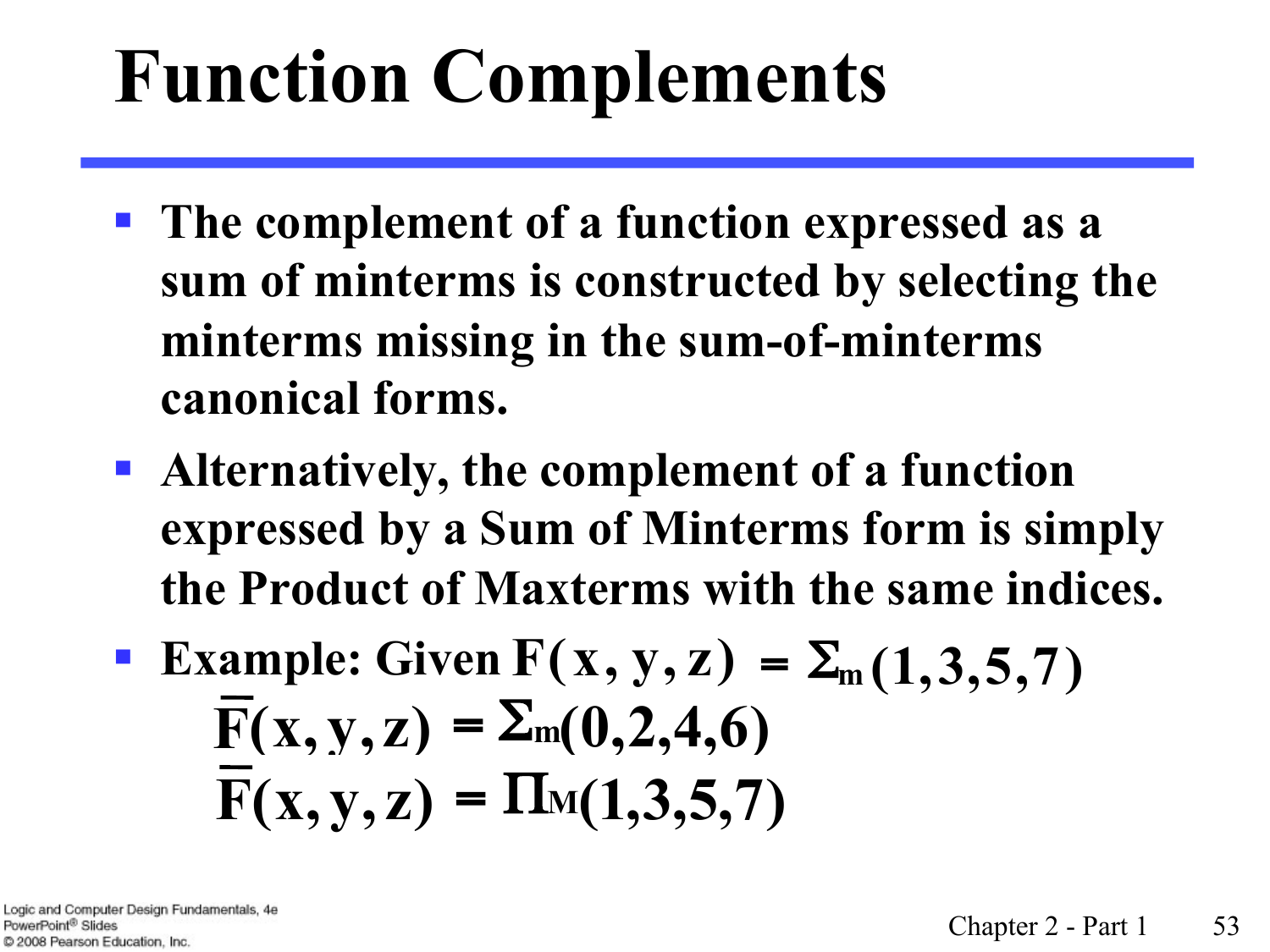# **Conversion Between Forms**

- To convert between sum-of-minterms and product**of-maxterms form (or vice-versa) we follow these steps:** 
	- **Find the function complement by swapping terms in the list with terms not in the list.**
	- **Change from products to sums, or vice versa.**
- **F** Example: Given F as before:  $F(x, y, z) = \sum_{m} (1, 3, 5, 7)$
- **Form the Complement:**  $F(x, y, z) = \sum_{m} (0, 2, 4, 6)$
- § **Then use the other form with the same indices this forms the complement again, giving the other form of the original function:**  $F(x, y, z) = \Pi_M(0, 2, 4, 6)$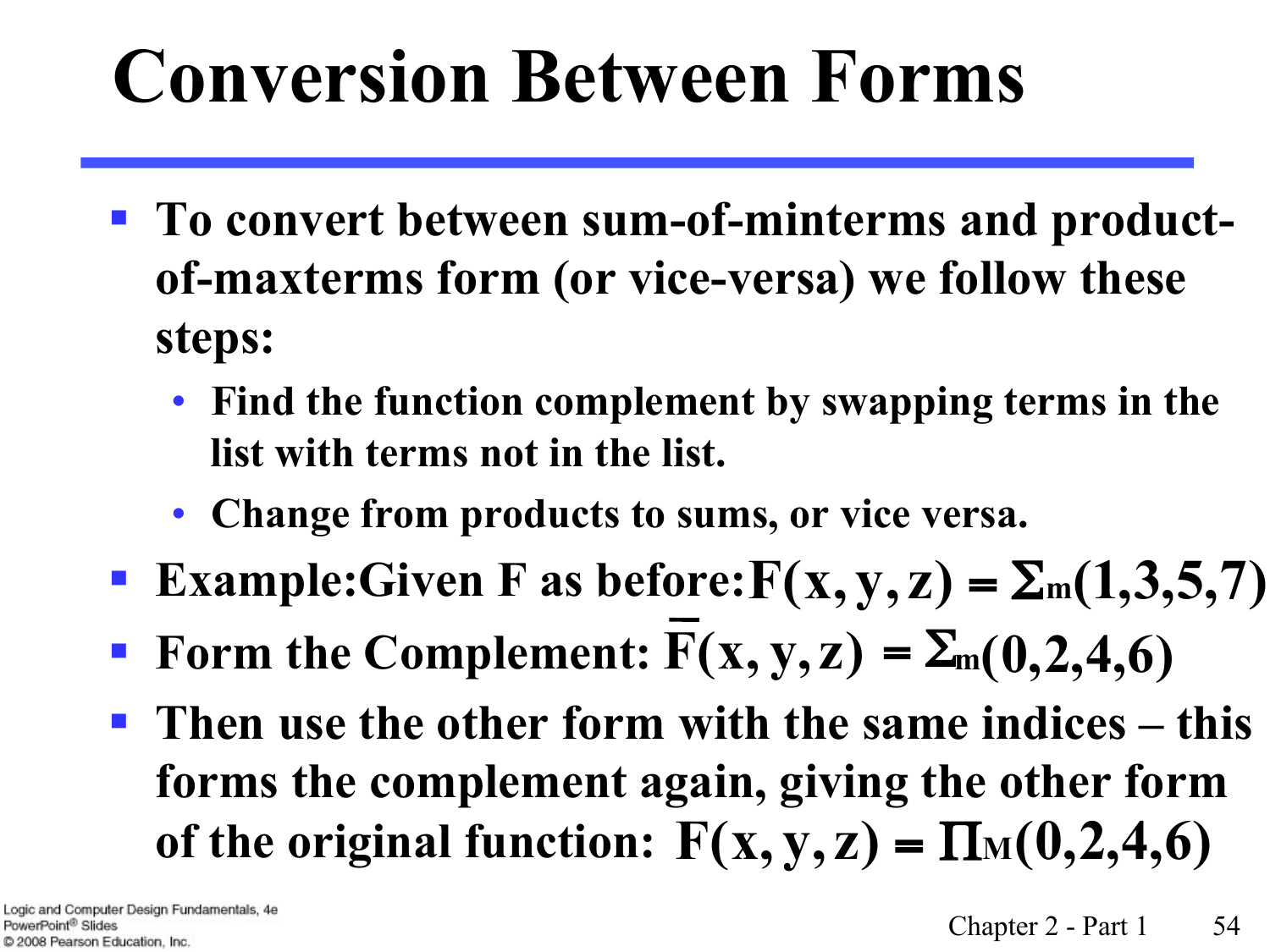# **Standard Forms**

- § **Standard Sum-of-Products (SOP) form: equations are written as an OR of AND terms**
- § **Standard Product-of-Sums (POS) form: equations are written as an AND of OR terms**
- § **Examples:**
	- **SOP:**  $\mathbf{A} \mathbf{B} \mathbf{C} + \overline{\mathbf{A}} \overline{\mathbf{B}} \mathbf{C} + \mathbf{B}$
	- **POS:**  $(A + B) \cdot (A + \overline{B} + \overline{C}) \cdot C$
- § **These** "**mixed**" **forms are neither SOP nor POS** 
	- $\cdot$  (A B + C) (A + C)
	- $\cdot$ **ABC**+**AC**(**A**+**B**)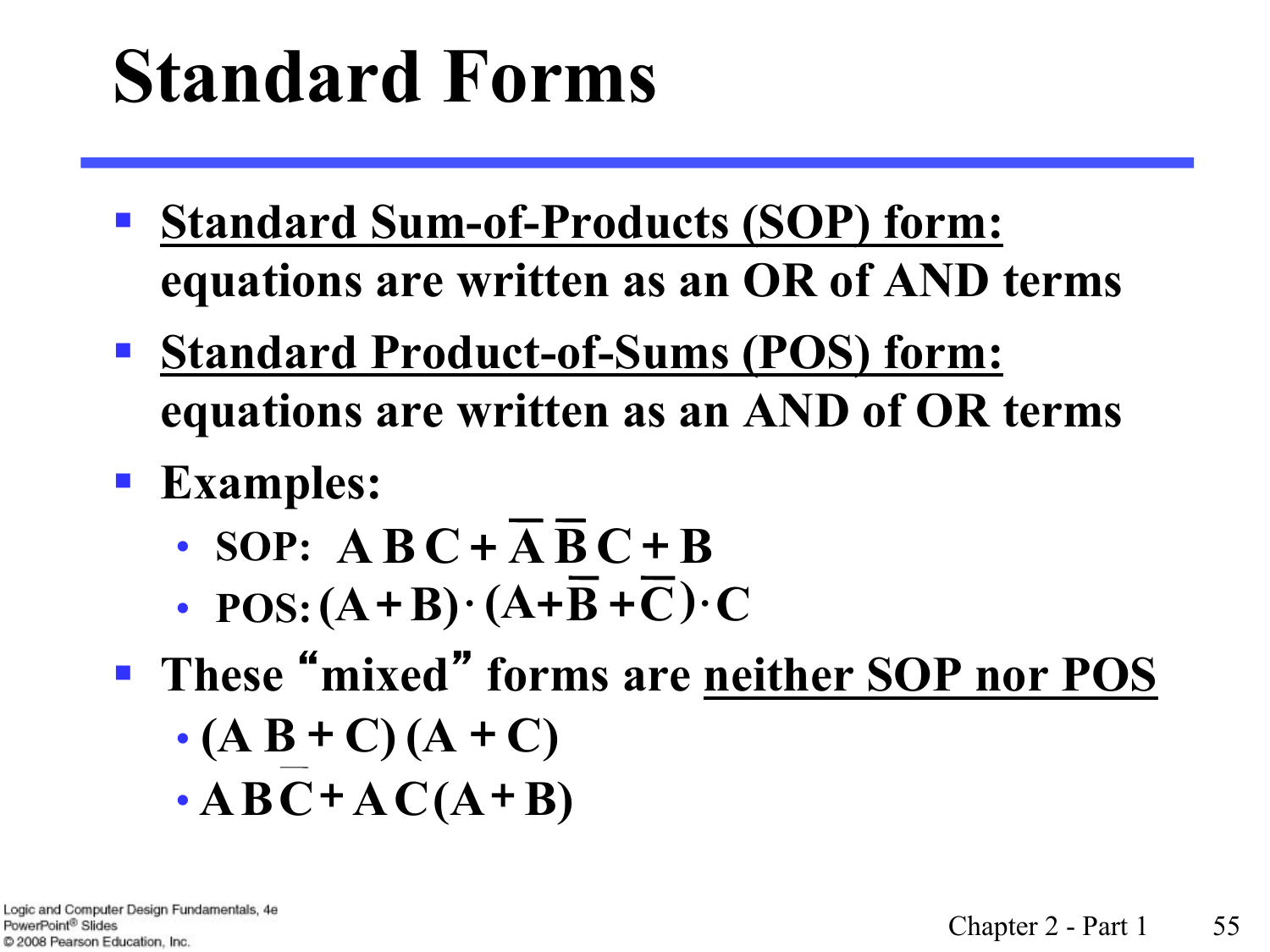# **Standard Sum-of-Products (SOP)**

- **A** sum of minterms form for *n* variables **can be written down directly from a truth table.**
	- **Implementation of this form is a two-level network of gates such that:**
	- **The first level consists of** *n***-input AND gates, and**
	- **The second level is a single OR gate (with fewer than 2***n* **inputs).**
- § **This form often can be simplified so that the corresponding circuit is simpler.**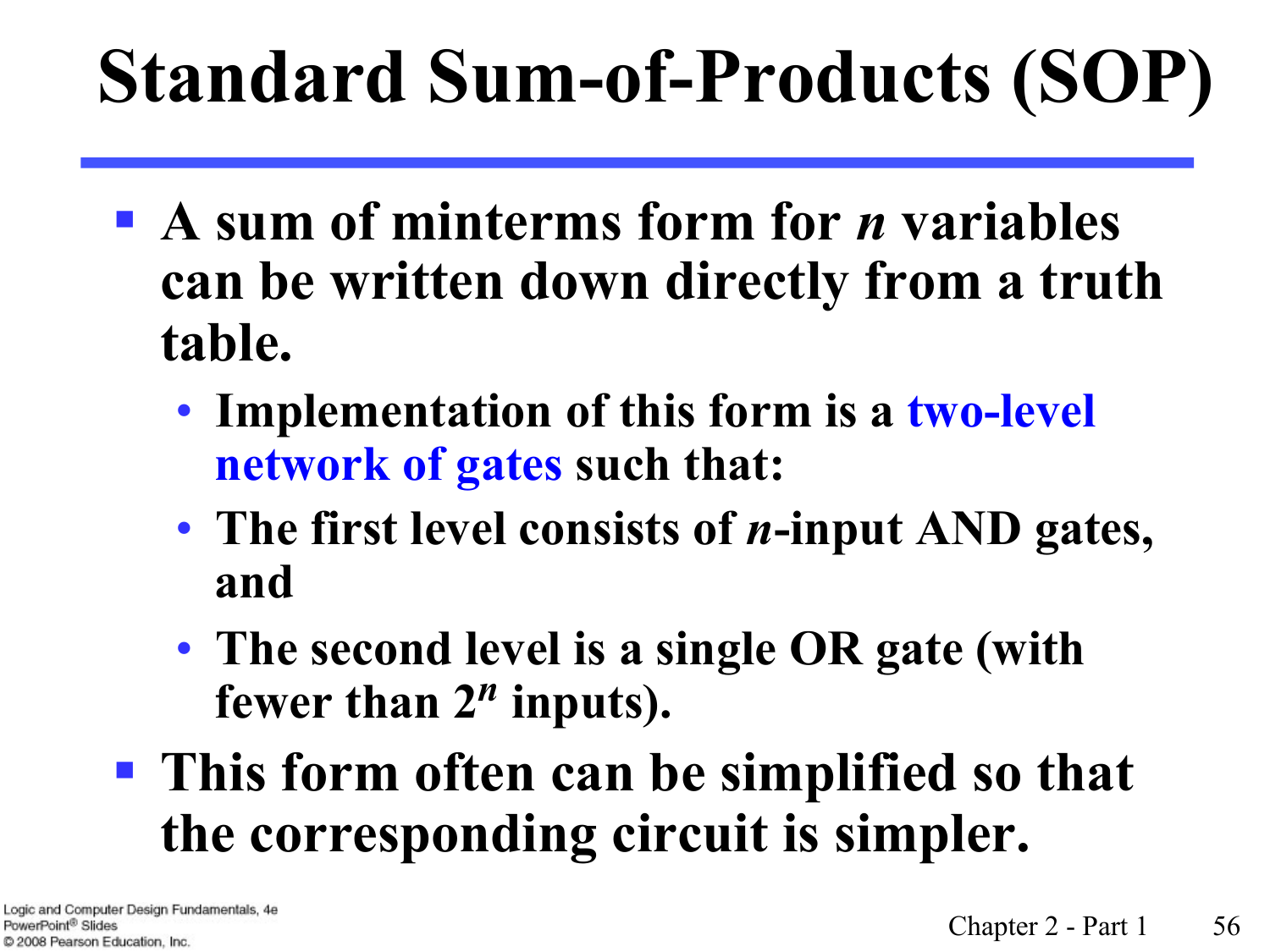# **Standard Sum-of-Products (SOP)**

- § **A Simplification Example:**
- $\textbf{F}(A, B, C) = \Sigma m(1, 4, 5, 6, 7)$
- § **Writing the minterm expression:**   $F = A B C + A B C + A B C + ABC + ABC$
- § **Simplifying:** 
	- $F = A'B'C + A (B'C' + BC' + B'C + BC)$
	- $= A'B'C + A (B'+B) (C'+C)$
- $= A'B'C + A.1.1$ 
	- $= A'B'C + A$
	- $=$  B'C + A

#### § **Simplified F contains 3 literals compared to 15 in minterm F**

Logic and Computer Design Fundamentals, 4e PowerPoint<sup>®</sup> Slides C 2008 Pearson Education, Inc.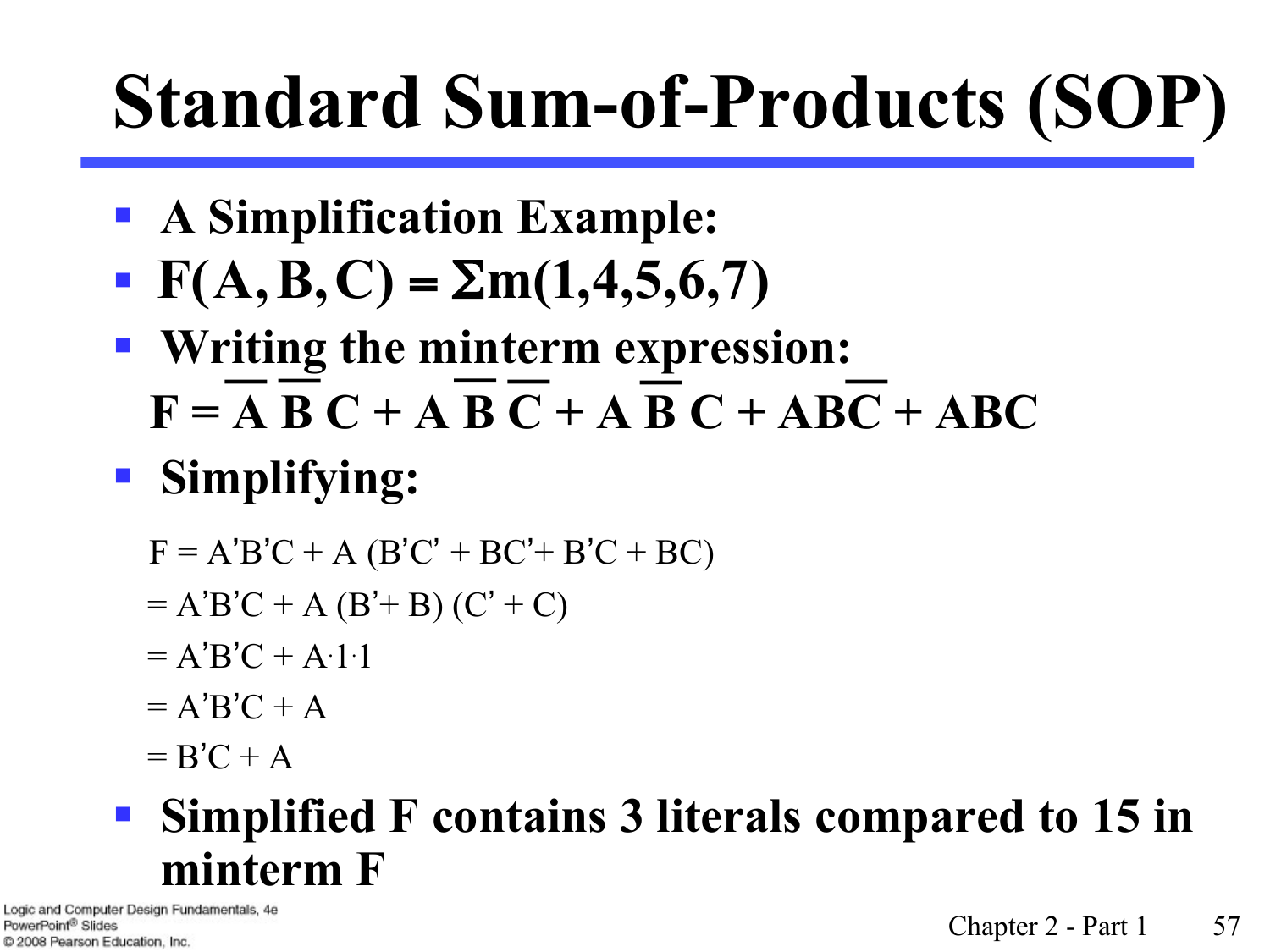### **AND/OR Two-level Implementation of SOP Expression**

■ The two implementations for **F** are shown **below – it is quite apparent which is simpler!**



Logic and Computer Design Fundamentals, 4e PowerPoint<sup>®</sup> Slides C 2008 Pearson Education, Inc.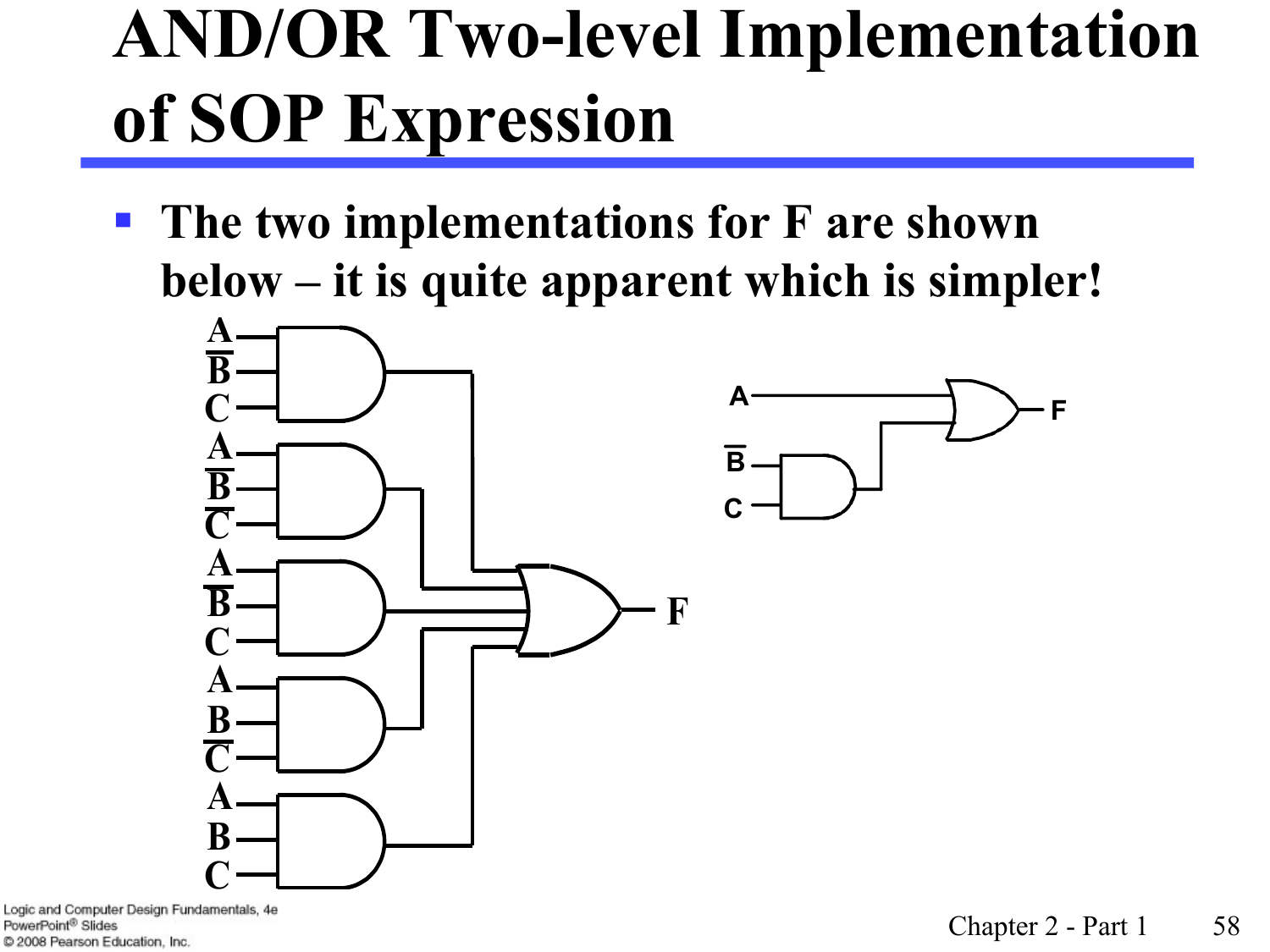#### **AND/OR Two-level Implementation of SOP Expression**

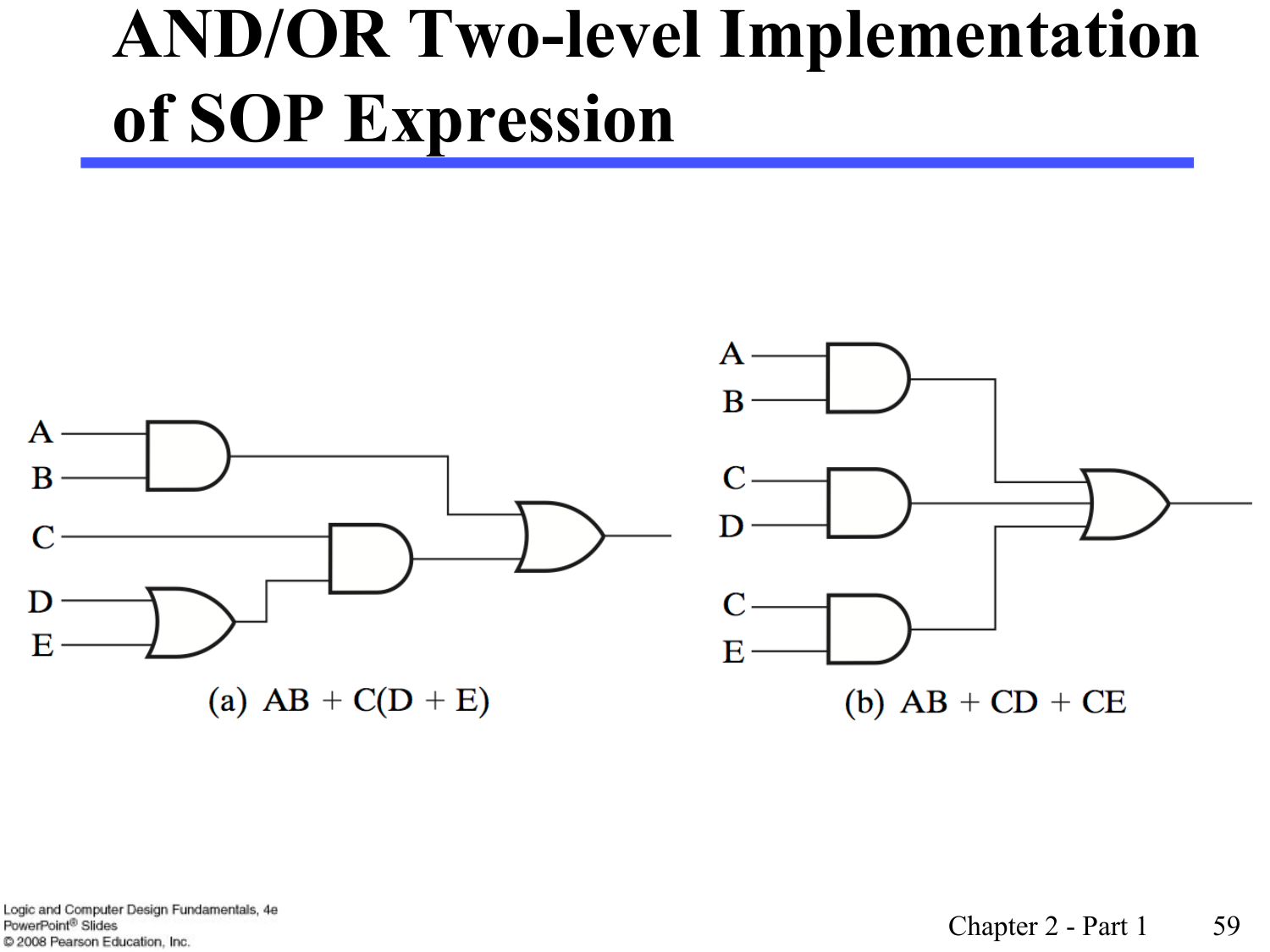# **SOP and POS Observations**

- § **The previous examples show that:**
	- **Canonical Forms (Sum-of-minterms, Product-of-Maxterms), or other standard forms (SOP, POS) differ in complexity**
	- **Boolean algebra can be used to manipulate equations into simpler forms.**
	- **Simpler equations lead to simpler two-level implementations**
- § **Questions:**
	- **How can we attain a** "**simplest**" **expression?**
	- **Is there only one minimum cost circuit?**
	- **The next part will deal with these issues.**